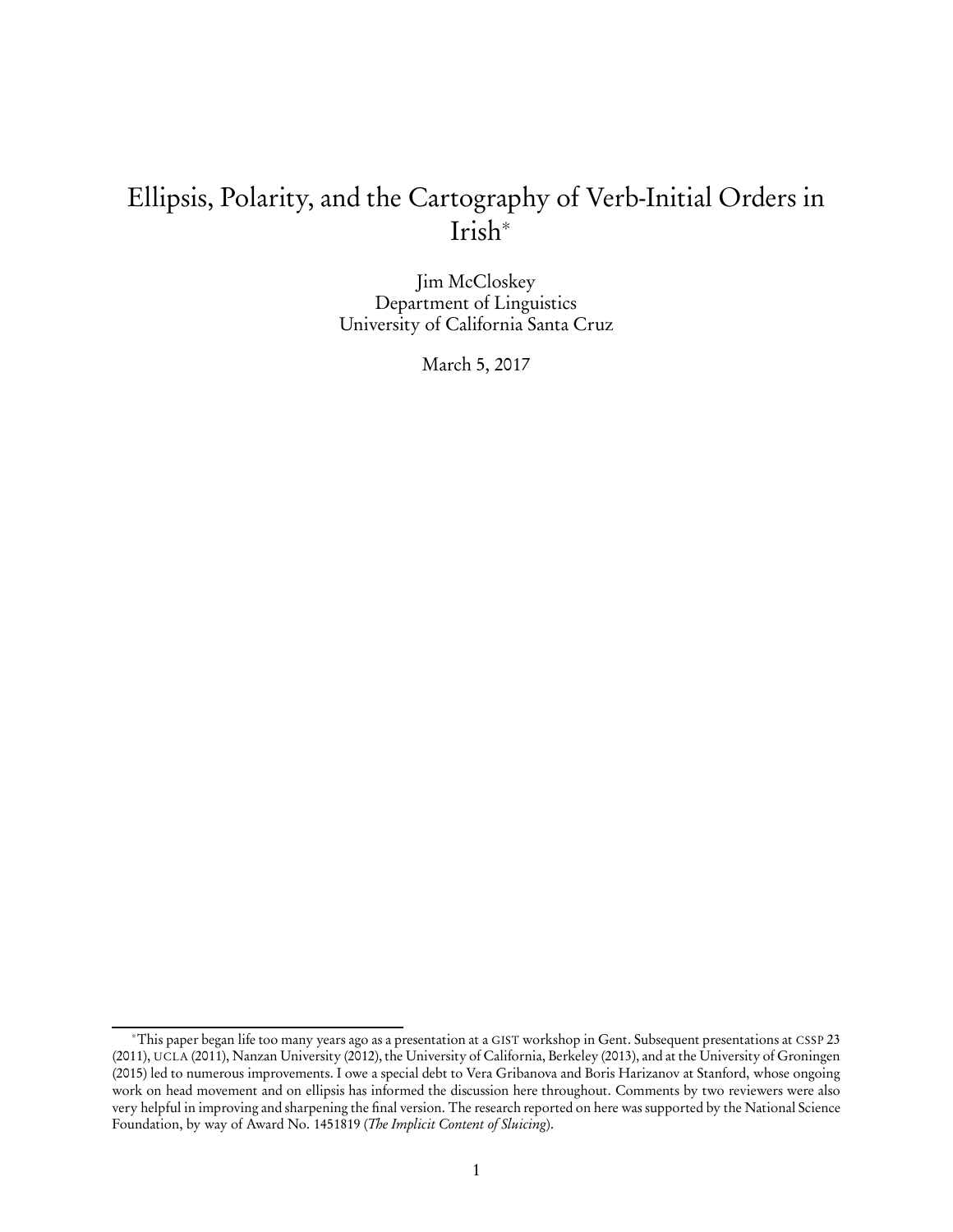# <span id="page-1-2"></span>1 CLAUSE STRUCTURE AND ELLIPSIS

Probably the single best-known fact about Irish is that it is a VSO language. And indeed finite clauses of every type conform, for the most part, to the informal schema shown in (1) and exemplified in (2):

<span id="page-1-0"></span>(1) VERB *<* SUBJECT *<* OBJECT *<* OBLIQUE ARGUMENTS *<* ADVERBIALS

- (2) a. Sciob cut.PAST the cat the tail an cat an t-eireaball den off-the mouse luch. 'The cat cut the tail off the mouse.'
	- b. Má bhriseann tú an fhaocha, tifidh tú na castái atá if open.PRES you the periwinkle see.FUT you the twists <sup>C</sup>-be.PRES in-its half rear.GEN ina leath deiridh. 'If you break open a periwinkle, you will see the twists that are in its hind parts.'

Needless to say, deviations from the pattern in (2) are not unknown. For now, however, our focus will not be on those but on the more fundamental question of what the syntax is which yields as outcome the pattern in (1) and the examples in (2).

What has been most clearly established about such structures is that their constituency is as in (3), which shows a skeletal structure for  $(2a)$ :



<span id="page-1-1"></span>

That is, there is a large postverbal constituent which subsumes virtually all of the material of the clause to the exclusion of the finite verb. The evidence for this somewhat surprising conclusion is substantial; every way that I know of to detect constituency in Irish suggests that the pattern shown in (3) is real [\(McCloskey](#page-35-0) [\(1991](#page-35-0), [2011b](#page-35-1)), [Elfner \(2012,](#page-33-0) [2015\)](#page-33-1), [Bennett et al. \(2013\)](#page-32-0)). I will not review that evidence here, but I will focus on one of its strands – partly by way of illustration, partly because the phenomenon in question will be important for the discussion that follows.

Consider the question-answer pair in (4):

<span id="page-1-3"></span>(4) a. A-r <sup>Q</sup>.PAST cut.PAST the cat the tail sciob an cat an t-eireaball den off-the mouse luch? 'Did the cat cut the tail off the mouse?'

```
b. (i) Sciob.
cut.PAST
```
'Yes'

- (ii) Ní-or NEG.PAST cut.PAST sciob. 'No.'
- (iii) Creidim believe.PRES.S1 <sup>C</sup>.PAST cut.PAST gu-r sciob. 'I believe it did.'

It seems clear that the isolated verbs in the three possible responses of (4b) emerge from elision of the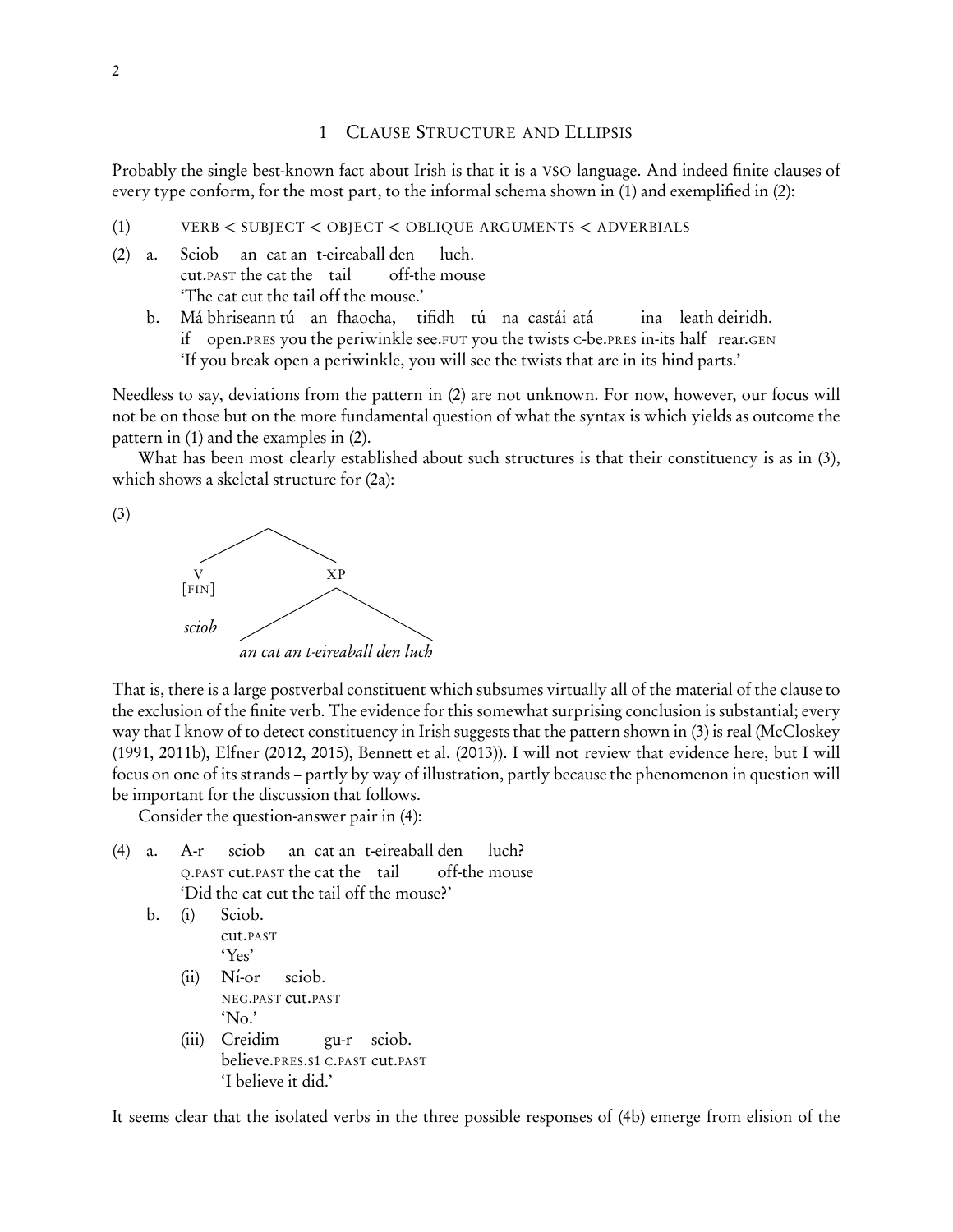large postverbal constituent (XP) of structures like [\(3\).](#page-1-1) The task of understanding such ellipses, therefore, is inextricable from the task of understanding what XP of (3) is and what the syntactic mechanisms are which determine its existence and form. We will focus on those questions here, then – in the first place for what they reveal about the nature of XP of (3), and in the second place for what they reveal about ellipsis, head movement, and their interaction.

#### 1.1 RESPONSIVE ELLIPSIS

The apparently isolated verbs of (4b) are known as 'responsive' forms in traditional descriptions. I will therefore use the term Responsive Ellipsis for the process which is at work in licensing them. Although a term is needed, and this one is convenient, it is undeniably inaccurate, since such fragments have many uses which do not involve answering questions. They appear freely, for instance, in coordinate structures (as in (5a)), in tag questions (as in (5b)), in adverbial clauses (as in (5c)) and in relative clauses (as in (5d)):

- <span id="page-2-0"></span>(5) a. Dúirt siad go dtiocfadh siad, ach ní say.PAST they C come.COND they but NEG-FIN come.PAST ever tháinig ariamh. 'They said that they would come but they never did.'
	- b. Beidh muid connáilte, nach mbeidh? be.FUT we frozen NEGQ be.FUT 'We'll be frozen, won't we?'
	- c. for fear C think.COND.S2 C be.PRES heagla go gceapfá go bhfuil, ... níl aon cheann de leabhra móra an Oileáin is-not any one of books great the island san DEMON read.PERF-PASS by-me yet léite agam fós
		- 'Lest you think that I have, I have not yet read any one of the great books of that Island.'GLL 61
	- d. tráth a raibh an Contae sin time c be.past the county DEMON populous on way NEG-c be.pres today daonmhar ar chaoi nach bhfuil inniu 'at a time when that County was populous, in a way that it is not today' CE 183

<span id="page-2-1"></span>The possibilities of (5) suggest a kinship with VP Ellipsis in English and in fact the presence of (4) in the grammar of Irish has had an effect on varieties of English spoken in Ireland – namely that responsive patterns like that in (6) are much more common in those varieties than in other forms of English.

(6) a. Did you apply for the job? b. I did.

The pattern in (6) has been much discussed in the dialectological literature (and much mocked on social media); it seems indisputable that its ubiquity in Irish English reflects substratal influence from Irish. In his comprehensive overview, for instance, [Filppula \(1999:](#page-33-2) 166) reports the results of a corpus study showing that responsive patterns like (6) are most frequent in the English of those parts of Ireland (e.g. County Clare) from which Irish has most recently disappeared. What this means is that in the language contact situations in which Irish dialects of English are forged, speakers identify Responsive Ellipsis in Irish with VP Ellipsis in English. This identification (though remarkable, given the extensive surface dissimilarities between the two processes) is surely correct. Responsive Ellipsis in Irish in fact mirrors point for point the distribution and formal characteristics of VP Ellipsis in English and it seems clear that each is a fairly exact functional and formal analog of the other. The relevant evidence is developed in detail in [McCloskey](#page-35-0) [\(1991](#page-35-0), [2011b\)](#page-35-1), and I will therefore not review it here.

Accepting the conclusion, though, the analytic challenges seem clear. In trying to understand Responsive Ellipsis, what we seek is an analysis which is in the first place in harmony with what is independently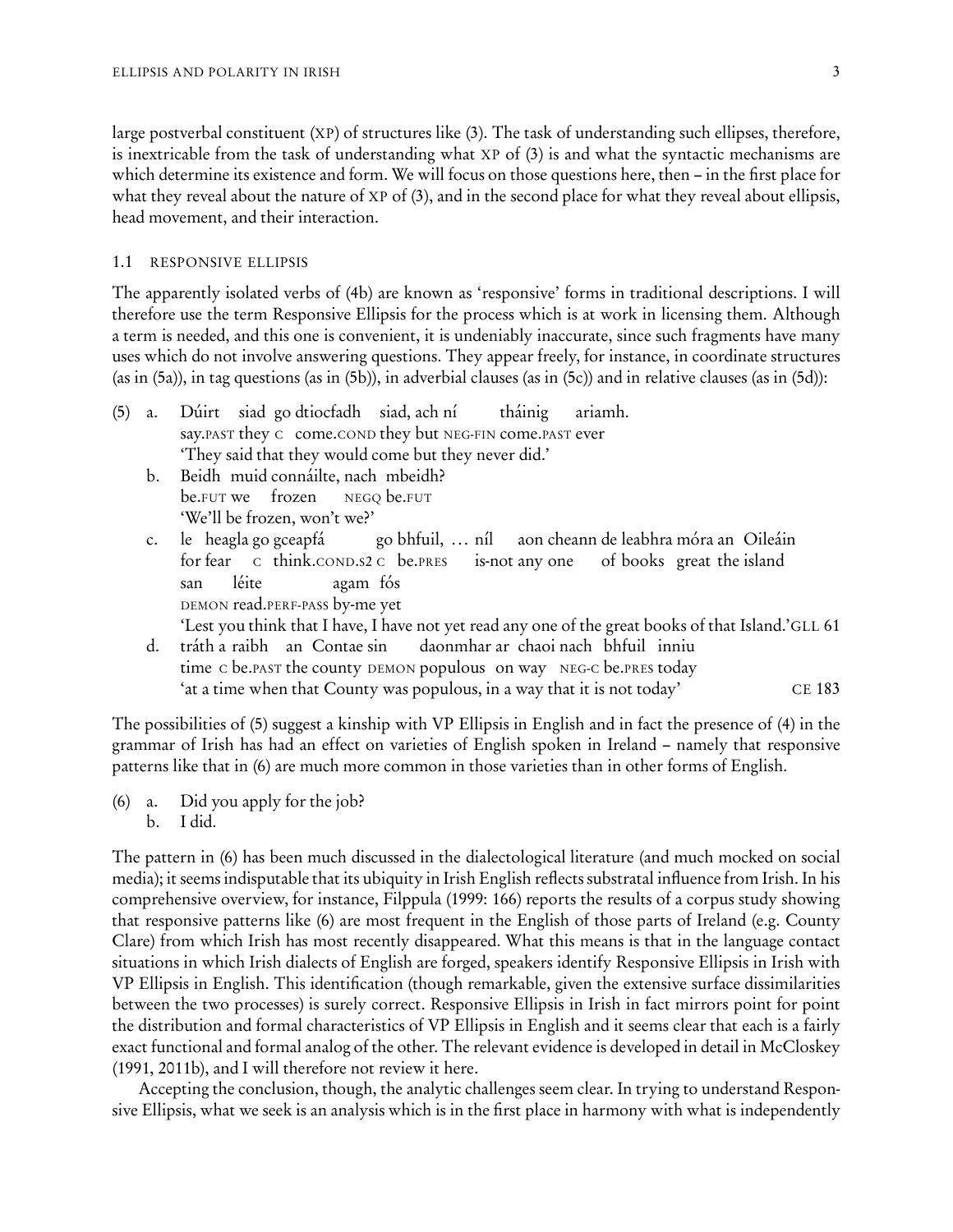<span id="page-3-2"></span>established about the syntax of Irish clauses and which in the second place makes the needed typological link with VP Ellipsis in English. In trying to meet those challenges, I will begin with the issue of VSO order.

# <span id="page-3-1"></span>2 THE SYNTAX OF VERB INITIAL ORDER

Understanding VSO order, as we have seen, is a matter of understanding what the syntactic mechanisms are which give rise to the structure in [\(3\),](#page-1-1) representable more generally as in (7):



The large postverbal constituent XP excludes the inflected verb but includes its subject (if there is one), its object (if there is one), any other complements, and some, but not all, kinds of adjuncts.<sup>[1](#page-3-0)</sup> An initial question, then, is how the finite verb comes to occupy initial position. There is in fact good reason to believe that both the form and the position of the finite verb reflect head-movement from a clause-internal to a left-peripheral position. When the verb is uninflected (in nonfinite clauses and in small clauses), it appears in medial position, following the subject and preceding (most) complements:

- (8) a. Níor mhaith liom [ í I-wouldn't-like her say .NON-FIN with-me <sup>C</sup>.PAST failed I a rá liom gur loic mé ]. 'I wouldn't like her to say to me that I had failed.'
	- b. Ba PAST often mhinic [ iad ag troid them PROG-fight with-me liom ]. 'They often fought with me.'

On every analysis, therefore, some link must be made, in one way or another, between the initial position of verbs and the mechanisms by which they come to have the various morphemes that define them as 'finite verbs'. The hypothesis of head-movement through the various heads of the extended projection makes exactly this link. But there is extensive evidence, in addition, that the inflected verb does not appear in C [\(Carnie \(1995\)](#page-32-1), [Duffield \(1995\)](#page-33-3), [McCloskey \(1996a\)](#page-35-2), [Ostrove \(2016](#page-36-0)) among others). It must therefore raise to a position beyond the verbal domain but within the inflectional layer.

The simplest version of an analysis along these lines is probably that schematized in (9), in which there is no raising of the subject (perhaps because EPP is inactive on T) and in which the  $V/v$  amalgam raises to fuse with a Tense head, creating an inflected verb:

<span id="page-3-0"></span><sup>1</sup>Witness the adverbial survivors of what we take to be ellipsis of XP in [\(5a\),](#page-2-0) and [\(5d\)](#page-2-1) for example. This phenomenon deserves a paper in its own right, but the empirical generalizations seem clear enough. The adverbials which escape elision in such cases are high temporals (in this, the examples of [\(5a\)](#page-2-0) and [\(5d\)](#page-2-1) are completely typical) which, in the absence of ellipsis, may appear either at the left edge of the TP-layer (to the left of the finite verb) or at the absolute right edge of the clause. Given that they appear to the right of the stranded verb under Responsive Ellipsis, it is presumably this second option that underlies the stranding possibilities exemplified by [\(5a\)](#page-2-0) and [\(5d\).](#page-2-1) How one understands this empirical generalization will depend to a great extent on larger commitments concerning the syntax of adverbs, the status of adjunction structures, and whether or not one adopts the antisymmetry stance originating in [Kayne \(1994](#page-34-0)). However the core point (for present purposes) seems clear enough – adverbials of this type may appear outside XP of [\(7\).](#page-3-1) See [McCloskey \(1996a](#page-35-2)[,b](#page-35-3)) for some relevant observations.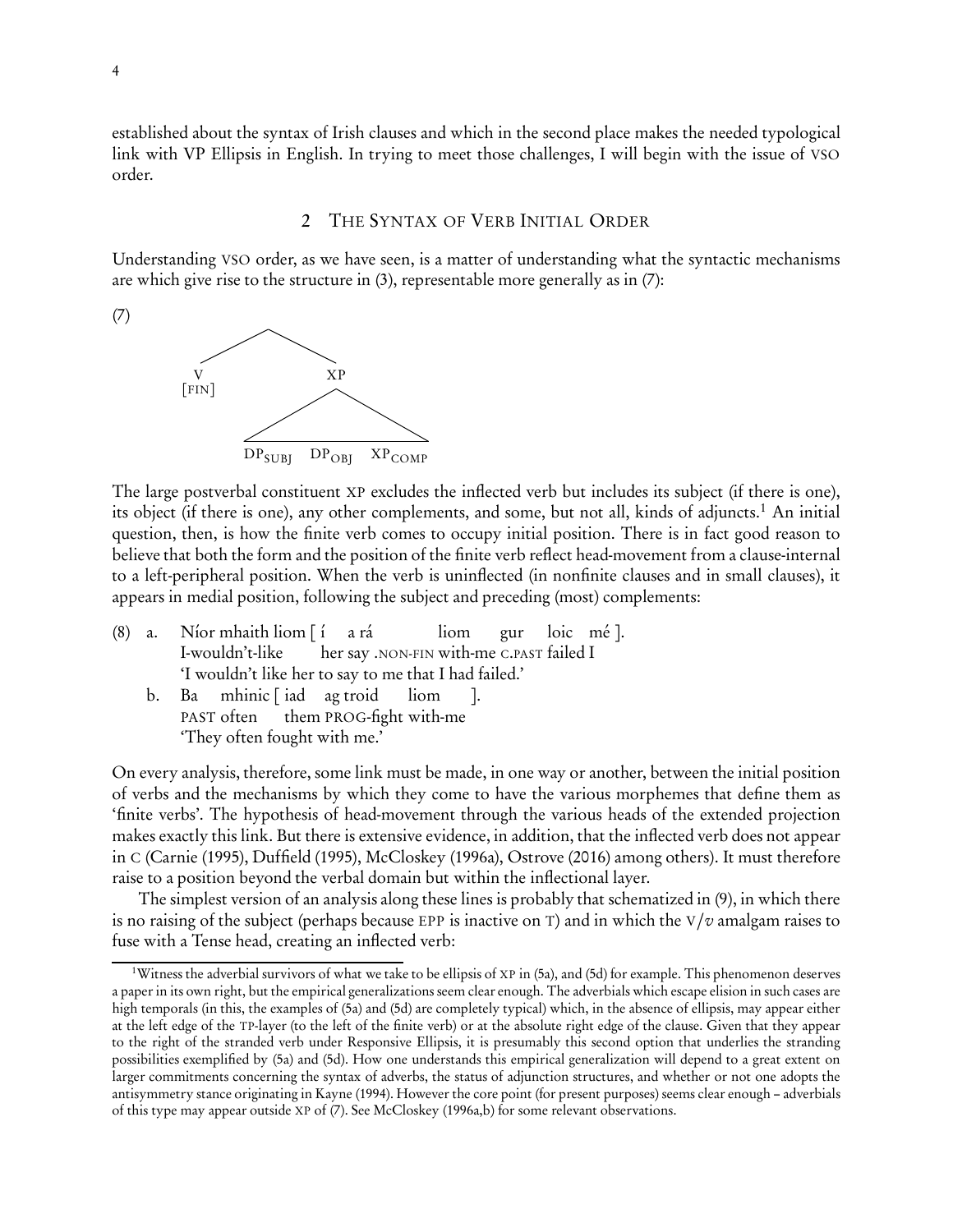

In the context of this very simple proposal, Responsive Ellipsis in Irish and VP Ellipsis in English emerge as the same process; both represent elision of the  $v\text{P-complement}$  of T, the subject raising and surviving in English, but remaining within  $v_{\rm P}$  and being elided in Irish, the verb raising and surviving in Irish, but remaining within vP and being elided in English. The fact that these parallels emerge in the context of (9) is a very welcome result indeed, since, as we have seen, the many properties that the two ellipsis processes share virtually demand some commonality in analysis.

Welcome as this result is, however, it is clear that the analysis sketched in (9) cannot be correct. Its central feature is that the subject remains inside vP (within the thematic domain). However, evidence has steadily accumulated that the subject in fact raises out of  $vP$  [\(McCloskey \(1996b,](#page-35-3) [2001a,](#page-35-4) [2011b,](#page-35-1) [2014\)](#page-35-5)). There is, for example, a lower subject position available in familiar contexts. In the examples of (10), the indefinite subject appears to the right of  $v$ P-peripheral adverbs, though subjects in general must appear to the left of the same class of adverbs:

| (10) a. ní raibh riamh díospóireacht fá na nithe seo              |                |
|-------------------------------------------------------------------|----------------|
| NEG-FIN be.PAST ever debate about the things DEMON                |                |
| 'there was never any debate about these things'                   | <b>PNG 187</b> |
| b. Bhí chomh maith mórchuid daoine ann ná faca riamh cheana.      |                |
| be.past as well many people in-it NEG-C see.past s1 ever before   |                |
| 'There were also many people there that I had never seen before.' | $FI$ 236       |

<span id="page-4-0"></span>There must then be at least two distinct postverbal subject-positions in finite clauses – a conclusion very much in line with much recent work on clause structure across languages (for a review, see for instance [Cardinaletti \(1997](#page-32-2))). For Irish we must distinguish at least one low position, reserved for indefinites and typical of existential constructions, and one high position (see [McCloskey \(2014\)](#page-35-5) for more detailed discussion and argumentation). The semantic and discourse-properties of the higher position, furthermore, closely parallel those of the relatively high English subject position (see [McCloskey \(2001a\)](#page-35-4)). Given all of this, the region of syntactic space below C in Irish (the inflectional layer) must be at least as complex as suggested in (11):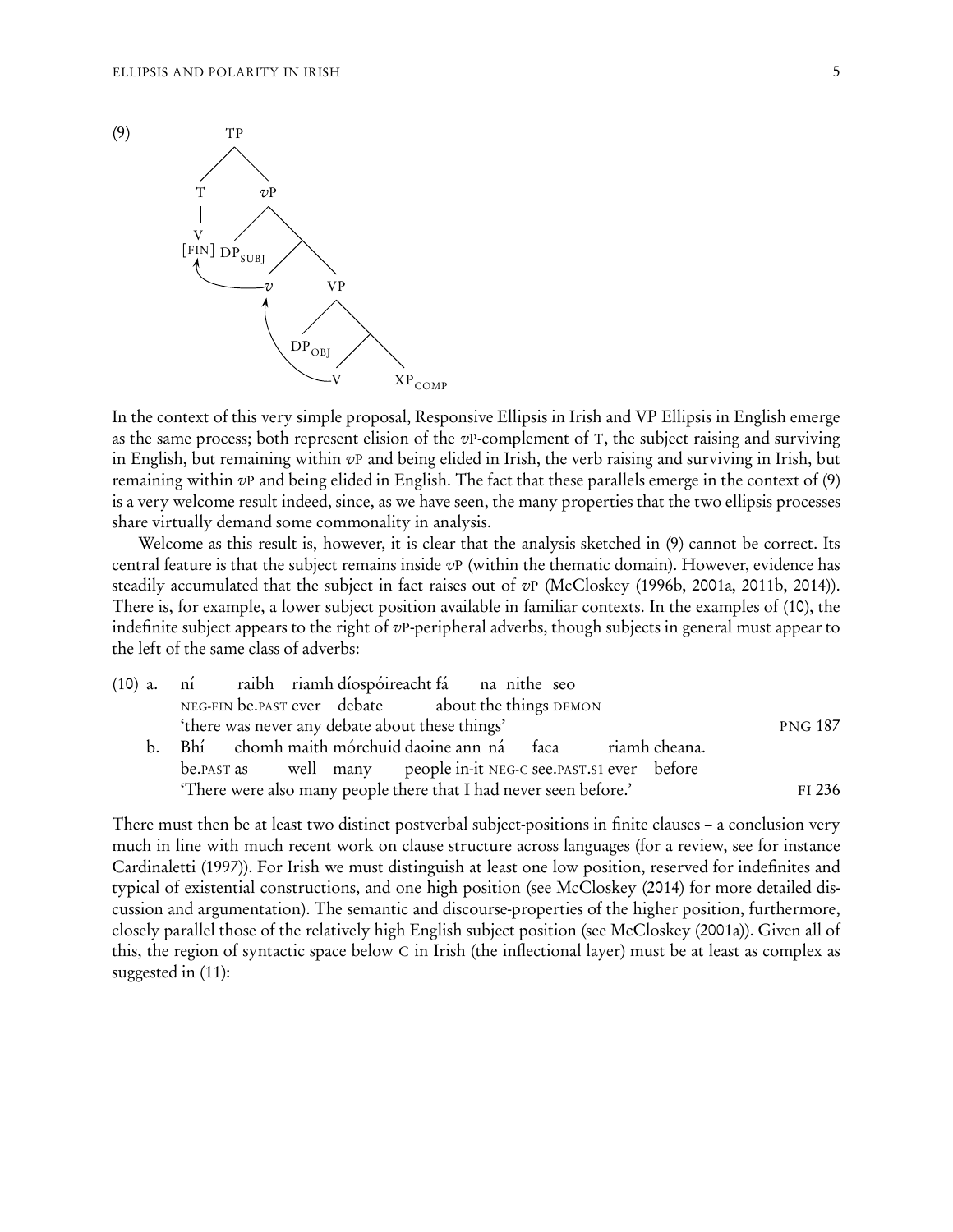

Given (11), the 'inflected verb' simultaneously lexicalizes four syntactic atoms – a verbal stem, a voice head  $v$ , and the content of F1 and of F2 respectively. The most prominent case-less nominal in  $v$ P, meanwhile, must (in the general case) raise to the specifier position of F1; the evidence for distinct high and low subject positions is thereby accommodated. VSO order emerges in turn because the verbal complex ultimately raises to F2 – higher than the subject. But since F2 is itself below C, the evidence that the verb does not appear in C is also accommodated. The constituency pattern of [\(3\)](#page-1-1) falls out as before, except that XP of [\(3\)](#page-1-1) and [\(7\)](#page-3-1) is now identified as the larger F1P rather than as  $vP$ .

If the skeletal proposals of (11) are to have real substance, however, we must now ask if a believable account can be provided of what F1 and F2 of (11) are; and the answer to that question should have some grounding within the language and within some reasonable typological landscape. We must also ask if (11) provides a way of understanding the kinship between Irish Responsive Ellipsis and English VP Ellipsis. Responsive Ellipsis is now elision of F1P – the complement of the position to which the verb raises. Well and good, but it remains unclear how that configuration might relate to the configuration in which English VP Ellipsis does its work.

# 3 THE SYNTAX OF NEGATION

We will try to address these issues by embarking on what may feel like an extensive detour, examining the syntax of clausal negation. We will begin that investigation in turn by looking first at nonfinite clauses (socalled 'verbal noun clauses'). Since the nonfinite verb is morphologically simple and is in medial position, we do not have to deal in nonfinite clauses with the obscuring complexities of head movement, or not at least to the same extent as in finite clauses. The elements that constitute the extended projection therefore emerge with somewhat greater clarity in nonfinite clauses than in finite clauses.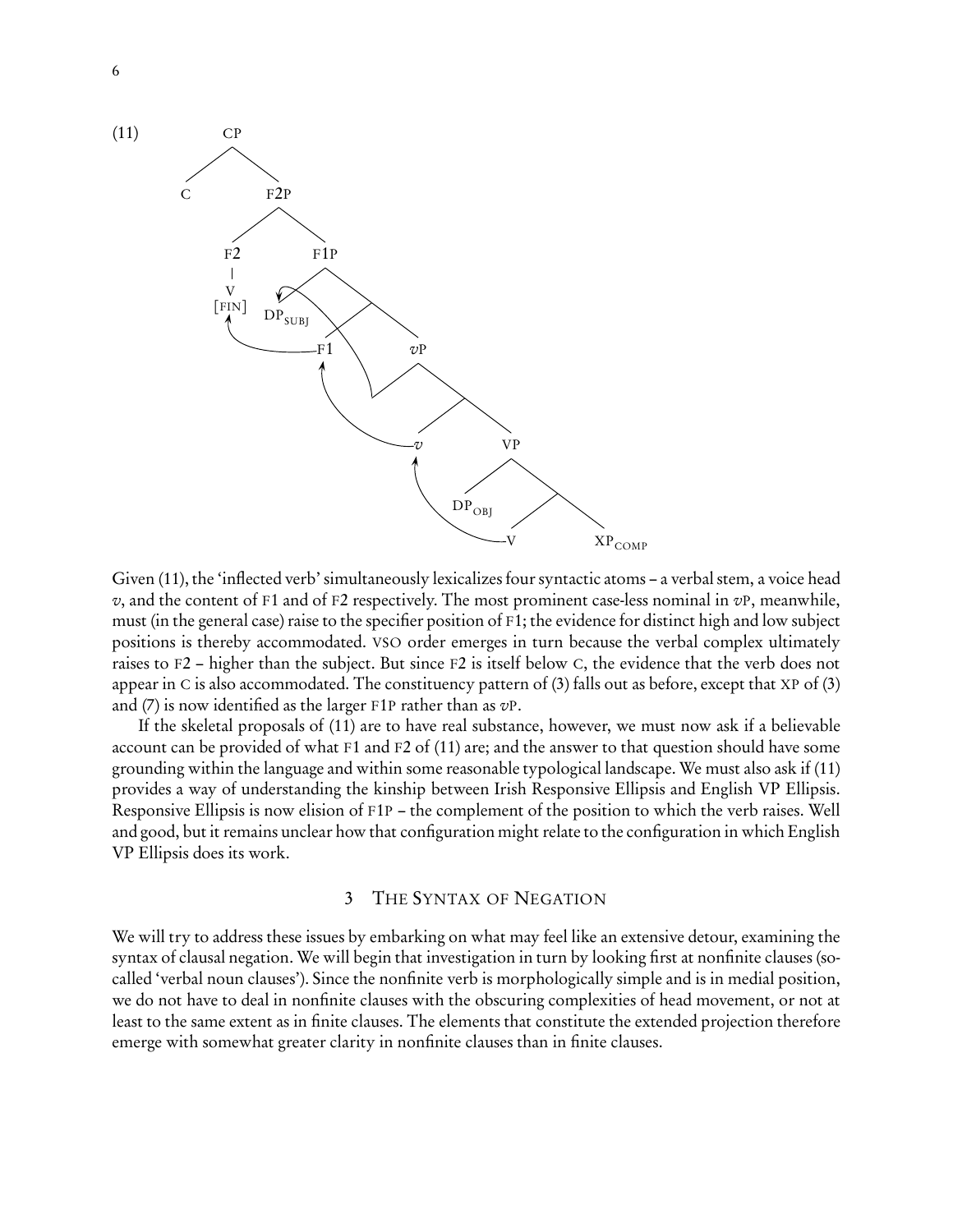#### <span id="page-6-2"></span>3.1 NEGATION IN NONFINITE CLAUSES

If finite clauses show the rough pattern of [\(1\),](#page-1-2) we can similarly characterize nonfinite clauses as in (12), a schema which is exemplified by  $(13).<sup>2</sup>$  $(13).<sup>2</sup>$  $(13).<sup>2</sup>$ 

| (12) | [(NEG) DP DP V XP ADJUNCTS ]<br>[SUBJ] [OBJ] [---FIN] |                   |
|------|-------------------------------------------------------|-------------------|
|      |                                                       |                   |
| (13) | i ndiaidh é an teach a dhíol                          | le n-a dheartháir |

after him the house sell.NON-FIN with his brother 'after he had sold the house to his brother'

Subjects (which are accusative when overt) are preverbal. Direct objects are also accusative and preverbal, while complements of all other syntactic types are postverbal; for extended discussion, see [McCloskey](#page-35-6) [\(1980](#page-35-6), [1986a\)](#page-35-7), [Chung & McCloskey \(1987\)](#page-33-4), [McCloskey & Sells \(1988\)](#page-36-1), [Guilfoyle \(1990\)](#page-34-1), [Noonan \(1992\)](#page-36-2), [Guilfoyle \(1994\)](#page-34-2), [Noonan \(1994\)](#page-36-3), [Duffield\(1995\)](#page-33-3), [McCloskey\(1996b\)](#page-35-3), [Carnie & Harley \(1998\)](#page-32-3), [McCloskey](#page-35-4) [\(2001a\)](#page-35-4), [Doyle \(2012\)](#page-33-5).

As indicated in (12) and as illustrated in (14), negation is expressed at the left edge of the clause, to the left of the (accusative) subject. It is realized by the element gan, which is homophonous with, but distinct from, the preposition meaning 'without'.

(14) B'fhearr liom gan I-would-prefer NEG-NON-FIN them me see.NON-FIN PROG cry iad mé a fheiceáil ag caoineadh. 'I'd prefer that they not see me crying.'

How, then, should we understand the syntax of gan? Two positions have been advocated in earlier work. One (which I have consistently adopted) takes the left-peripheral position of gan to indicate that it is a negative complementizer (a member of the class C, endowed with the feature NEG). Others (see especially [Duffield \(1995\)](#page-33-3)) have argued that gan is within a negative projection, lower than C. It now seems clear that that second position is correct and that gan is never in C. The crucial evidence comes from examples such as (15):

<span id="page-6-1"></span>

| (15) | Má chailleann tú agus gan                             | eisean do mharbhadh |         |
|------|-------------------------------------------------------|---------------------|---------|
|      | if lose.PRES you and NEG-NON-FIN him you kill.NON-FIN |                     |         |
|      | 'if you lose and he doesn't kill you'                 |                     | ACO 473 |

(15) is an instance of a very common coordination pattern in Irish – in which a finite clause is coordinated with a nonfinite clause. This much is routine, as is the fact that the finite clause, in such cases, comes first in the coordinate series. The crucial observations about cases such as (15) are first that the marker of negation gan appears at the left edge of the rightmost conjunct, and second that the coordinate constituent itself is, in turn, the complement of má, the (realis) conditional marker. But all the evidence suggests that má is itself a complementizer – that is, it is in C (for the detailed evidence, see [McCloskey \(2001b\)](#page-35-8)). It follows in turn that the marker of negation in nonfinite clauses is at the left edge of a constituent which is not CP but which is rather the complement of C. That is, what is needed for (15) is the schematic structure in (16a), a structure already suggested by considerations of compositionality. But, since word-like elements at the left edge of a constituent are almost always heads in this heavily head-initial language, the interpretation in (16b) for nonfinite clauses in general seems warranted.

<span id="page-6-0"></span><sup>&</sup>lt;sup>2</sup>The full range of possibilities schematized in (i) is instantiated only in some dialects (northern). The pattern of cross-dialect differences is important and interesting but will not effect the argument to be developed here. We set it aside for now.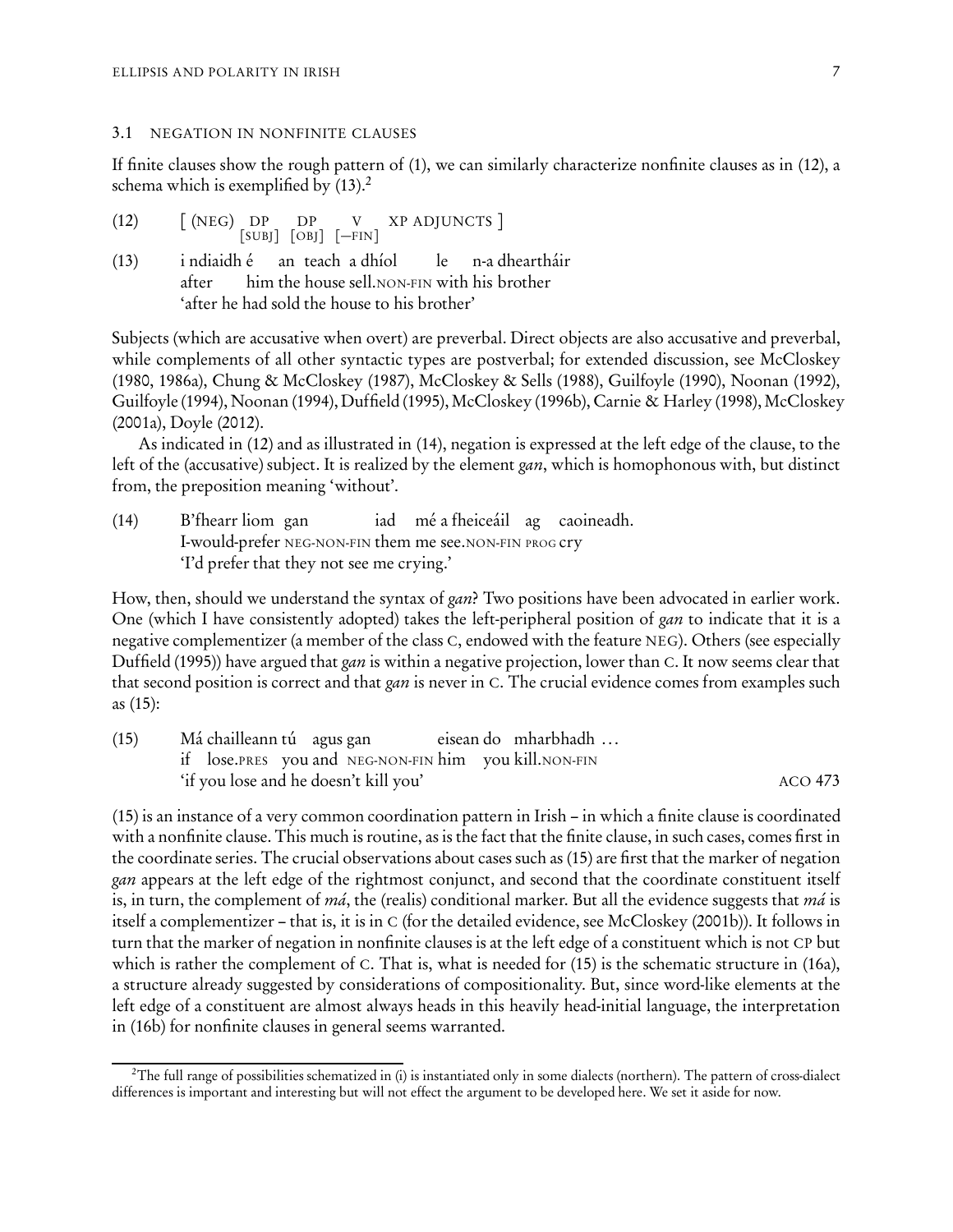

That is, we will assume that negation is a head relatively high in the clausal projection – just below C, taking TP as its complement. Coordination in (15) is at the level of NEGP and its properties are then as expected. This conclusion is in harmony with the typological proposals of [Zanuttini \(1997\)](#page-38-0) and is further supported by a body of evidence suggesting that there is an A-position to the left of negation, but to the right of C– a position in which dative subjects are licensed under certain circumstances (see [McCloskey](#page-35-4) [\(2001a:](#page-35-4)180–189) and [Doyle \(2012\)](#page-33-5) for the details). In (17), the dative subject appears to the right of a fronted WH-phrase, suggesting that it is below C, but to the left of the negative head. From this it follows in turn that *gan* is below  $C<sup>3</sup>$  $C<sup>3</sup>$  $C<sup>3</sup>$ 

<span id="page-7-1"></span>

| (17) | Conas d'aonaránach gan                                              |  | a bheith ag braistint aonarach? |           |
|------|---------------------------------------------------------------------|--|---------------------------------|-----------|
|      | how to solitary-person NEG-C.NON-FIN be .NON-FIN feel PROG solitary |  |                                 |           |
|      | 'How could a solitary person not feel solitary?'                    |  |                                 | AGMTS 102 |

Finally, gan appears freely at the left edge of clauses out of which Raising has applied:

|  | (18) a. n' fhéadfadh a cuid feola gan a bheith righin             |  |  |         |
|--|-------------------------------------------------------------------|--|--|---------|
|  | NEG-FIN can.COND his share blood.GEN NEG-NON-FIN be.NON-FIN stiff |  |  |         |
|  | 'His blood couldn't not be thick.'                                |  |  | NAOT 77 |
|  | b. Ní fhéadfadh sé gan a bheith go maith.                         |  |  |         |
|  | NEG-FIN CAN.COND he.NOM NEG-NON-FIN be.NON-FIN well               |  |  |         |
|  | 'He couldn't not be well.'                                        |  |  | T 15    |

If gan is taken to be in C, then examples such as (18) raise severe difficulties for the standard, and successful,

<span id="page-7-0"></span> $3$ [Duffield \(1995](#page-33-3)) also demonstrates that for some (but not for all) speakers of northern varieties, accusative subjects of nonfinite clauses may appear to the left of gan. It seems likely that such accusative subjects occupy the same position as the dative subjects of [\(17\).](#page-7-1) It is likely in turn, I think, that that position is the (unique) specifier-position of the polarity projection. Making that case here, however, would take us too far from our principal purposes. It is in part to allow for this possibility, though, that I do not assume, as [Duffield \(1995\)](#page-33-3) does, that gan is itself a specifier of NEG.

A reviewer raises the interesting possibility that the head which attracts the dative subject of [\(17\)](#page-7-1) and the accusative subjects observed by Duffield could be taken to be a Topic head in a framework such as that of [Rizzi \(1997\)](#page-36-4). I know of no study of the pragmatic properties of the relevant elements (whether they are topics in one of the senses of that term). One thing that is clear, however, is that the locality constraints on the movements which raise such subjects to their high position are the constraints characteristic of case-driven A-movement [\(McCloskey \(2001a:](#page-35-4)180–189)). So if the attracting head is in some sense topic-defining, it must also be endowed with whatever features drive such raisings – it must act as a *φ*-probe. All of these issues have to do with the role of the polarity head in the A-system, an important question that we return to briefly in the concluding section.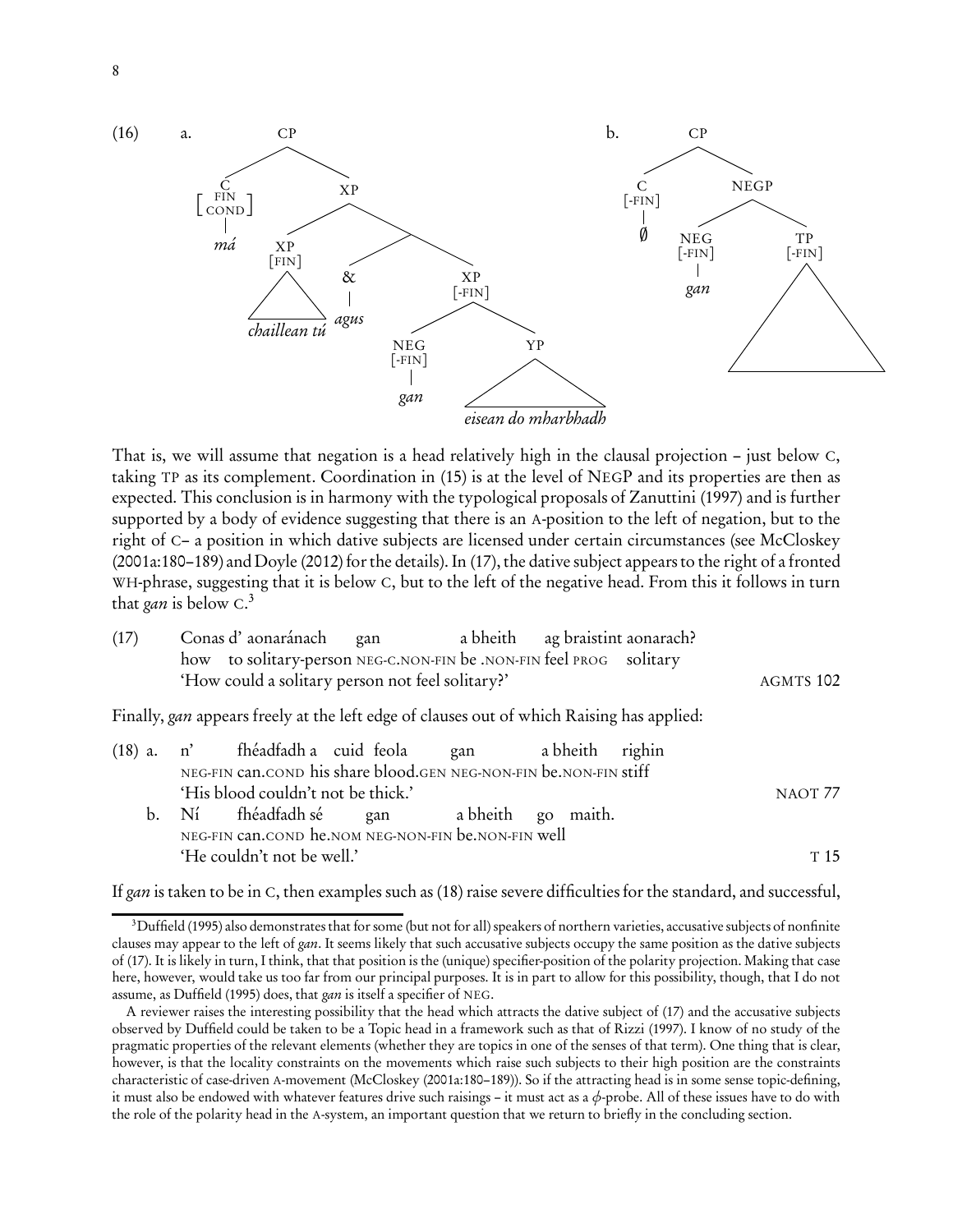analysis of Raising as involving the selection of defective (sub-phasal) clausal complements. If gan is taken to be an element of the 'inflectional layer', as we are arguing here, the difficulty disappears.

We will return to all of these questions in a slightly changed and elaborated context. For now, the principal conclusion we take away is that the marker of sentential negation in nonfinite clauses (gan) is a head, that it occupies a high position in the extended projection, but crucially that it is below C.

#### 3.2 NEGATION IN FINITE CLAUSES

If it is now clear that negation in nonfinite clauses cannot be in C, it is just as clear that in finite clauses, negation is always expressed in the C-position. Each complementizer in the language has a 'negative' variant, which may never co-occur with any other complementizer, and which may never co-occur with any other expression of sentential negation. Negative C takes the form of  $n\acute{i}$  or *cha* in root finite clauses, *nach* or ná- in embedded finite clauses.[4](#page-8-0)

The relevant observations are gathered in the examples of (19)[–\(26\),](#page-9-0) the first two illustrating the root case, each subsequent pair of examples illustrating one of the finite complementizers alongside its negative counterpart. Finite complementizers are traditionally said to have non-past and past variants as well, many of which are illustrated in (19)[–\(26\).](#page-9-0) How such forms are best analyzed is a question that we will return to. For discussion of all of these observations and patterns, see [McCloskey \(2001b\)](#page-35-8) and references cited there. For more up to date discussion, see [Acquaviva \(2014\)](#page-32-4), [Oda \(2012\)](#page-36-5), and [Ostrove \(2016\)](#page-36-0).

#### (19) ROOT NEGATIVE COMPLEMENTIZER, NON-PAST

- a. Ní NEG-FIN put.PRES he in chuireann sé isteach ar phostanna. on jobs 'He doesn't apply for jobs.'
- b. Cha NEG-FIN put.PRES he in gcuireann sé isteach ar phostanna. on jobs 'He doesn't apply for jobs.'

#### (20) ROOT NEGATIVE COMPLEMENTIZER, PAST

- a. Ní-or NEG.PAST put.PAST he in chuir sé isteach ar phost ar bith. on job any 'He didn't apply for any job.'
- b. Cha-r NEG.PAST put.PAST he in chuir sé isteach ar phost ar bith. on job any 'He didn't apply for any job.'
- <span id="page-8-1"></span>(21) DEFAULT DECLARATIVE COMPLEMENTIZER, NON-PAST
	- a. Creidim go gcuirfidh sí isteach ar an phost. I-believe C put.FUT she in on the job 'I believe that she'll apply for the job.'
	- b. Creidim nach gcuirfidh sí isteach ar an phost. I-believe NEG-C put.FUT she in on the job 'I believe that she won't apply for the job.'
- (22) DEFAULT DECLARATIVE COMPLEMENTIZER, PAST
	- a. Creidim gu-r chuir sí isteach ar an phost. I-believe <sup>C</sup>.PAST put she in on the job 'I believe that she applied for the job.'

<span id="page-8-0"></span><sup>&</sup>lt;sup>4</sup>Cha is found only in Ulster varieties.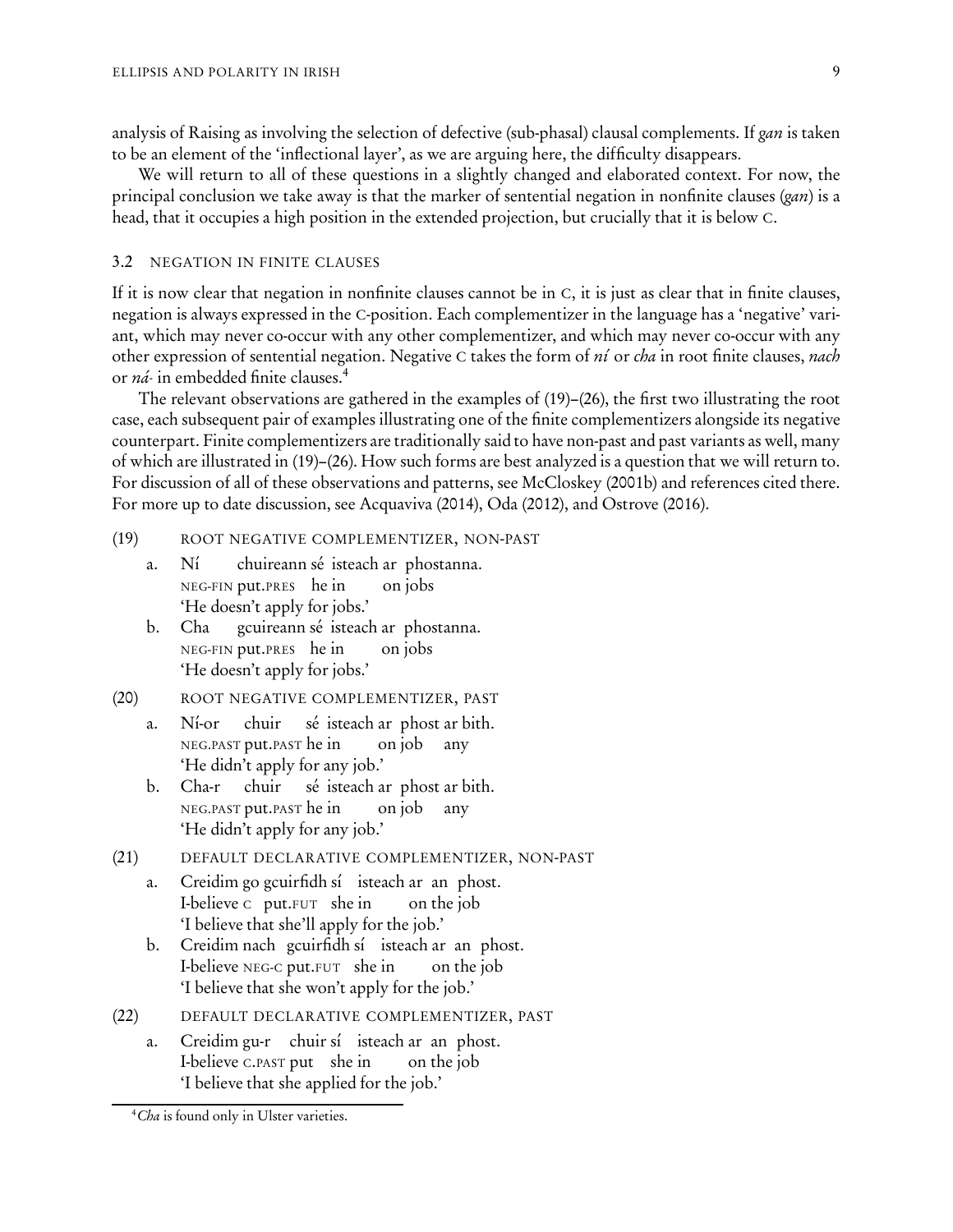- b. Creidim ná-r I-believe C-NEG-PAST put she in chuir sí isteach ar an phost. on the job 'I believe that she didn't apply for the job.'
- (23) POLAR INTERROGATIVE COMPLEMENTIZER
	- a. An gcuirfidh sí isteach ar an phost? Q put.FUT she in on the job 'Will she apply for the job?'
	- b. Nach gcuirfidh sí isteach ar an phost? NEGQ put.FUT she in on the job 'Won't she apply for the job?'

# (24) WH-COMPLEMENTIZER

- a. the thing C ask.PRES you rud a iarrann tú – 'the thing that you ask for'
- b. the thing NEG-C ask.PRES you rud nach n-iarann tú – 'the thing that you don't ask for'

# (25) RESUMPTIVE COMPLEMENTIZER

- a. the job C.PAST put you in post a-r chuir tú isteach air on-it 'the job that you applied for'
- b. the job C-NEG-PAST put you in post ná-r chuir tú isteach air on-it 'the job that you didn't apply for'
- <span id="page-9-1"></span><span id="page-9-0"></span>(26) CONDITIONAL COMPLEMENTIZER
	- a. Má chuireann sí isteach ar an phost ... if put .PRES she in on the job 'if she applies for the job, ... '
	- b. Muna gcuireann sí isteach ar an phost... if-not put.PRES she in on the job 'if she doesn't apply for the job'

Given these observations, Irish must have a set of realization rules roughly along the lines of those in (27a-c):

(27) a. 
$$
\begin{bmatrix} C \\ FIN \\ NEG \\ ROOT \end{bmatrix} \longrightarrow /niz/, /xa/
$$
  
b. 
$$
\begin{bmatrix} FIN \\ C \\ NEG \\ COND \end{bmatrix} \longrightarrow /muno/, /muro/
$$
  
c. 
$$
\begin{bmatrix} FIN \\ NEG \\ C \end{bmatrix} \longrightarrow /nax/, /na:/
$$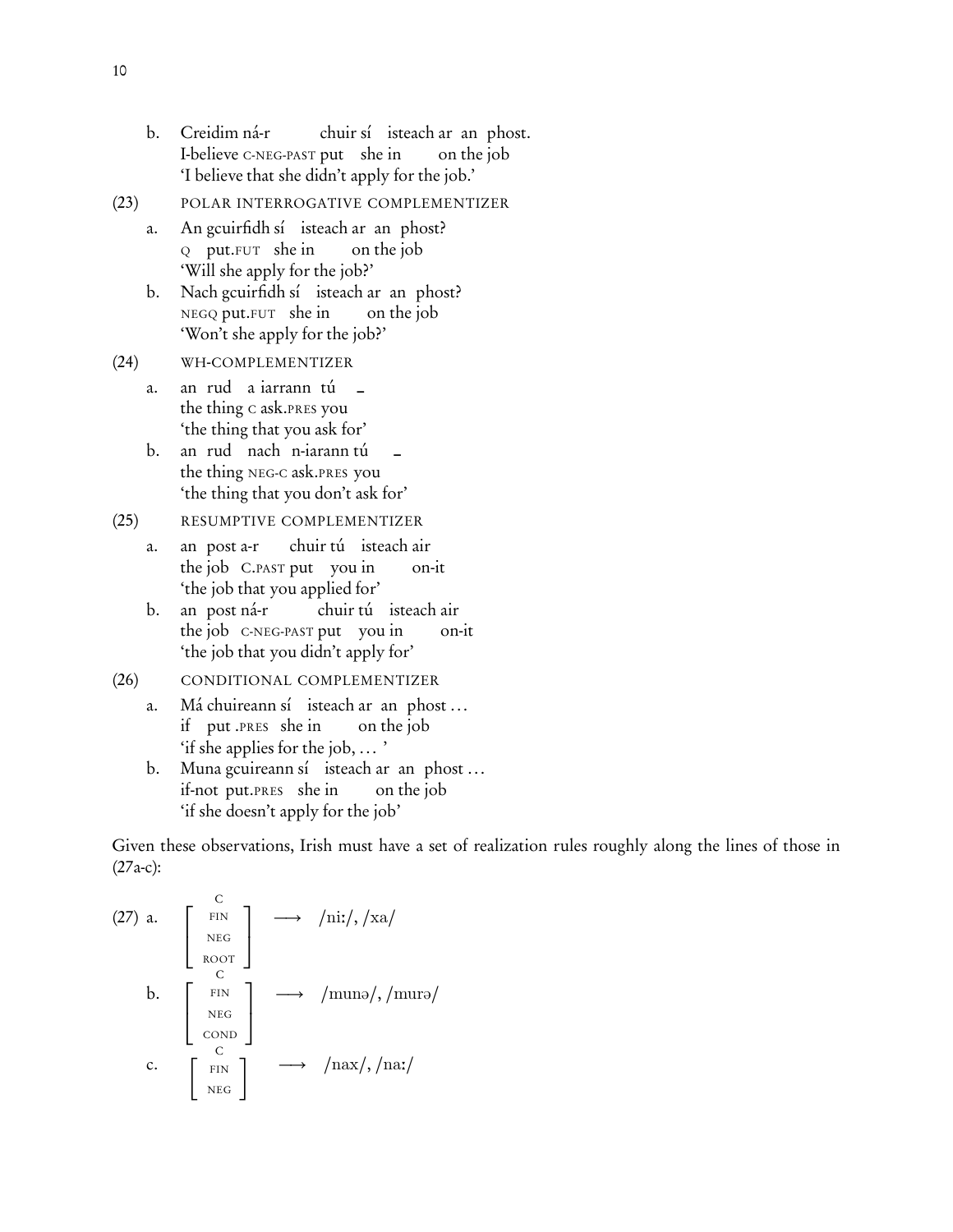The realization rules of (27) presuppose, first, that the embedded form in (27c) is the elsewhere case (root and conditional complementizers having more specific licensing environments) and, second, that the 'past tense forms' of the complementizers should be dealt with by way of some different mechanism. We return to this second issue presently.

The question now arises of how C acquires the negative feature referred to in (27). An obvious possibility is that the feature is there simply as an inherent lexical specification – that Irish expresses sentential negation in the C-position, and that no other expression of negation is necessary or possible in the clause. This was the view adopted in [McCloskey \(1979\)](#page-35-9) and other earlier work. It is true to the patterns of realization just discussed but, given the discussions of the previous section, leaves us with an unexplained asymmetry between finite and nonfinite clauses. An alternative (developed, for instance, in [Guilfoyle \(1990](#page-34-1)), [Duffield \(1995](#page-33-3))) is that the negative complementizers are derived heads, which have the surface form that they do as a consequence of raising of a lower independent negative head to the C-position.

Neither of these views can be entirely correct. There is indeed evidence that, as Guilfoyle and Duffield argued, there is a negative head lower than the C-position. But there is also evidence that the relation between that lower negative head and the C-position is not one of movement. Consider (28), which constitutes, in a certain sense, the mirror image of examples such as [\(15\).](#page-6-1)

<span id="page-10-0"></span>(28) Mur' dtéighinn agus iad cailleadh, if-not go.COND.S1 and them lose.NON-FIN kill.COND mhuirbhfeadh siad mé. they me 'If I were not to go and they were to lose, they would kill me.' SHS 132

Like [\(15\),](#page-6-1) such examples involve coordination of finite and nonfinite clauses within the scope of a conditional complementizer. Also as in [\(15\),](#page-6-1) there is just one expression of negation. However (28) differs from [\(15\)](#page-6-1) in that negation is overtly expressed only on the conditional complementizer (see (27b) and [\(26b\)\)](#page-9-1) – a position from which it should take scope over both conjuncts (finite and nonfinite). But it is not interpreted in that high position; the scope of negation in examples such as (28) is restricted to the left conjunct of the complement of C. That is, the logical form of (28) is as in (29):

(29) 
$$
[\neg p] \& [q] \rightarrow [r]
$$

in which negation associates only with the leftmost propositional variable of the protasis. There is in the form of (28), then, a curious misalignment between the position in which negation receives its morphophonological expression and the position in which it makes its semantic contribution. The logical form in (29) suggests the syntactic representation in (30):



with coordination at the level of the complement of C (finite clause with nonfinite clause as before) and crucially negation only in the left conjunct. The representation in (30), which accurately reflects compositional properties, must now be squared with the morphophonological facts of [\(21\)](#page-8-1)[–\(26\).](#page-9-0) We can bridge that gap by way of the following general analysis of negation in finite clauses: From our discussion of nega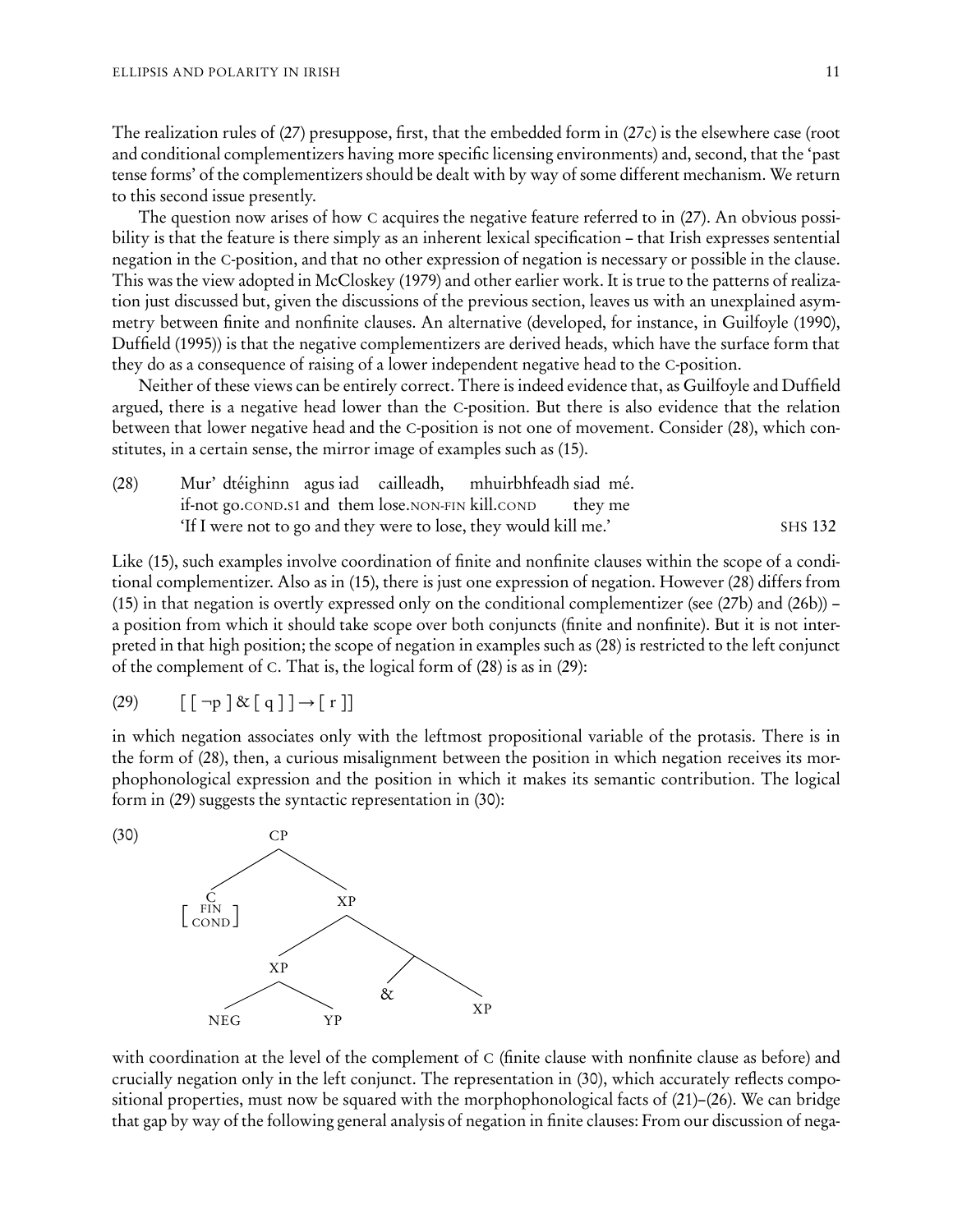tion in nonfinite clauses (see [\(15\)](#page-6-1) above), we take the idea that there is a semantically potent expression of negation just below C. We are thereby relieved of an otherwise surprising asymmetry between the two clause-types while at the same time bringing the Irish facts into alignment with typological expectation (see [Laka \(1990\)](#page-34-3), [Zanuttini \(1997\)](#page-38-0), [Cheng et al. \(1996\)](#page-32-5), [Ladusaw \(1992\)](#page-34-4), [Martins \(1994](#page-35-10)), [Potts \(2002](#page-36-6)) among many others).

But we must now reconcile this conclusion with the observation that in morphophonological terms negation in finite clauses is clearly in C. We do this by way of the general analysis schematized in (31). This analysis in the first place follows [Laka \(1990](#page-34-3)) and a great deal of subsequent work in assuming that there is a a functional category POLARITY of which the various expressions of negative polarity (finite and non-finite) are members; in the second place it assumes that the semantically active finite polarity head is null and enters into an agreement relation with the (uninterpretable) negative feature in C – the feature which is crucial for the realization rules of  $(21)$ – $(26)$ .



[Landau \(2002\)](#page-34-5) develops an intriguingly parallel proposal for certain instances of negation in Hebrew as does [Gribanova \(2016a\)](#page-33-6) for Russian.

In this changed context, the relation between C and the negative POL head in examples like [\(28\)](#page-10-0) and structures like (30) emerges as an instance of left-conjunct agreement. The polarity head in such cases cannot be linked with C by way of head movement, because that would entail a head movement which violates the Coordinate Structure Constraint (CSC). But it is well established that head movement is subject to the CSC, as shown, for example, by the English examples in (32), the first illustrating the violation, the second illustrating the grammatical counterpart involving Across the Board head movement:

- (32) a. \*Which car will Freddie choose and his parents will pay for?
	- b. Which car will Freddie choose and his parents pay for?

Head movement seems wrong, then, as an analysis of the link between C and the polarity head. However it has been long established that left conjunct agreement is a pervasive feature of Irish morphosyntax (see [McCloskey & Hale \(1984](#page-36-7)), [McCloskey \(1986b](#page-35-11)), [Munn \(1999\)](#page-36-8), [McCloskey \(2011a](#page-35-12))). That being so, the otherwise puzzling status of examples like [\(28\)](#page-10-0) falls into place relatively smoothly, as long as it is agreement which links finite C with the polarity head that it most immediately commands.

Nor do the assumptions about coordination that are required by these proposals seem unreasonable. We will assume an asymmetric theory of coordination in which the coordinator is a head and all conjuncts but the last are specifiers of that head (the final conjunct is its complement). The requirement of identity across conjuncts is a requirement of semantic type (which ensures that there will be a close approximation to a requirement of syntactic identity across conjuncts, given that semantic type and syntactic category are at least loosely correlated). The selectional requirements of a complementizer like  $m\acute{a}$  or its negative counterpart *muna* are satisfied on the highest (closest) conjunct (because it provides its label as the label of the coordinate phrase) and this is why finite clauses precede nonfinite clauses in coordinations such as those in [\(15\)](#page-6-1) and [\(28\)](#page-10-0) (see [Munn \(1993\)](#page-36-9), [Johannesen \(1998\)](#page-34-6), [Johannessen \(1993\)](#page-34-7), [Kayne \(1994\)](#page-34-0), [Chomsky](#page-32-6) [\(2013](#page-32-6))). These positions on coordination seem reasonably well supported and they permit a straightfor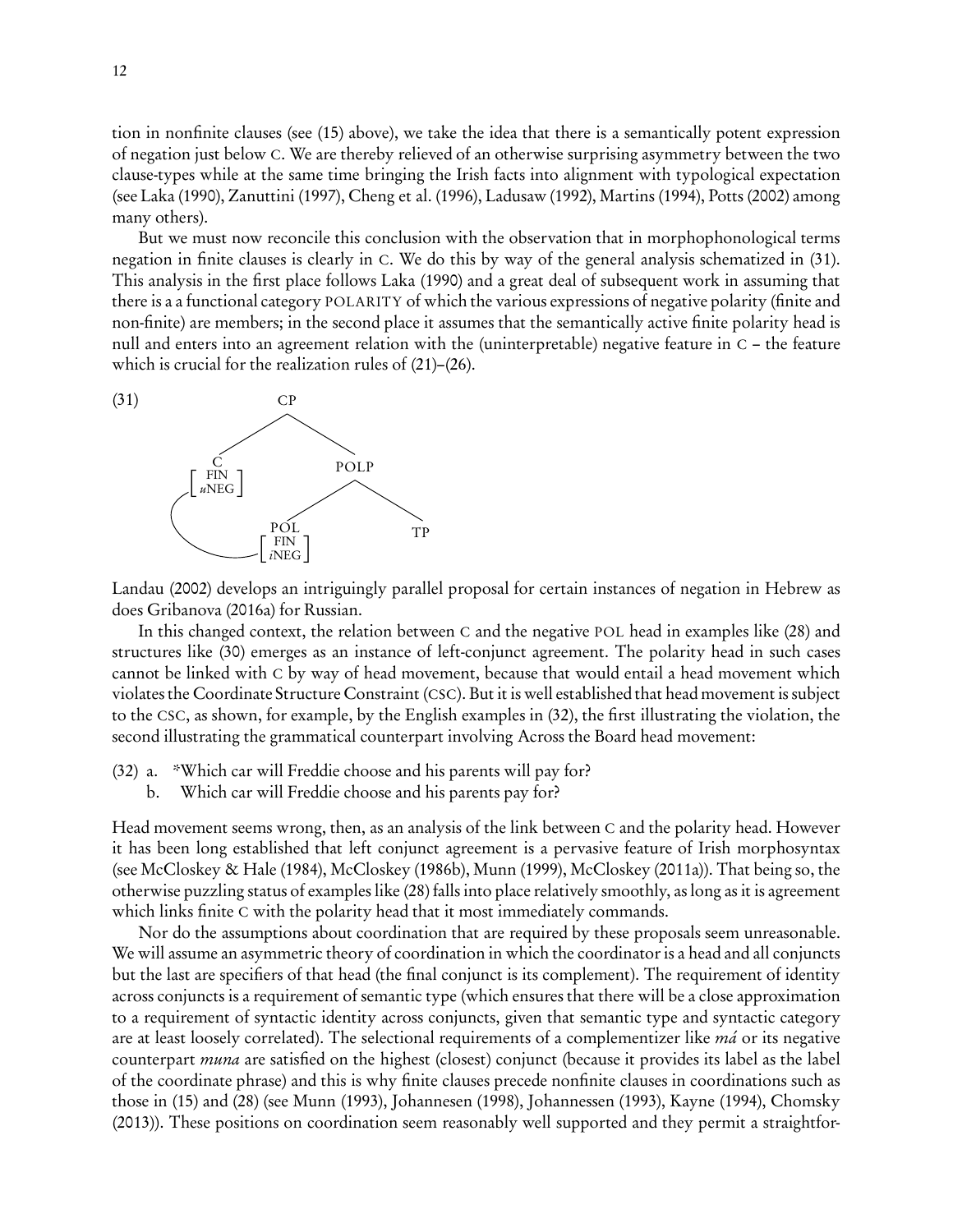ward understanding of the relationship between finite C and the finite polarity head:

#### (33) COMPLEMENTIZER POLARITY AGREEMENT

The label of C agrees, with respect to the values of the features [NEG] and [FIN], with the label of the most prominent element in its domain which contains the same features.

(33) is presumably one instance of the operation AGREE [\(Chomsky \(2000](#page-32-7), [2001\)](#page-32-8)).

This seems reasonable enough overall and marks, I think, at least a descriptive advance over previous treatments. It remains embarrassing, no doubt, that a core property of the system does not emerge right away – namely that negation on C is incompatible with any independent expression of sentential negation. To prevent such 'polarity doubling' we have at present only the stipulation that the polarity head (in finite contexts) is null. But Irish is very strongly a head-marking language, in the sense defined first by Johanna Nichols [\(1986](#page-36-10)) and prominent in much subsequent typological work. That is (in our terms) in probegoal interactions, the morphological effects of the interaction are realized on the probe and the phrase whose label provides the goal is characteristically null [\(McCloskey & Hale \(1984\)](#page-36-7), [McCloskey \(1986b](#page-35-11)), [Andrews \(1990\)](#page-32-9), [Legate \(1999](#page-35-13)), [Ackema & Neeleman \(2003](#page-32-10)), [Doyle \(2002\)](#page-33-7), [McCloskey \(2011a\)](#page-35-12)). Given that we have analyzed the relation between finite C and finite polarity as a probe-goal relation, the fact that the finite polarity head is always null might be properly seen as one aspect of that larger pattern. It must be recognized, though, that in the absence of a real understanding of those patterns, this is little more than a promissory note

It might also be regarded as embarrassing (as a reviewer suggests) that, although we have argued for a fundamental symmetry between finite and nonfinite clauses in the expression of negation (in both, the semantically relevant expression of negation is below C), an asymmetry remains – in nonfinite clauses the overt expression of negation is in the lower position and C is at least in this case null. This too, though, is one aspect of a larger pattern (explored in ongoing work). In nonfinite clauses, as noted earlier, the sequence of heads which defines the inflectional projection is surface-visible in a way that it is not in finite clauses. The reasons for this are almost certainly diachronic. Nonfinite clauses are recent innovations in the language, emerging only in the seventeenth century by way of re-analysis of earlier nominal structures [\(Stüber \(2015](#page-37-0))). The morphological fusions and accretions which provide evidence for grammars which include head movement and other exotic externalization devices have therefore not yet had time to accumulate and the sequence of functional heads can be seen in something like their pristine arrangement.

Additional questions quickly arise – about patterns of coordination that go beyond those displayed in [\(15\)](#page-6-1) and [\(28\)](#page-10-0) and about how these proposals interact with the post-syntactic lowering of complementizers proposed by [McCloskey \(1996a\)](#page-35-2) and further investigated by [Ostrove \(2016](#page-36-0)). These questions are important but not crucial for our immediate concerns. What matters most for now is the conclusion that the topmost region of the clausal projection in Irish looks like [\(34a\).](#page-12-0) We also have the commitments in (34b).

<span id="page-12-0"></span>

b. In nonfinite clauses, NEG (realized as *gan*) appears in the polarity position of  $(34a)$ . In finite clauses the polarity head is null, but C bears an uninterpretable NEG feature which agrees with the semantically active NEG feature on the polarity head below it.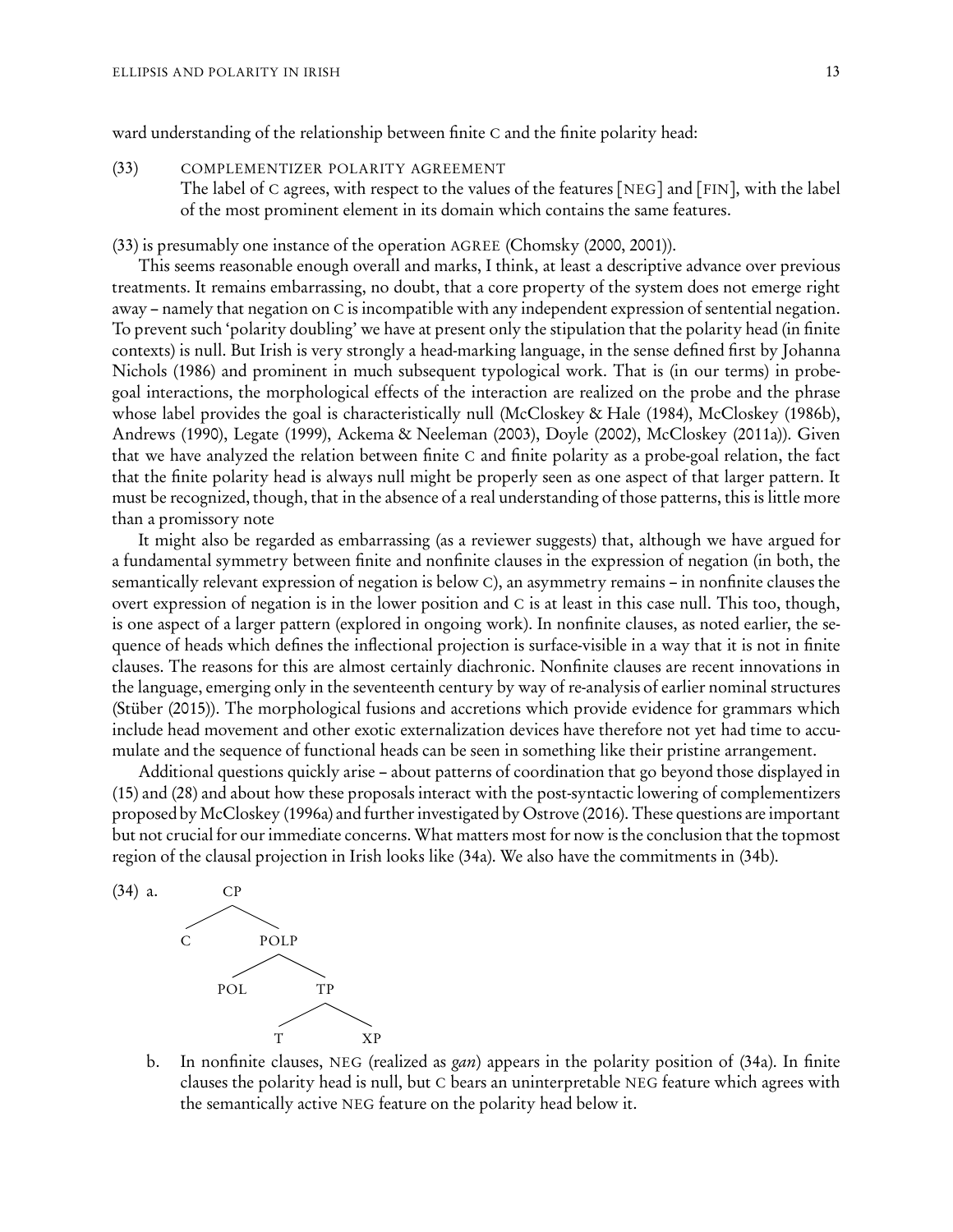We will return to and elaborate these proposals. First, though, we must make the obvious move.

## <span id="page-13-0"></span>4 POLARITY AND VERB RAISING

Our discussion of VSO order in Irish ended with the skeletal proposal in [\(11\).](#page-4-0) We were then left with the challenge of identifying believable candidates for the crucial elements of [\(11\)](#page-4-0) – F1, to which the finite verb raises, and F2 which attracts the 'subject' into its specifier, below F1. An additional question was what that structure implied about Responsive Ellipsis – how it functions internal to Irish and how it relates to similar processes in other languages. Our discussion of polarity suggests some obvious answers to these questions – we can understand [\(11\)](#page-4-0) as in (35).



That is: F1 is the polarity head; F2 is T; finite verbs raise to the polarity position and subjects raise to the specifier of T, deriving VSO order.

I want to argue that in this case the obvious move is the right move. The section which follows traces some consequences and entailments of the proposal in [\(35\)](#page-13-0) and argues that it makes possible an understanding of certain patterns and observations which would otherwise remain surprising.

## 5 CONSEQUENCES AND ENTAILMENTS

#### 5.1 BASICS

The core results we want to secure – the observations about constituency which suggest that finite VSO clauses have the general shape in [\(3\)](#page-1-1) and [\(7\)](#page-3-1) above – are captured, of course, as before. The inflected verb has a phrasal sister which includes the subject, and the object, along with complements and other dependents of V. Given [\(35\),](#page-13-0) that large postverbal constituent is TP and it is, further, TP which is elided under Responsive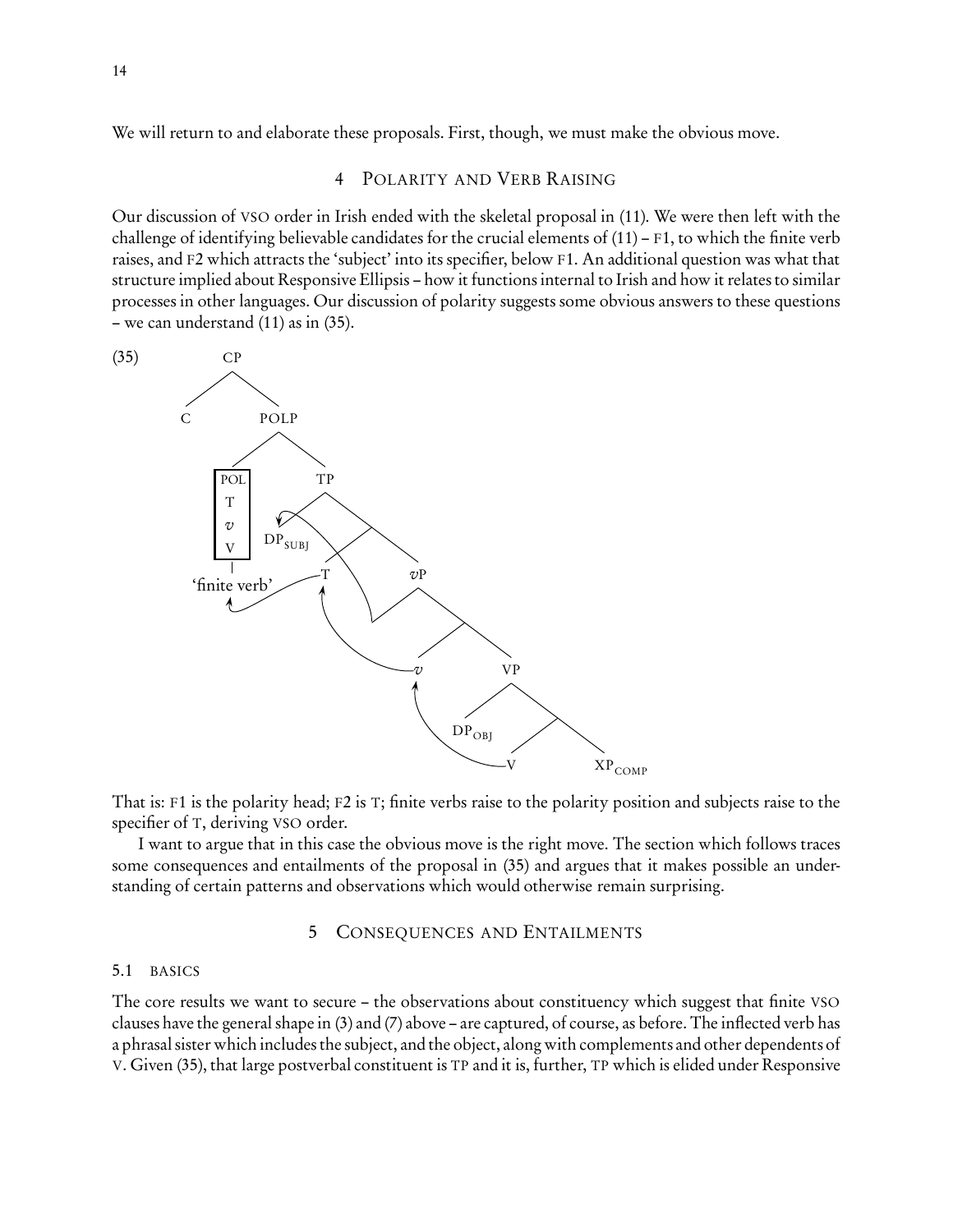Ellipsis, stranding the finite verb to its left but taking the subject with it. $5$ 

Certain scope facts are also captured as before (see [McCloskey \(1996a,](#page-35-2) [2001a,](#page-35-4) [2014\)](#page-35-5). Given [\(35\)](#page-13-0) the finite verb occupies the polarity position, positive or negative; thus any element to its right will be in the scope of that polarity expression. We correctly expect, then, that Negative Polarity items will be licensed in the subject position of negative clauses:

|  |                                              |                                                          |  | (36) a. Níor ith éinne riamh a dhotháin le haon anlann amháin. |         |
|--|----------------------------------------------|----------------------------------------------------------|--|----------------------------------------------------------------|---------|
|  |                                              | NEG.PAST eat.PAST anyone ever his fill with one meal one |  |                                                                |         |
|  | 'Nobody ever ate their fill at one sitting.' |                                                          |  |                                                                | CFOC 11 |
|  |                                              | b. Níor thaibhsigh gáire éinne acu neirbhíseach.         |  |                                                                |         |
|  |                                              | NEG.PAST appear.PAST laugh anyone.GEN of-them nervous    |  |                                                                |         |
|  | 'None of them's laugh seemed nervous.'       |                                                          |  |                                                                | LG 138  |

We also expect the contrast between English (37), which is ambiguous, and Irish (38), which is not:

- (37) Every player didn't get a goal.
- (38) Ní NEG-FIN get.PAST every player goal bhfuair achan imreoir cúl. 'Not every player got a goal.'

The two readings of English (37) depend on whether the expression of negation or the universal quantifier in subject position takes wider scope. In the Irish example of (38), by contrast, only one reading is available and on that reading negation has wider scope than the universal quantifier in subject position. This is an expected contrast, if we attribute the English ambiguity to the availability of scope reconstruction under A-movement. In raising from its thematic position to the specifier position of T, the subject of (37) crosses the negative head. If it is interpreted in its higher position, we get the reading on which the universal quantifier out-scopes negation. If it reconstructs to its thematic position, then negation out-scopes the universal quantifier. In undergoing an exactly parallel raising, however, the Irish subject can never escape the scope (the command-domain) of the polarity-head, whose scopally relevant position, according to [\(35\),](#page-13-0) is that of the finite verb.

These are not new results. On earlier interpretations they would be guaranteed by the assumption that negation on C is the semantically relevant polarity position and the reasoning otherwise would be entirely parallel. However, in arguing, as we will shortly, that the analysis in [\(35\)](#page-13-0) yields an improved understanding of certain phenomena, it will be important to also establish that there is no analytic slippage in other areas.

#### 5.2 VERUM FOCUS

If the proposal currently on the table is correct, every finite verb in Irish contains within itself an element which expresses polarity, negative or positive. Although this element has no phonological exponent, its presence within the verb ought to be detectable in some way. In this section I argue that it is, briefly summarizing a longer and more detailed discussion which can be found in [Bennett et al. \(2015\)](#page-32-11).

Finite verbs, if this proposal is to be believed, are constructed by combining a sub-sequence of the functional heads of [\(35\)](#page-13-0) into a single morphological word, one that can be represented roughly as in (39):

$$
(39) \qquad \{ \text{ V} \quad \text{v} \quad \text{T} \quad \text{POL} \}
$$

The verb thosnaíodar, for example (the 3rd person plural past tense form of 'begin') will have the internal

<span id="page-14-0"></span><sup>5</sup>As pointed out by a reviewer, the class of 'large' ellipses (that is, TP-sized) which show the properties of English VP Ellipsis is probably large in crosslinguistic terms. For some intriguing parallels in Hungarian, see [Bántréti \(2001](#page-32-12)).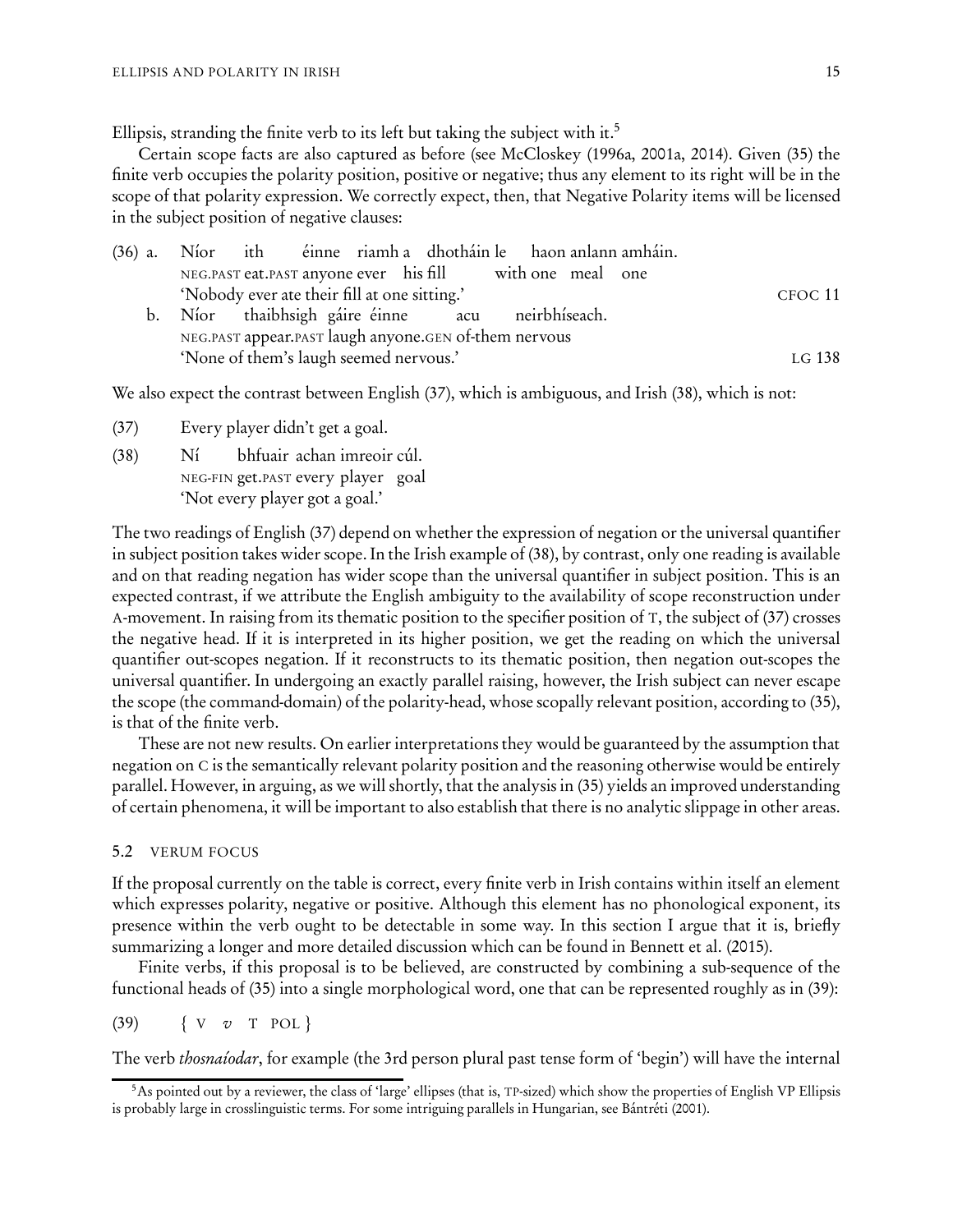representation in (40), in which the order of morphemes (when they can be heard) is a faithful mirror image of the syntactic sequence we have argued for in  $(35)$ :<sup>[6](#page-15-0)</sup>

(40) { [<sup>V</sup> thosn-] [v -aí] [<sup>T</sup> -odar] [POL ;] }

How might the presence of the null polarity item of (39) or (40) be detected? The answer is that its presence is indirectly but palpably detectable when it is F(ocus)-marked.

Consider the exchange in (41), extracted from a radio interview broadcast on November 3rd 2016. (41a) is the interviewer's question; (41b) is the interviewee's response.

- <span id="page-15-1"></span>(41) a. Siud DEMON it the first piece of-the campaign DEMON the protest é an chéad chuid den fheachtas seo – an agóidíocht seo DEMON C be.PRES you.PL a tá sibh ag PROG go do.NON-FIN Q work.PAST it? dul a dhéanamh. Ar oibrigh sé? 'This was the first phase of this campaign – this protest that you are mounting. Did it work?'
	- b. D'oibrigh. D'oibrigh SÉ. work.PAST work.PAST it 'It did. It absolutely did.' RNG 03112016

In (41b), we use small caps to indicate the fact that the simple pronoun  $s\acute{e}$  ('it') in the second part of the interviewee's response bears a strong focal accent (and its vocalic nucleus is long). In this it contrasts sharply with the corresponding pronoun in the interviewer's question, which is unaccented, has a short and centralized vocalic nucleus and forms a prosodic word with the preceding finite verb. Both pronouns are of course given. In fact both are anchored to the same discourse referent – the campaign of protest referred to in the interviewer's opening statement. Despite the fundamental similarity in the discourse relations that the two pronouns enter into, however, they are treated phonologically in profoundly different ways. The phonological form of the first is exactly as one would expect for a pronoun which is given – it is deaccented and its vocalic nucleus is therefore shortened and centralized. The second pronoun, by contrast, bears a strong and distinctive focal accent.

But of course in cases such as (41), in semantic terms, focus is not on the pronoun at all. As argued at some length in [Bennett et al. \(2015\)](#page-32-11), what we have in the second clause of [\(41b\)](#page-15-1) is an instance of Verum Focus in the sense originally identified by Tilman Höhle [\(1992\)](#page-34-8) for German – appropriate in a context in which the truth or falsity of a proposition p is a salient discourse issue and in which the truth of p is asserted with some force. With [Samko \(2014,](#page-37-1) [2016](#page-37-2)), [Bennett et al. \(2015\)](#page-32-11) argue that Verum Focus is best understood in terms of F(ocus)-marking (in the sense of [Jackendoff \(1972\)](#page-34-9), [Rochemont \(1986](#page-37-3)), [Selkirk](#page-37-4) [\(1996](#page-37-4), [2008](#page-37-5)) and much related work) on the polarity head, positive or negative. That is, the syntax will present to the interpretive system a structure like the schematic (42a), which will in turn yield the complex morphological word (42b) in the position of the polarity expression:

<span id="page-15-0"></span><sup>&</sup>lt;sup>6</sup>On identifying the stem suffix -ai with the voice head v, see [Ó Sé \(1991](#page-36-11)), [Acquaviva \(2014\)](#page-32-4), [Ostrove \(2016\)](#page-36-0).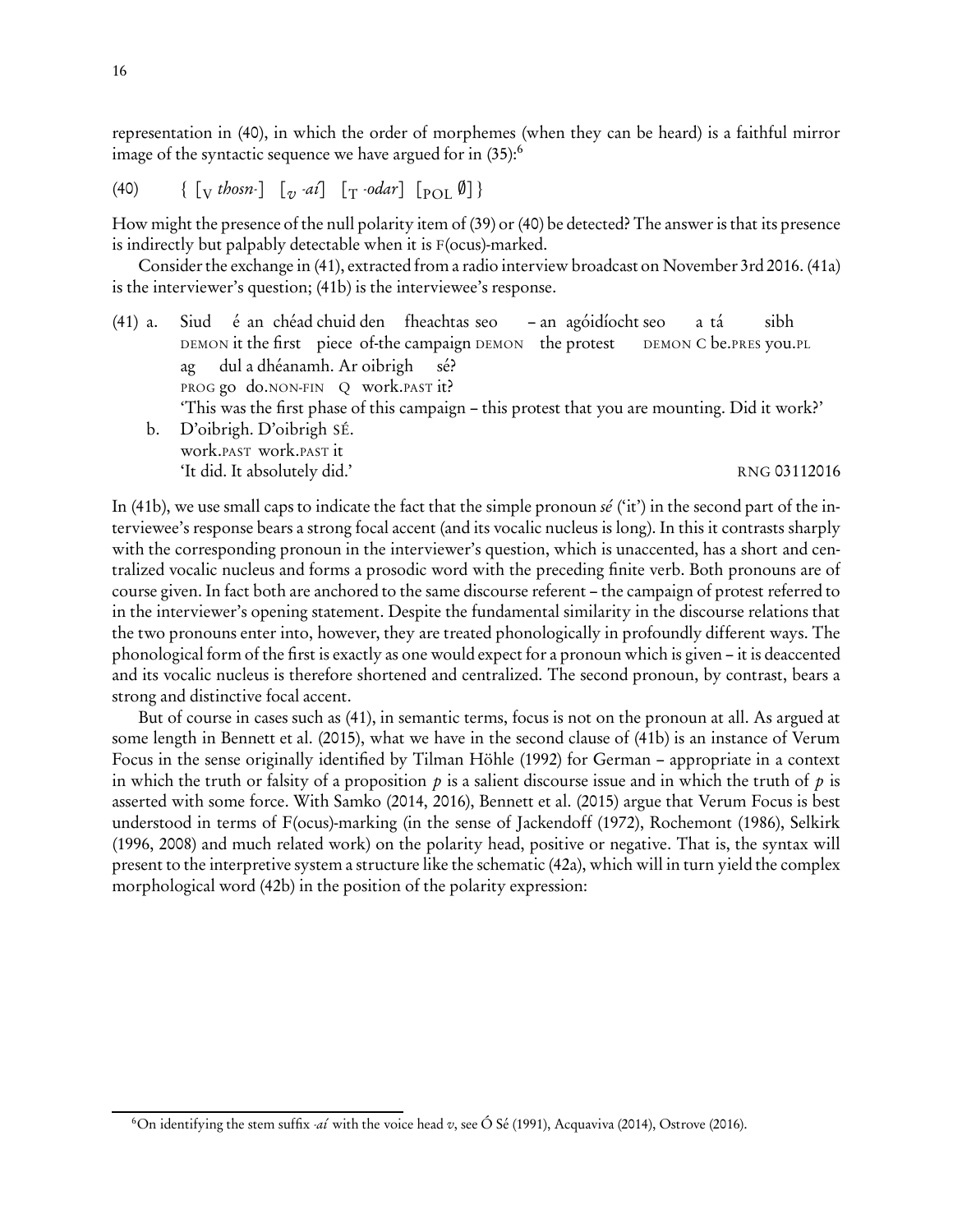<span id="page-16-1"></span>



If we now assume for Verum Focus the kind of alternative semantics proposed by [Samko \(2014,](#page-37-1) [2016\)](#page-37-2), building on [Rooth \(1985](#page-37-6), [1992a\)](#page-37-7), the focus semantic value of a clause containing an F-marked polarity head (as in (42a)) will be an alternative set consisting of positive and negative variants of the same propositional core (in effect, a polar question), while its ordinary semantic value will be the propositional core – which is what is asserted in a use of (42). In the exchange of (41), for example, what we expect is that the second clause of the interviewee's response should be appropriate only in a discourse context in which the truth of p (that the protest worked) is a salient issue and in which the interviewee wishes to assert the truth of p. This seems correct; that is, assuming the representation in  $(42a)$  for  $(41b)$  seems to yield the right interpretive results. Furthermore, the availability of (42) as a possible and appropriate response is more or less inevitable, given the framework we have gradually been assembling.<sup>[7](#page-16-0)</sup>

The question that remains, of course, is how the syntax of (42) might relate to the actual phonological outcome in (41b), why, in particular, an accent should appear on a subject pronoun in the context of Verum Focus. The crucial link, though, is provided by a very old and well established generalization: in Irish finite clauses, simple subject pronouns incorporate into the verbal complex to their left as phonological clitics [\(Quiggin \(1906](#page-36-12): p. 155, §486), [de Bhaldraithe \(1966:](#page-32-13) p. 65, §339), [Greene \(1973](#page-33-8)), [Lucas \(1979:](#page-35-14) p. 120, §461), [Chung & McCloskey \(1987:](#page-33-4) 226–228), [Doherty \(1996:](#page-33-9) 23–25), [Ó Baoill \(1996:](#page-36-13) 88–89), [Bennett et al.](#page-32-11) [\(2015](#page-32-11))). The example in (43a), for instance, has the prosodic structure indicated in (43b) and a phonemic realization as in (43c) (in Ulster varieties):

- (43) a. Chonaic mé fear mór ar an bhealach mhór. saw I man big on the way great 'I saw a large man in the roadway.'
	- b. (chonaic mé) (fear mór) (ar an bhealach mhór)
	- c. (xanik<sup>j</sup>mə) (f<sup>j</sup>ar mo:r) (er<sup>j</sup> ə valax wo:r)

<span id="page-16-0"></span> $^7$ This account of the semantics and pragmatics of Verum Focus seems reasonable as far as it goes, but it can hardly be complete. What is missing is an account of the very mysterious notion of 'emphasis' or 'forcefulness'.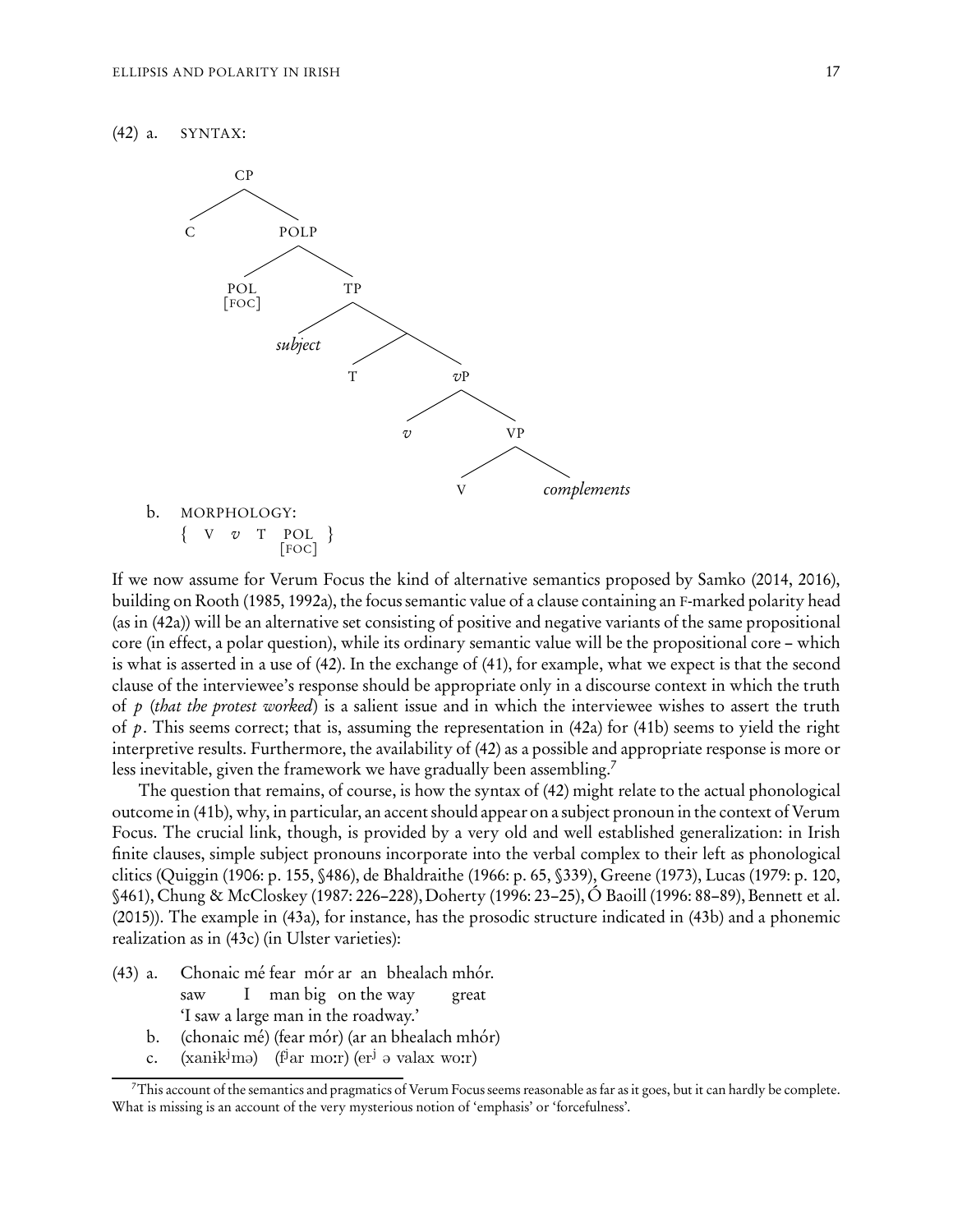If we interpret this cliticization in terms of right-adjunction (though that interpretation is by no means crucial), then the actual output structure we expect for the finite verb is not in fact (42b), but rather (44), in which the mono-morphemic pronoun (D) right adjoins to the complex created by head movement through the extended projection:

(44) {
$$
\{ \quad V \quad v \quad T \quad \text{POL} \quad D \}
$$
  
[ $\text{Foc}$ ]

The generalization that then emerges, as [Bennett et al. \(2015](#page-32-11)) make clear, is a fundamentally phonological one – focal accents are realized at the right edge of the phonological constituent which most immediately contains them. The mismatch between [\(42a\)](#page-16-1) and [\(41b\)](#page-15-1) is then another instance of the kind of approximate and imperfect matching that is the hallmark of syntax phonology interactions.<sup>[8](#page-17-0)</sup>

Much work remains to be done to flesh out this account in a serious way, particularly with respect to the phonological mechanisms involved (on which see [Bennett et al. \(2015\)](#page-32-11)); but this has already been something of a detour and the core point can be fairly quickly recapped. It is this: we were led to claim that verb-raising in Irish finite clauses targets a high polarity head (below C but above T and therefore above the position of the subject). We therefore predict that every finite verb in the language has within it a semantically active expression of polarity. The initially very strange Verum Focus effects described here are ultimately, we have argued, phonological manifestations of the presence of that polarity element within the fronted verb.

Before leaving the topic, though, it is worth adding a final observation. The discussion so far has been concerned with the expression of Verum Focus in the context of positive polarity. But the mechanisms are exactly the same in the context of negative polarity, as we can see from an example like (45), which is again taken from a radio interview):

|  |                        |  |                                                            |  | $(45)$ a. A-r shíl tú ariamh go mbeadh sé i nDáil Éireann?        |              |  |
|--|------------------------|--|------------------------------------------------------------|--|-------------------------------------------------------------------|--------------|--|
|  |                        |  |                                                            |  | Q.PAST think.PAST you ever C be.COND he in Parliament Ireland.GEN |              |  |
|  |                        |  | 'Did you ever think that he'd be in the Irish Parliament?' |  |                                                                   |              |  |
|  | b. Nío-r shíl MÉ.      |  |                                                            |  |                                                                   |              |  |
|  | NEG-FIN.PAST thought I |  |                                                            |  |                                                                   |              |  |
|  | 'I certainly did NOT.' |  |                                                            |  |                                                                   | RNG 29112010 |  |

Here too, we see the focal accent displaced on to the incorporated pronoun to express Verum Focus, just as in [\(41b\),](#page-15-1) and the mechanisms that are at at work are evidently the same in the two kinds of cases. Here, however, we have a negative complementizer and further there is no phonological reason why that element should be unable to support a focal accent (consisting as it does of a closed syllable with a long vocalic nucleus). If the negative complementizer were the actual expression of negative polarity, then, we should expect the focal accent to appear on that element. On the analysis so far developed, however, the negative feature on C is uninterpretable and agrees with the semantically relevant expression of negative polarity which, in (45b) as in [\(41b\),](#page-15-1) is actually within the inflected verb. The facts of (45), then, and their parallel with cases like [\(41b\)](#page-15-1) are as expected. Also expected, given our proposal about the syntax of polarity, is the observation that it is utterly impossible to place the focal accent on the apparent expression of negative polarity, that is, on the negative complementizer:

(46) \*NÍOR shíl mé.

<span id="page-17-0"></span> ${}^8{\rm In}$  the absence of a subject pronoun, Verum Focus may be realized either on a verbal agreement suffix (one that has sufficient prosodic substance) or on certain otherwise semantically empty post-verbal particles. What is common to all cases, however, is that the accent appears at the right edge of the verbal complex. See [\(Bennett et al., 2015:](#page-32-11) 27, 29) for discussion.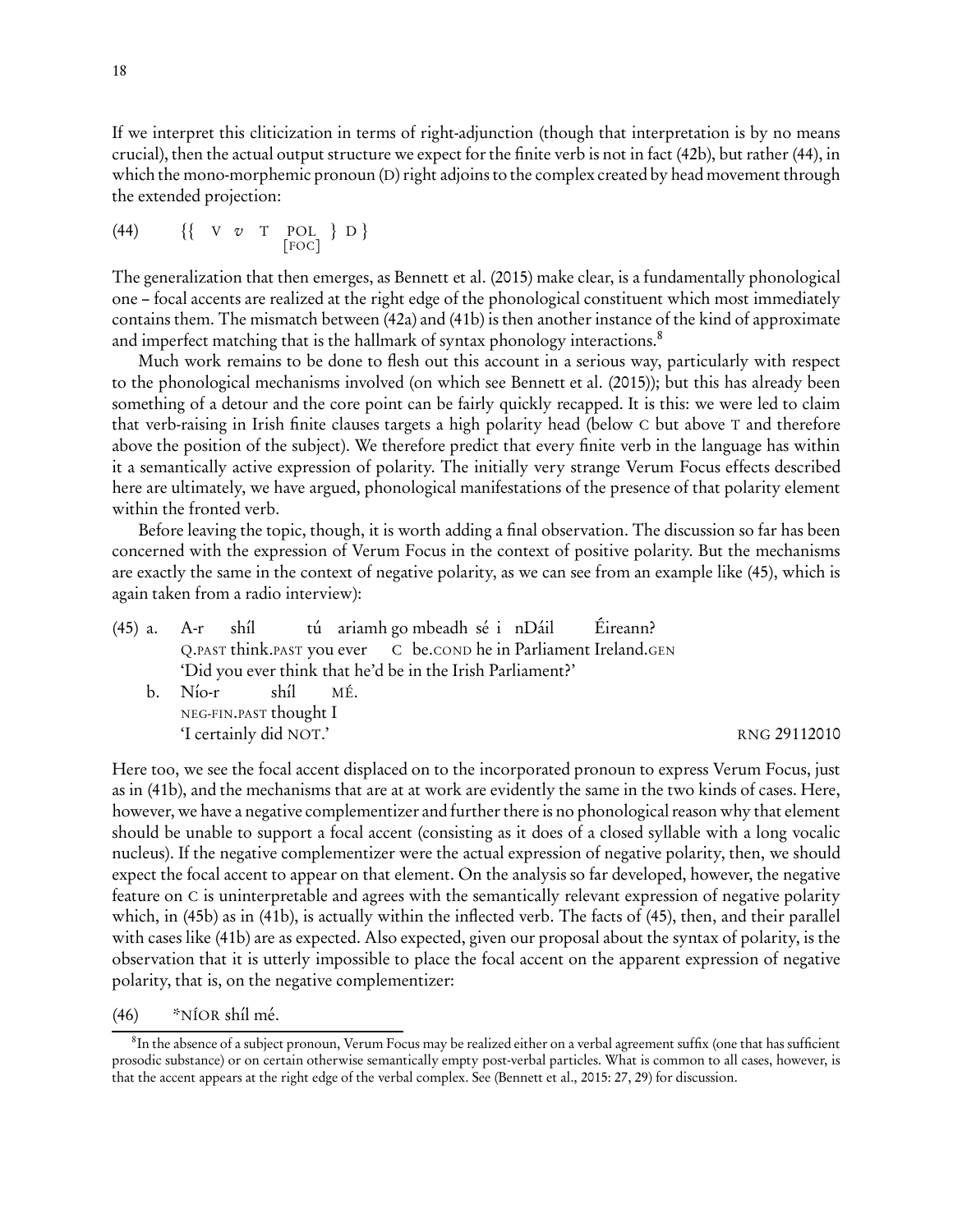#### 5.3 RESPONSIVE ELLIPSIS AND THE TYPOLOGY OF ELLIPSIS

On the analysis of [\(35\),](#page-13-0) what we have called 'Responsive Ellipsis' in Irish emerges as elision of the phrasal complement of the polarity head.<sup>[9](#page-18-0)</sup> This way of understanding Responsive Ellipsis has several consequences.

The first is that the parallel between Responsive Ellipsis in Irish and VP Ellipsis in English is restored. The English ellipsis type is at least sometimes, and perhaps generally, also to be analyzed as elision of the complement of the polarity head. This is clearest for cases like (47), on which see [Lobeck \(1995\)](#page-35-15) and especially [Potsdam \(1997\)](#page-36-14):

(47) You CAN smoke in these rooms, but we suggest that you not.

As Potsdam shows, such cases are best analyzed along the lines shown in (48), with the polarity head being the licenser of the ellipsis and the constituent elided being its complement:



Given the proposals developed so far, our Irish cases are entirely parallel, a result that, as we saw in section [2](#page-3-2) above, is one that we need to secure. The parallels between English and Irish become clear if we compare the English structure in (48) with that in (50), which is the structure that our proposals, as so far developed, assign to the Irish example in (49).

(49) D'iarr mé air ask.PAST I on-him come.NON-FIN but say he NEG-C come.FUT a theacht ach deir sé nach dtiocfaidh. 'I asked him to come but he says that he won't.'



<span id="page-18-0"></span><sup>9</sup>For parallels in Finnish, Hungarian and Russian respectively, see [Holmberg \(2001\)](#page-34-10), [Liptak \(2013\)](#page-35-16), and [Gribanova \(2016a](#page-33-6)).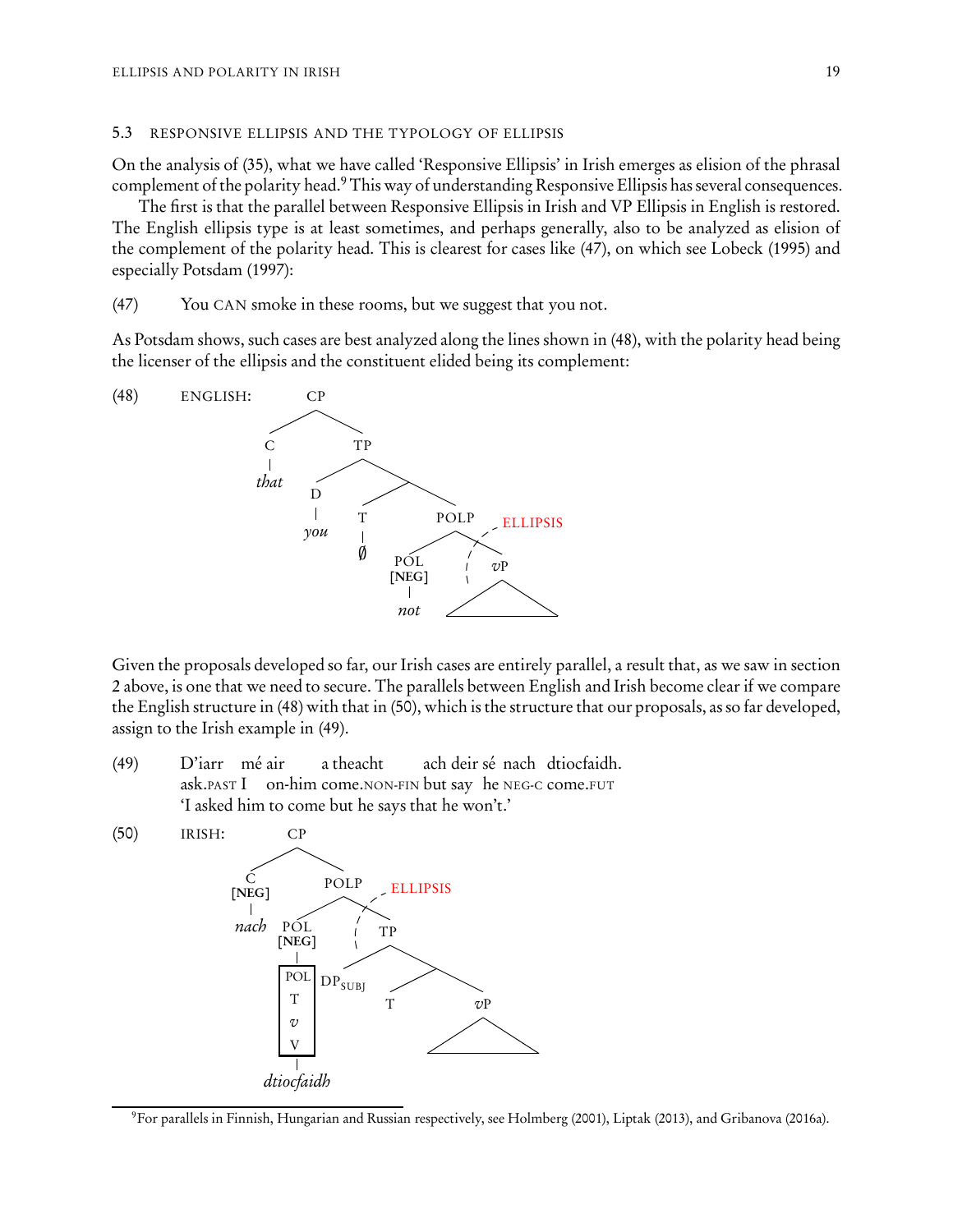The differences between the ellipsis processes of the two languages now emerge as reflections of an independent and more fundamental difference – where the polarity head occurs in the inflectional projection. Because polarity is higher in Irish than it is in English, Responsive Ellipsis in Irish is elision of a larger constituent – one, crucially, that subsumes even the high subject position (specifier ofT) but of course excludes the finite verb. The kinship between the ellipsis constructions of the two languages is therefore restored and both emerge as instances of the larger class of polarity ellipses – on which see especially [Gribanova](#page-33-6) [\(2016a\)](#page-33-6).

We also now perhaps better understand why both Responsive Ellipsis in Irish and VP Ellipsis in English occur so naturally in the responsive function (although, as we have seen, neither is restricted to that function). The discourse context in which a Yes or No answer is appropriate is one in which two propositions have been made salient by previous moves in the discourse game: p and  $\neg p$ . This is exactly the discourse context in which, in a response, there would be FOCUS-marking on the expression of polarity (signaling that the alternatives p and  $\neg p$  are salient) and in which the semantic content of its complement (that is:  $p$ ) is therefore given. But these are in turn exactly the conditions in which ellipsis is licensed and favoured. Given-ness (in the sense of [Rooth \(1985](#page-37-6), [1992a](#page-37-7)[,b](#page-37-8)), [Tancredi \(1992\)](#page-38-1), [Schwarzschild](#page-37-9) [\(1999](#page-37-9)), [Merchant \(2001](#page-36-15))) is the key component in many theories of the semantic licensing of ellipsis, but focus just outside the ellipsis-site is often a crucial additional requirement [\(Rooth \(1992a\)](#page-37-7), [Heim \(1997](#page-34-11)), [Merchant \(2001\)](#page-36-15), [Romero \(1988\)](#page-37-10), [Takahashi & Fox \(2005\)](#page-38-2) and much subsequent work). Therefore we need no additional theoretical apparatus to understand why Responsive Ellipsis (like VP Ellipsis) should be so frequently deployed in the answering of polar questions.

Finally there is also a distributional expectation internal to the language which should be considered. We have seen that in nonfinite clauses there is little or no head movement (this is probably the principal language-internal difference between the two clause-types). We have also seen that in nonfinite clauses the marker of negation (gan) appears below C and in the polarity head position (see the discussion of Section [3.1](#page-6-2) at page [7](#page-6-2) above). If Responsive Ellipsis is elision of the complement of a polarity head, we now have an expectation – gan too should be a licenser of the same kind of ellipsis. This possibility is in fact fairly well attested in the language as we see, for example, in (51):

(51) B'fhéidir nár dhóite perhaps it-would-not-be-good to-you him DEMON draw.NON-FIN on-you COP-COND better dhuit é siúd a tharrac ort; b' fhearra dhuit gan. to-you NEG-NON-FIN 'Maybe it would do you no good to bring that guy down on you. You'd better not.' CFOC 90

In the second clause of (51), all but the negative polarity marker has been elided from the infinitival complement of the modal b'fhearra dhuit ('you had better'). This is the expected possibility.

The hedge 'fairly well attested' is used here because the pattern in (51) is not accepted by all speakers or in all varieties. This variability is probably attributable to whether or not the speaker or variety in question has an accented version of *gan*. It is well known that phonologically dependent elements may not appear at the left edge of ellipsis-sites. This restriction (behind which there is a long history of investigation<sup>[10](#page-19-0)</sup>) is the basis for the humour in Richard Armour's celebrated poem in (52):

(52) Shake and shake the catsup bottle First none will come and then a lot'll.

Given this requirement, (51) should be possible in Irish only if *gan* appears in a fully accented form. However it is characteristically unaccented and proclitic, as is typical for functional heads in Irish (see

<span id="page-19-0"></span><sup>10</sup>See, among many others, [Zwicky \(1970\)](#page-38-3), [Kaisse \(1983\)](#page-34-12), [Selkirk \(1984](#page-37-11)), [Anderson \(2008\)](#page-32-14), [Ito & Mester \(2016\)](#page-34-13).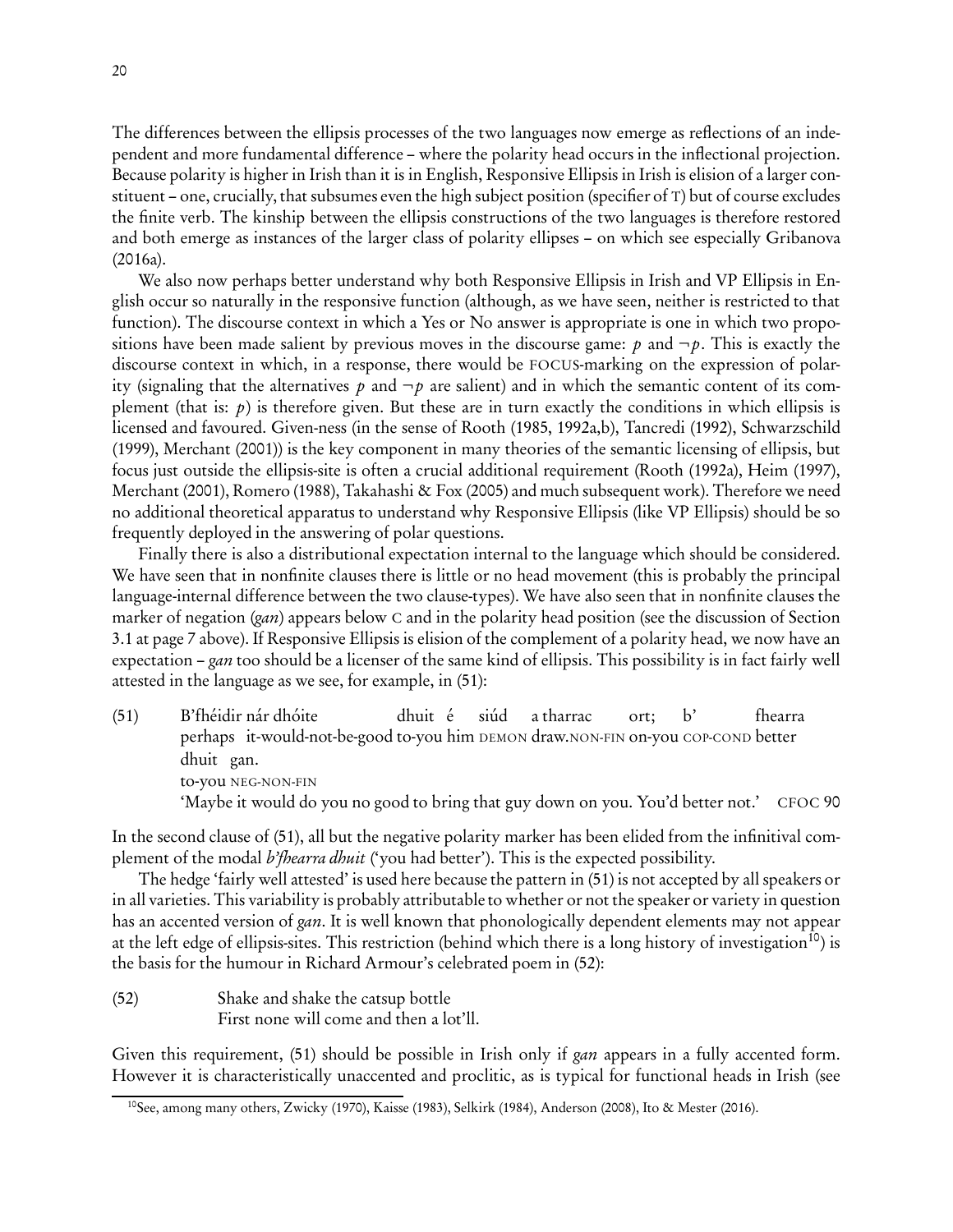[Bennett et al. \(2013:](#page-32-0) pp. 221–224) for relevant discussion). Therefore our expectation will be that examples like (51) will be available only in idiolects and dialects which have innovated or inherited an accented version of gan to co-exist with its unaccented version. If this set of ideas is tenable, we will have an understanding not only of the possibility in principle of (51), but also of the vagaries of its distribution. We will also have some further reason for confidence in our general approach to what should really be termed 'polarity ellipsis' in Irish.

#### 6 ELLIPSIS AND IDENTITY

Our starting point was the body of evidence which suggests that in Irish VSO structures there is a large postverbal constituent – one which seems to exclude the verb but to include all of the other major clausal constituents (as in [\(7\)](#page-3-1) above). The analysis proposed is a standard one, according to which the verb originates inside that postverbal constituent and raises to its high initial position. An important commitment of the proposal, then, is that every VSO structure in the language includes two occurrences of the verb – one high and peripheral, one low and medial (the position in which the verb appears in nonfinite clauses). The goal of this section is to argue that the lower occurrence of the verb is in fact detectable – by way of a particular restriction on Responsive Ellipsis, one which is by now fairly familiar, but which is nonetheless surprising. Making this argument will force us to engage certain ongoing controversies about the nature of head movement – the process that gathers the independent syntactic atoms of the extended projection into a single morphological word.

Responsive Ellipsis in Irish is one instance of a phenomenon that has come to be known as 'Verb Stranding VP Ellipsis' (perhaps better now 'Verb Stranding Ellipsis' or VSE), a term which originates with Goldberg's [\(2002](#page-33-10), [2005\)](#page-33-11) extensive and careful discussion of the phenomenon in Modern Hebrew. First identified independently for Irish and for Hebrew in the very early 1990's, VSE has since been identified in an impressively broad range of languages and language-families.<sup>[11](#page-20-0)</sup> VSE is the reduction to silence of some constituent XP out of which a verb has raised via head movement to a position outside XP. Having raised, the verb survives the mechanisms of elision, which target only elements exclusively dominated by XP.

For many of the languages in which the phenomenon has been most closely studied, there is a confound which makes it hard to identify VSE. In those languages, VSE co-exists with a process of object drop and it is not always easy to tell for a given expression whether it should be taken to involve VSE or object drop. However investigators like Goldberg [\(2005\)](#page-33-11) for Hebrew and Gribanova for Russian [\(2010](#page-33-12), [2013a,](#page-33-13) [2016a\)](#page-33-6) have developed arguments that object drop cannot be responsible for the full range of observations and that appeal to something like VSE is also required (see also [Matos \(1992](#page-35-17)) and [Cyrino & Lopes \(2016\)](#page-33-14) for European and Brazilian Portugues). For Irish the view is somewhat clearer, since the potential confound does not arise; there is no process of object drop in the language which might provide an alternative way of understanding examples such as those in [\(4b\)](#page-1-3) above.

The phenomenon is real then, and well-attested. And it is hardly surprising that this should be so. If verb-raising is real, it would be very strange if those XP's out of which a verb happens to have raised were somehow excluded from the purview of the normal ellipsis operations of a language (though it has occasionally been suggested that they should be). But if the existence of VSE is unsurprising, what is genuinely surprising is the fact that VSE in every case so far studied closely also shows a 'Verbal Identity Condition'. Responsive Ellipsis in Irish shows this effect in a particularly strong and clear way, as we now show.

<span id="page-20-0"></span><sup>11</sup>See [McCloskey \(1991](#page-35-0), [2005](#page-35-18), [2011b](#page-35-1)), [Doron \(1991](#page-33-15), [1999](#page-33-16)), [Sherman \(Ussishkin\) \(1998\)](#page-37-12), [Goldberg \(2002](#page-33-10), [2005](#page-33-11)), [Ngonyani \(1996](#page-36-16)), [Martins \(1994](#page-35-10), [2000](#page-35-19)), [Holmberg \(2001\)](#page-34-10), [Matos \(1992\)](#page-35-17), [Cyrino & Matos \(2002](#page-33-17), [2005](#page-33-18)), [Santos \(2009](#page-37-13)), [Schoorlemmer & Temmerman \(2011\)](#page-37-14), [Rouveret \(2011\)](#page-37-15), [Liptak \(2013](#page-35-16)), [Gribanova \(2010](#page-33-12), [2013b](#page-33-19), [2016a](#page-33-6)[,b](#page-34-14)), [Cyrino & Lopes \(2016](#page-33-14)).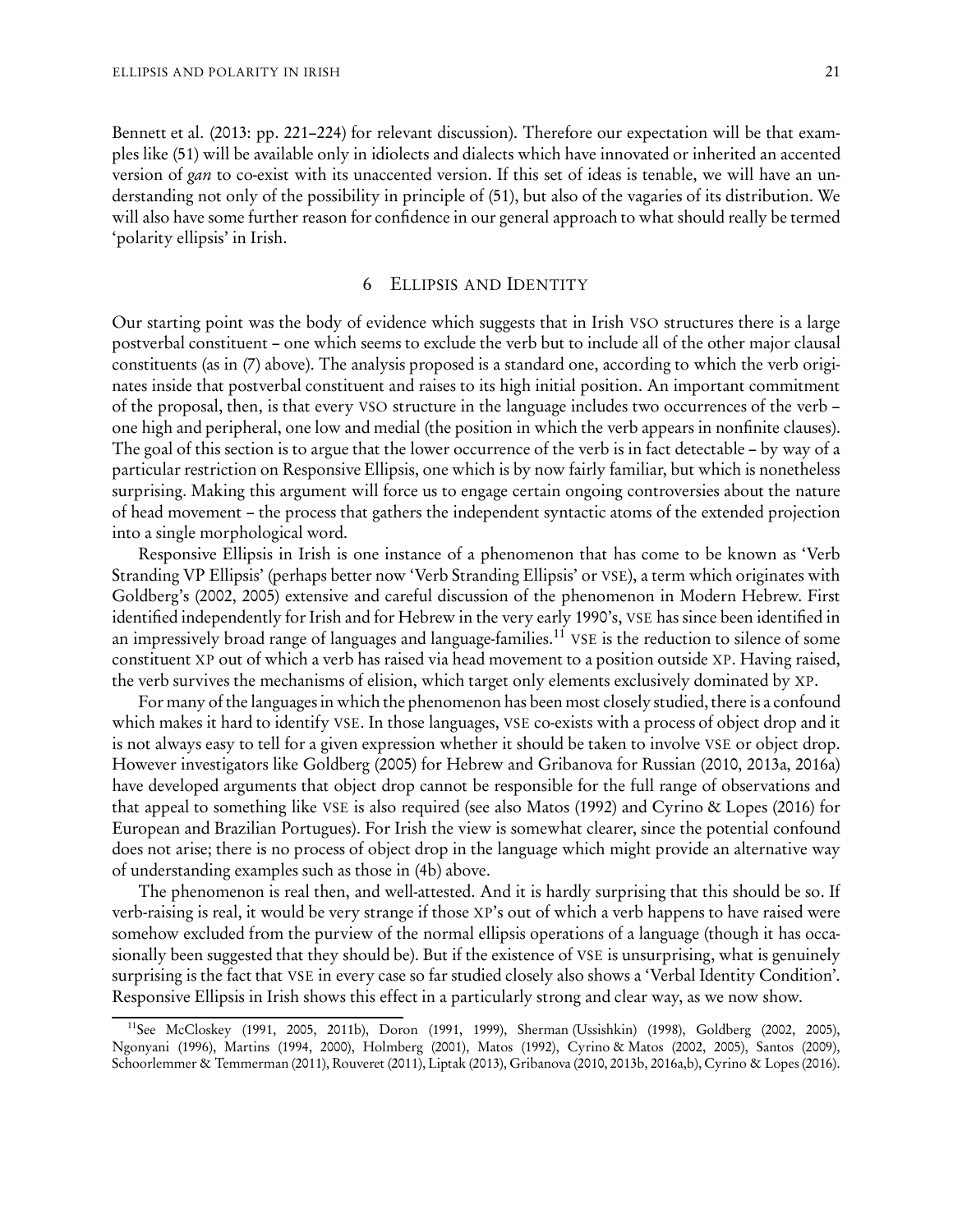### <span id="page-21-4"></span>6.1 THE VERBAL IDENTITY CONDITION

Pedagogical grammars of Irish invariably introduce the phenomenon we have called here Responsive Ellipsis with the dictum that to answer a polar question 'one repeats the verb of the question'. And that is an accurate prescription, since, as it turns out, the stranded verb in Responsive Ellipsis must be identical to the verb of its antecedent. This prescription is violated in the examples of (53), all of which are ill-formed:

- <span id="page-21-0"></span>(53) a. \*Níor cheannaigh mé teach ariamh, ach dhíol. nior buy I house ever but sold 'I never bought a house, but I sold one.'
	- b. \*Cé although <sup>C</sup>.PAST praise the manager the players yesterday, criticized today gur mhol an bainisteoir na himreoirí inné, cháin inniu. 'Although the manager praised the players yesterday, he criticized them today.'
	- c. \*Níor NEG.PAST listen she with-her portion pupils but spoke éist sí le-n-a cuid daltái ach labhair. 'She didn't listen to her pupils but she spoke to them'
	- d. \*Cháin sé é criticized he him .REFLEX but at the time same féin, ach ag an am chéanna chosain. defended 'He criticized himself, but at the same time he defended himself.'

<span id="page-21-2"></span>The ill-formedness of the examples in [\(53\)](#page-21-0) was re-confirmed by six native speaker consultants without disagreement (summer 2011). In addition, examination of 294 examples of Responsive Ellipsis chosen at random from various texts and audio sources revealed 100% compliance with the verbal identity condition. Speakers have no difficulty in composing meanings for examples such as (53)– the relevant inferential steps are straightforward and salient; they are, nevertheless, systematically unacceptable. Similar observations hold for Hebrew (Goldberg  $(2002, 2005)$  $(2002, 2005)$ ).<sup>[12](#page-21-1)</sup>

<span id="page-21-3"></span>The Verbal Identity Condition, however, does not require complete identity of form between the two verbs:

- (i) a. Taroo-wa zibun-no hahaooya-no sonkeisiteiru. Taroo-TOP self-GEN mother-ACC respect 'Taroo respects self's mother.'
	- b. Ken-mo [ ] sonkeisiteiru Ken-also respect-PRES 'Ken also respects ( self's mother ).'

The Japanese pattern in fact is similar enough (on the surface) to the Irish and Hebrew patterns that it was originally analyzed as another case of VSE (see [Otani & Whitman \(1991\)](#page-36-17)). Subsequent work, however, beginning with [Hoji \(1998\)](#page-34-16), has shown that the ellipsis at work in (i) targets a much smaller constituent than  $v$ P or VP (it is elision of an argument of the verb). Crucially there seems to be no Verbal Identity Condition for Argument Ellipsis; the Japanese example in (ii), for example, is unlike the superficially similar Irish example in [\(53d\)](#page-21-2) in being fully well-formed:

(ii) Taroo-wa zibun-o semete-ga Taroo-TOP self-ACC blamed-while Ken-TOP Ken-wa [ [ ] kabatta. defend-PAST 'While Taroo blamed self, Ken defended (self).'

This contrast suggests strongly that the identity condition holds in Irish and in Hebrew because the constituent targetted for ellipsis is large enough to have contained the original occurrence of the verb.

<span id="page-21-1"></span><sup>12</sup>VSE can seem similar to the much-studied 'Argument Ellipsis' of many East Asian languages (see [Xu \(1986](#page-38-4)), [Huang \(1987](#page-34-15)), [Otani & Whitman \(1991\)](#page-36-17), [Hoji \(1998\)](#page-34-16), [Oku \(1998\)](#page-36-18), [Kim \(1999](#page-34-17)), [Saito \(2004,](#page-37-16) [2007](#page-37-17)), [Takahashi \(2006,](#page-37-18) [2008a](#page-38-5)[,b,](#page-38-6) [2009](#page-38-7))), as illustrated for Japanese in (i).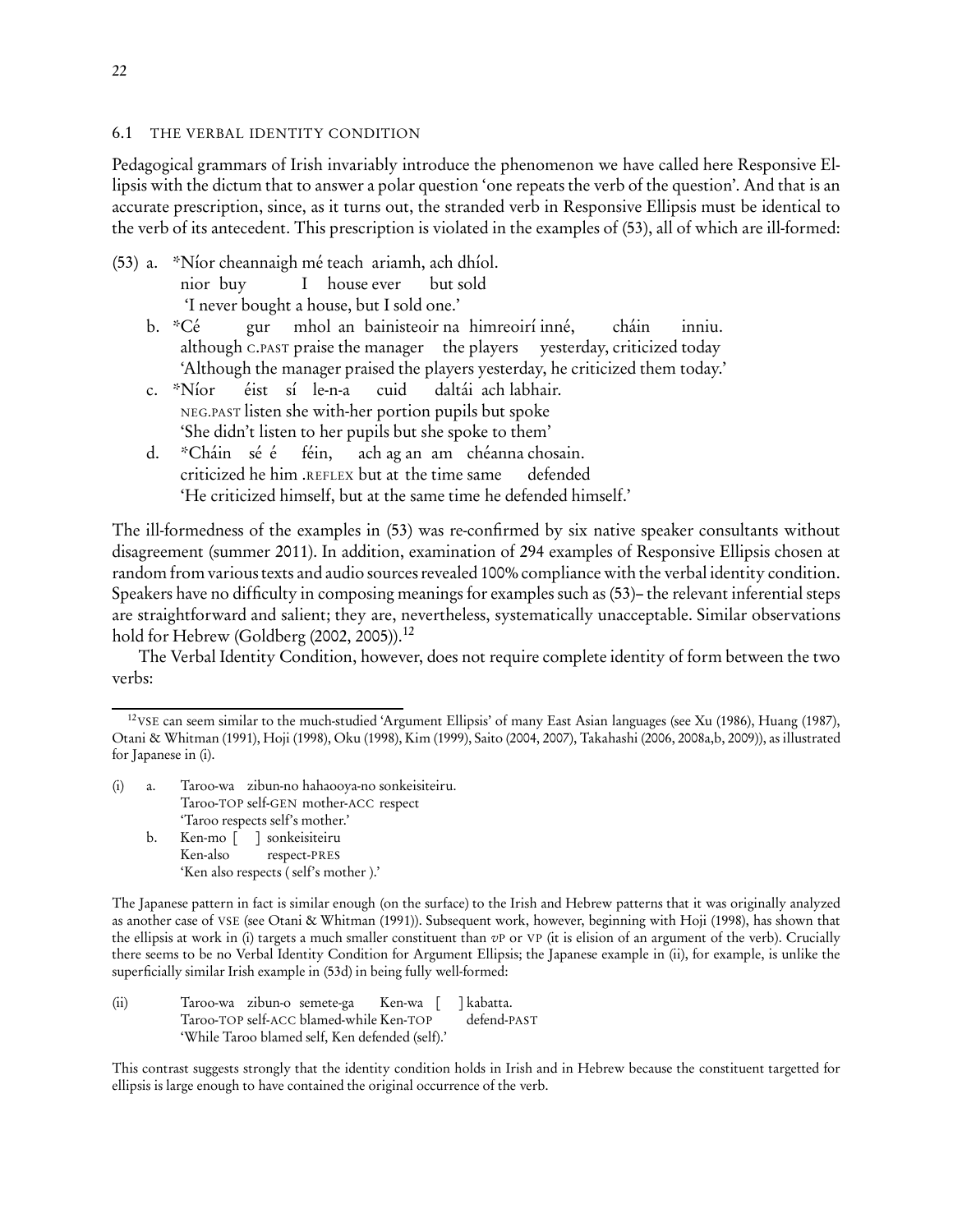| $(54)$ a.      | Chuireadh sé as do Bhreandán dul<br>ar cuairt chuici agus is annamh a                                                                                               |
|----------------|---------------------------------------------------------------------------------------------------------------------------------------------------------------------|
|                | put. PAST-HABIT it out to go. NON-FIN on visit to-her and COP-PRES rare<br>$\overline{C}$                                                                           |
|                | théadh.                                                                                                                                                             |
|                | go.PAST-HABIT                                                                                                                                                       |
|                | 'It bothered Breandán to go to visit her and he would seldom go.'<br>IA 333                                                                                         |
| $\mathbf{b}$ . | theastaíonn sin uaim. Cén fáth a dteastódh?<br>$n'_1$                                                                                                               |
|                | NEG-FIN want.PRES that from-me what reason C want.COND                                                                                                              |
|                | 'I won't want that. Why would I?'<br>FF 7                                                                                                                           |
| c.             | labharfaidh mé focal amháin agus má labhrann, is corm féin a bheas an<br>$N_1$<br>NEG-FIN speak.FUT I word one and if speak.PRES COP-PRES on-me REFLEX C be.FUT the |
|                | locht                                                                                                                                                               |
|                | fault                                                                                                                                                               |
|                | 'I won't speak a word, and if I do, the fault is my own.'<br><b>OTA 159</b>                                                                                         |
| d.             | Gabh ar mo dhroim anseo. Chuaigh.                                                                                                                                   |
|                | go.IMPERV on my back here go.PAST                                                                                                                                   |
|                | 'Get up here on my back. He did.'<br>CD 242                                                                                                                         |
| e.             | Suigh síos.  Ní shuífidh.                                                                                                                                           |
|                | sit. IMPERV down NEG-FIN Sit.FUT                                                                                                                                    |
|                | 'Sit down I won't.'<br>LAD <sub>29</sub>                                                                                                                            |
|                |                                                                                                                                                                     |

Nonfinite forms may antecede finite forms (in (54a), the nonfinite (and suppletive) *dul* matches the finite past habitual form théadh). Present tense forms may antecede conditional forms, as in (54b). Verbs in the future tense may antecede verbs in the present tense, as in (54c). And imperatives may antecede finite verbs in various tenses – in (54d) the imperative (and again suppletive) form *gabh* matches the simple past form *chuaigh*, while in (54e) the imperative form of 'sit' matches a finite future form of the same verb. And so on. As long as the requirement is observed that the two stems be identical (modulo suppletive allomorphy), the ellipsis site and the antecedent may vary in any way with respect to tense, mood, force and finiteness. Again, similar observations hold for Hebrew.[13](#page-22-0)

What one makes of these observations will obviously depend on what one's commitments are about how ellipsis works in general or about how ellipses of this type work in general. But there is surely a pre-theoretical sense in which such observations are very surprising: the isolated finite verbs of (53) and (54) seem to be entirely outside the elided constituent; why, then, should they be required to be identical to anything? And the contrast with Japanese argument ellipsis (see footnote [12\)](#page-21-1), in which the ellipsis site clearly does not include the verb and in which there is no Verbal Identity Condition, reinforces this sense of surprise.

Surprising or not, though, if we take on some theoretical commitments, we may begin to understand why such patterns should hold. For example, if there is a requirement of lexical and syntactic parallelism between the form of the antecedent and the form of the ellipsis-site,<sup>[14](#page-22-1)</sup> then the Verbal Identity Condition can immediately be understood as reflecting that more general requirement, as long as there is a bare (that is uninflected) verb inside the elided constituent in cases like (53) and (54). But the presence of such a bare verb in that position is exactly the core commitment of the verb-raising analysis schematized in [\(35\).](#page-13-0) On this view, then, the Verbal Identity Condition holds because for all relevant (syntactic and semantic) purposes, the uninflected verb is inside the ellipsis site. It is no more surprising, then, that verbal identity

<span id="page-22-0"></span> $<sup>13</sup>$ On the implications of the observations about apparent root allomorphy, see [Gribanova \(2015\)](#page-33-20). On the mechanisms which</sup> determine the allomorphy see [Acquaviva \(2014\)](#page-32-4), [Ostrove \(2016\)](#page-36-0).

<span id="page-22-1"></span><sup>14</sup>On this issue, see among others [Rooth \(1992a\)](#page-37-7), [Fiengo & May \(1994\)](#page-33-21), [Heim \(1997\)](#page-34-11), [Takahashi & Fox \(2005\)](#page-38-2), [Merchant \(2015](#page-36-19)), [Chung \(2013](#page-32-15)), [Rudin \(2016](#page-37-19)), [Kroll & Rudin \(2016\)](#page-34-18). For comprehensive overviews of the state of the discussion, see [Merchant](#page-36-20) [\(2005\)](#page-36-20), [Craenenbroeck & Merchant \(2013:](#page-33-22)710–714) and [Merchant \(2016](#page-36-21)).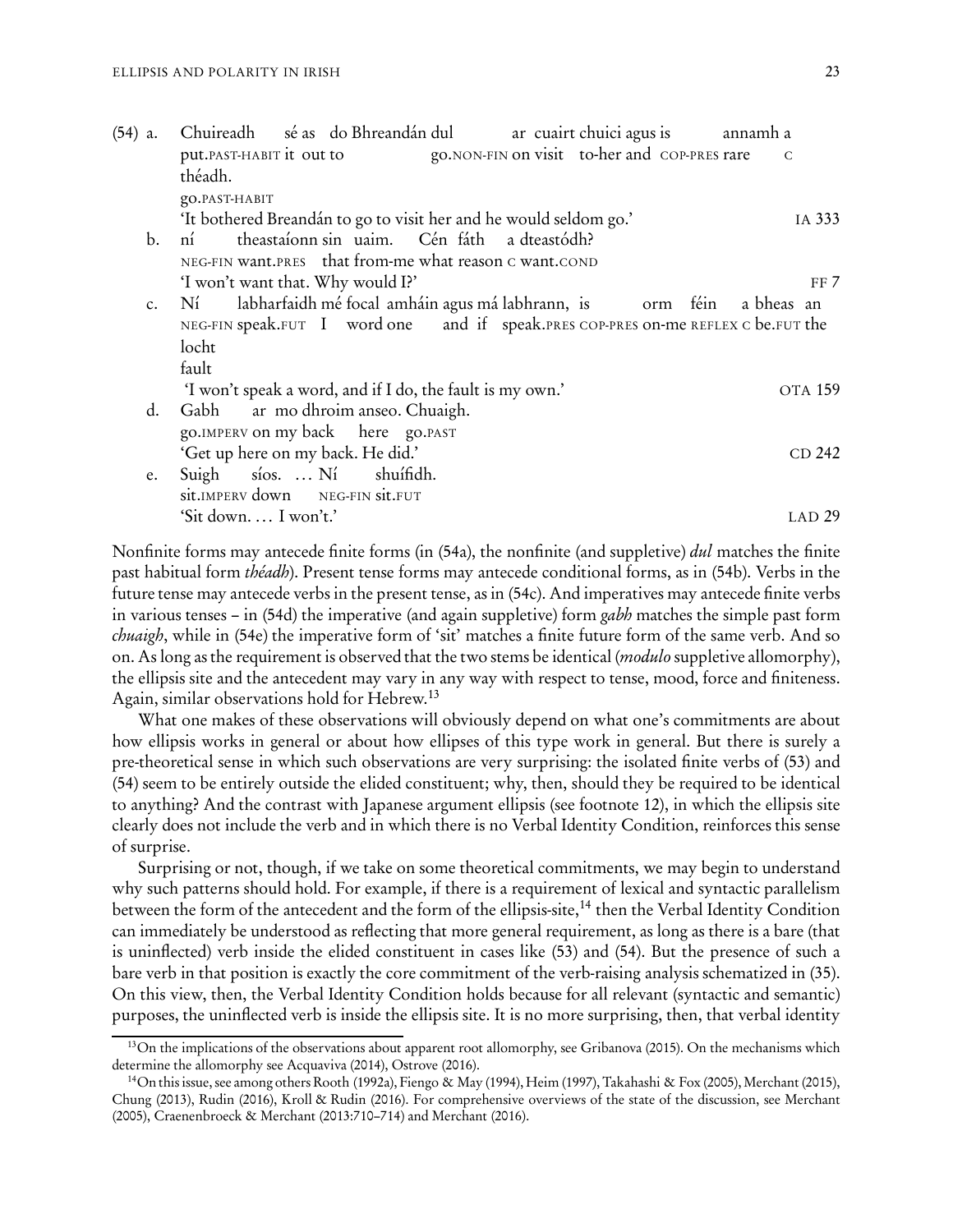should be enforced under Responsive Ellipsis in Irish than that it should be enforced under VP Ellipsis in English. This is a simple and in many ways attractive proposal, but it is subject to at least two serious objections.

# 6.2 OBJECTION ONE

If head movement is a syntactic movement like any other, it should leave a 'trace' (a lower occurrence) like any other. When inside an ellipsis-site, the trace of phrasal movement can, under certain conditions, be 're-bound' by a phrase distinct from its binder in the antecedent. We see this for A-movement in (55) and for <sup>A</sup>¯-movement in (56) [\(Rooth \(1992a](#page-37-7)), [Heim \(1997\)](#page-34-11), [Schuyler \(2001\)](#page-37-20), [Takahashi & Fox \(2005\)](#page-38-2), [Hartman](#page-34-19)  $(2011)$  $(2011)$ ).

- (55) a. Sandy gets on well with her advisor, but Christina doesn't.
	- b. John's coach thinks he'll do well, and Bill's coach does as well. [\(Rooth \(1992a\)](#page-37-7))
	- c. Aubergines seem to do well here, but carrots don't.
- (56) a. There are things which big data science CAN explain and things which it CAN'T.
	- b. The BLUE one, I like; the BLACK one, I don't.

That is: no identity condition is imposed on phrases that undergo movement out of an ellipsis-site. In which case, unless head movement is different in some important way from phrasal movement, there should be no Verbal Identity Condition.

# 6.3 OBJECTION TWO

The logic that 'explains' the Verbal Identity Condition leads us to expect that the inflectional material expressed on the finite verb should also be required to be identical to corresponding material within the antecedent. After all we have argued that Tense, in particular, is below the subject and should therefore be within the ellipsis-site. If the Verbal Identity Condition follows from a requirement of lexical and syntactic parallelism between ellipsis site and antecedent, that same requirement should impose a similar parallelism on all of the heads within TP, including the Tense head itself. It follows that there should be a requirement of strict inflectional identity between the antecedent verb and the verb in the Responsive Ellipsis clause and all of the well-formed examples in [\(54\)](#page-21-3) should be impossible. In the section which follows we will address the narrower empirical concern (OBJECTION TWO). We will then turn in the final section to OBJECTION ONE, which has to do, at bottom, with the status of head movement in linguistic theory and therefore demands a larger context.

# 7 THE SYNTAX OF TENSE IN IRISH

The discussion so far has taken a fairly simple view of the syntax of verbal inflection in Irish, assuming as it does that all relevant distinctions are expressed on the single head T of [\(35\).](#page-13-0) But this view takes no account of one of the most distinctive aspects of the Irish system – the curious double marking of certain tenses and moods.[15](#page-23-0) This double marking is exemplified for the past tense in the examples of (58), all of which have the general form in  $(57)$ :

<span id="page-23-0"></span><sup>&</sup>lt;sup>15</sup>Discussions with Paolo Acquaviva, Kenji Oda and Jason Ostrove over several years were very helpful with the material of this section. See [Sells\(1984:](#page-37-21)127–131), [Chung & McCloskey \(1987\)](#page-33-4), [Duffield \(1995](#page-33-3)), [Cottell \(1995](#page-33-23)), [McCloskey \(2001b](#page-35-8)), [Acquaviva](#page-32-4) [\(2014\)](#page-32-4), [Oda \(2012](#page-36-5)), [Ostrove \(2016](#page-36-0)) for further discussion and alternatives. The papers of Acquaviva, Oda, and Ostrove all draw on earlier presentations of much of the material of the present paper and the four jointly define a more or less harmonious framework of analysis, though with a number of important differences of (what one might regard as) detail.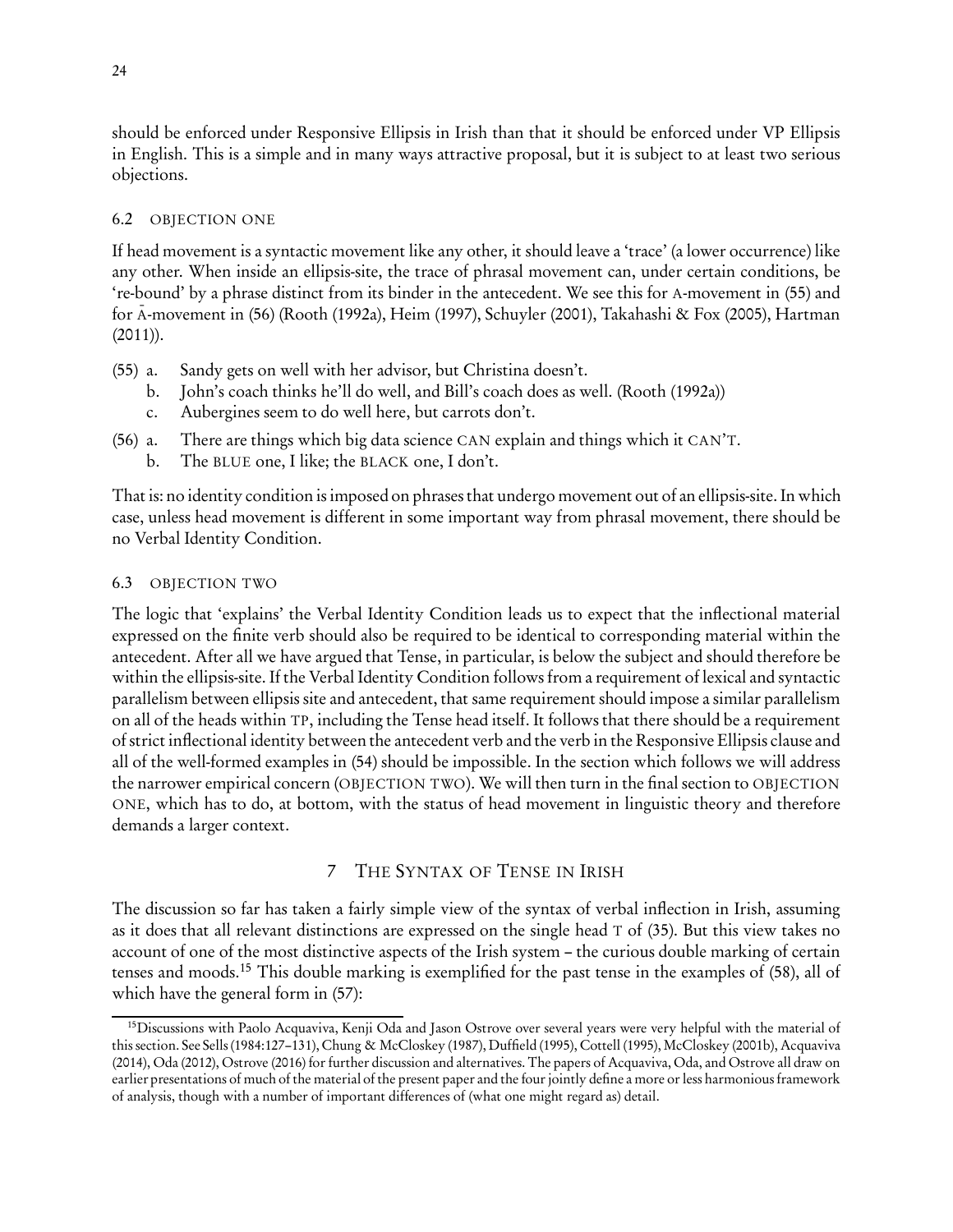#### (57) C–PTC–V+AFFIX

<span id="page-24-1"></span>That is, certain tenses and moods (including past) have a double exponence – one component in the form of a preverbal 'particle' and one component as a verbal suffix.

- (58) a. gu–r C–PAST drink-PST-P3 the drink ól+adar an deoch 'that they drank the drink'
	- b. the man C–PAST speak-PST-P3 with-MS3 fear a–r labhr+adar leis 'the man that they spoke to'
	- c. a–r INTERR–PAST drink-PST.P3 the drink ól+adar an deoch? 'Did they drink the drink?'
	- d. ní–r NEG–PAST drink-PST.P3 the drink ól+adar an deoch 'They didn't drink the drink.'
- <span id="page-24-2"></span> $(59)$  a. if PAST drink-PST.P3 the water má d' ól+adar an t-uisce 'if they drank the water'
	- b. an t-uisce a d' the water C-WH PAST drink-PST.P3 ól+adar 'the water that they drank'
	- c. PAST drink-PAST.P3 the water  $D'$  ól+adar an t-uisce. 'They drank the water.'

The preverbal particle do is proclitic on the finite verb which follows it;<sup>[16](#page-24-0)</sup> the particle  $\cdot r$  is enclitic on the complementizer to its left. Which 'past tense particle' is used depends on the selecting complementizer. Most members of the class C demand the preverbal past tense marker  $\cdot r$ , but a smaller group forces appearance of  $do$ . In the absence of a complementizer (in root clauses),  $do$ - appears (see (59c)). I want to argue here that the double morphological exponence of tense in VSO clauses in fact reflects the presence of two independent inflectional heads and their projections. So for (58a) we will have the structure in (60):

<span id="page-24-3"></span><span id="page-24-0"></span><sup>&</sup>lt;sup>16</sup>In most contemporary varieties, do appears only before vowel-initial verbs and its vowel is elided. In many of the dialects of Munster, however, especially in conservative varieties, it appears quite generally. See [Ó Buachalla \(1962](#page-36-22), [1964](#page-36-23), [2003](#page-36-24)) and the editors' Introduction to [Ó Buachalla \(2016](#page-36-25)) for discussion.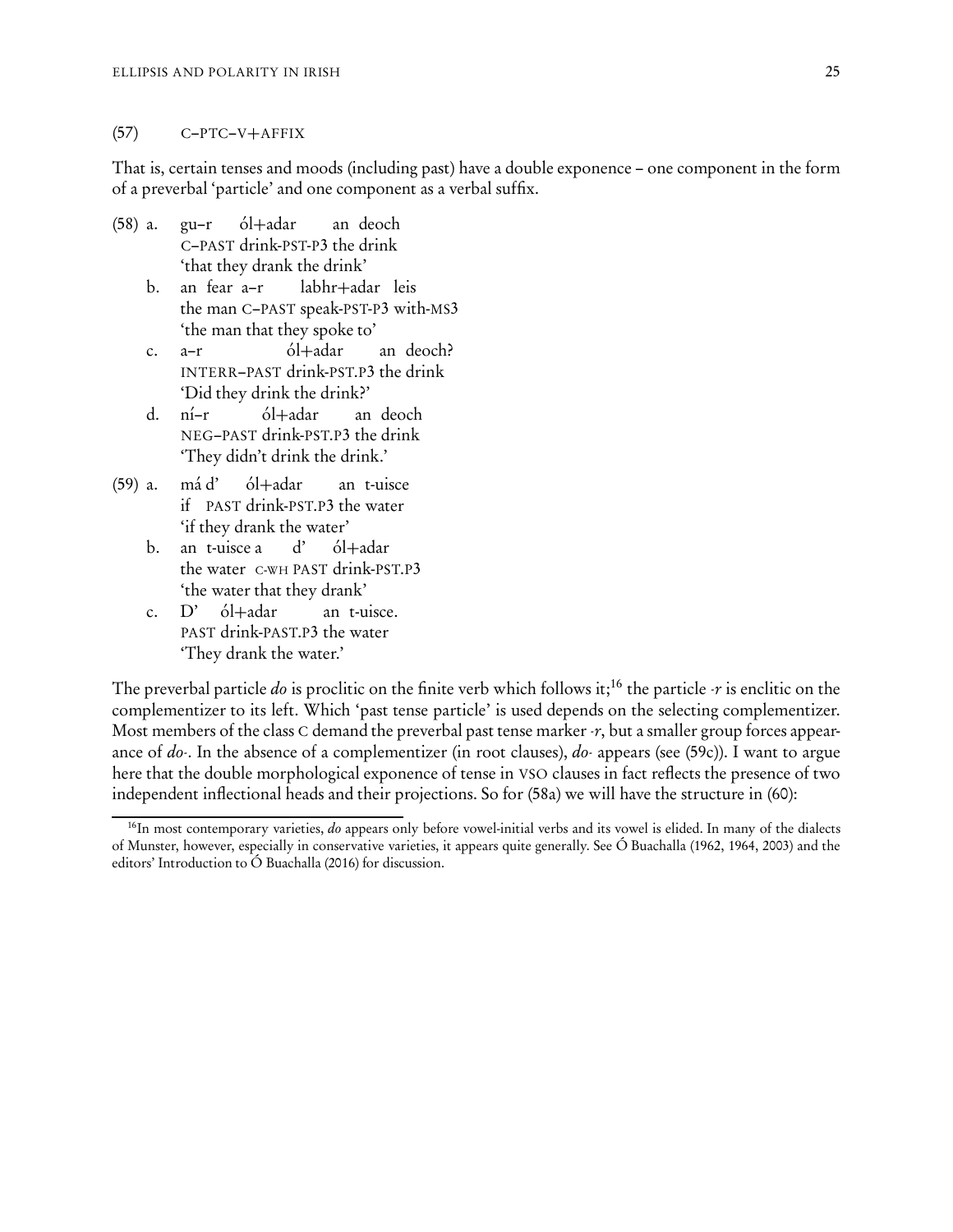

T1 is the position in which the 'past tense particles' do- and -r appear (along with certain other elements which we will consider shortly). T2 is the position through which the finite verb raises, and the various tense affixes (present, past, future and so on) are its exponents. T2 is also the locus of *φ*-agreement with the subject. T2, that is, acting as a probe, drives the array of morphosyntactic interactions which define subjecthood in verbal clauses (position, case, and agreement). Subjects are therefore in the specifier of T2 and agreement with the subject is expressed on the tense affixes (the exponents of T2). The higher tense (T1) never interacts with the subject and therefore has no agreeing forms. Verb-raising, as before, targets the position just below T1 (the polarity head) resulting in the observed orders of [\(58\)](#page-24-1) and [\(59\).](#page-24-2)

The innovation in (60) that matters most here is the postulation of an additional high projection (T1 of (60)) which is implicated in the expression of tense, broadly construed. One might instead view the appearance of the preverbal particles in fundamentally morphological terms [\(Cottell \(1995\)](#page-33-23), [Oda \(2012](#page-36-5)), [Acquaviva \(2014\)](#page-32-4)). But there is evidence that the high T-position of (60) has an independent syntactic, semantic, and selectional function – as host to a class of elements whose status as independent syntactic heads is not in question. I have in mind here the various realizations of the 'copula' – the high functional element which introduces verb-less predications of various types – nominal, adjectival, and prepositional. The copula shows a range of positional, interpretive, and morphological commonalities with the preverbal tense particles that we can begin to understand if they are members of the same (functional) category. The basic facts for copula clauses are illustrated in (61), using the case of AP-predicates, and the general form of such clauses is schematized in (62).

- (61) a. Is PRES similar with ghost he.ACC cosúil le taibhse é. 'He's like a ghost.'
	- b. Ba chosúil le PAST similar with ghost he.ACC taibhse é. 'He was like a ghost.'
	- c. Ba COND similar with ghost he.ACC chosúil le taibhse é. 'He would be like a ghost.'
- $(62)$   $\boxed{\text{T} \quad \text{XP}}$ [PRED] [ACC] DP

<span id="page-25-0"></span>] (where XP can be NP, AP, or PP)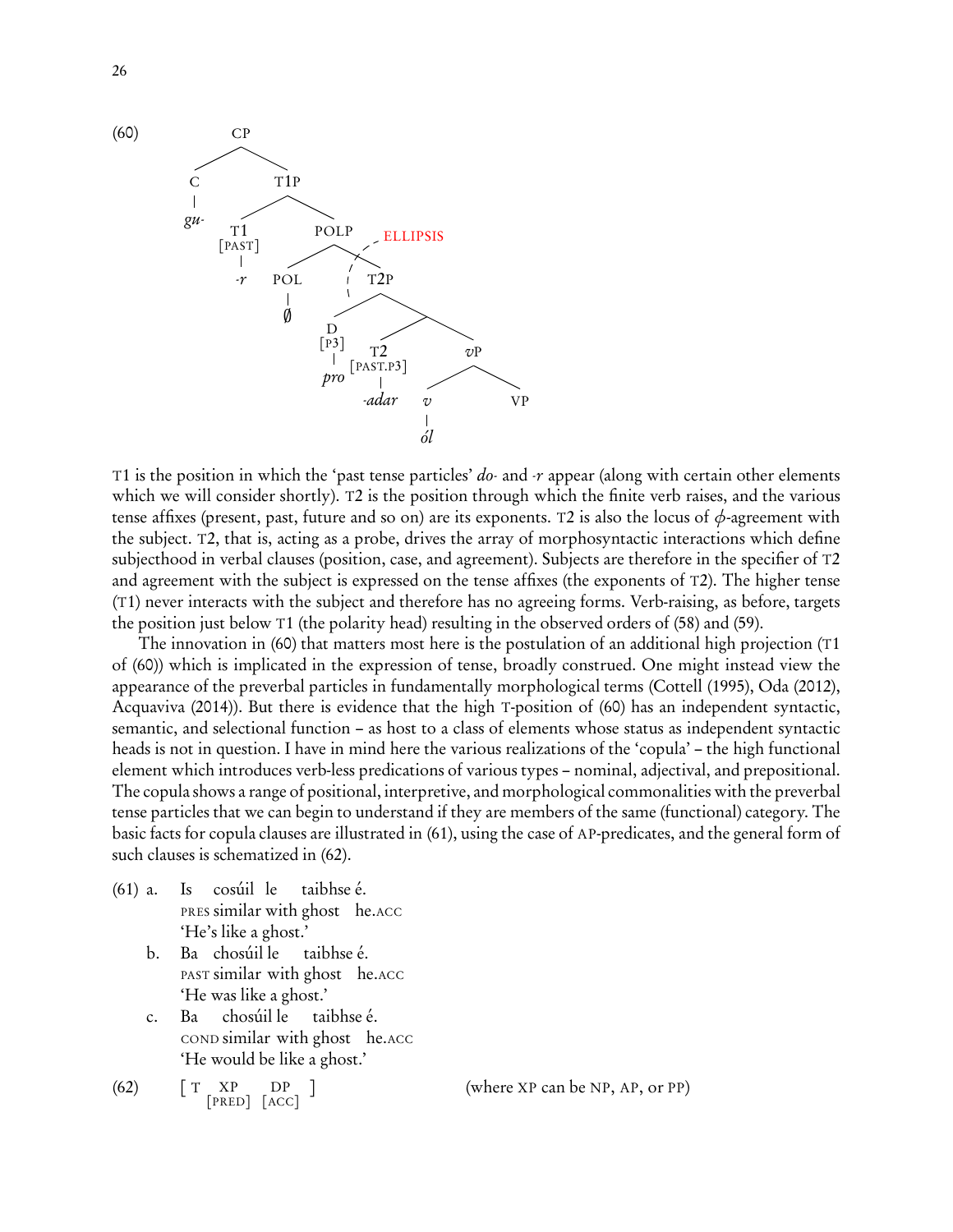In semantic terms, the property expressed by XP of (62) is predicated of the referent of the (accusative) subject. The T-element of such clauses, however, can express only a very restricted range of tense or tense-like distinctions. In semantic terms, T can be gnomic (as in (61a)), past (as in (61b)), or conditional (as in (61c)). In terms of their realization, however, the past and the conditional/irrealis forms are not distinguished (see especially [Ó Sé \(1987,](#page-36-26) [1990\)](#page-36-27) for documentation and discussion of this pattern, which is fully systematic).

Such verb-less predicational structures are much investigated [\(Ahlqvist \(1972\)](#page-32-16), [Stenson \(1981\)](#page-37-22), [Doherty](#page-33-9) [\(1996](#page-33-9), [1997](#page-33-24)), [Carnie \(1995](#page-32-1), [1997](#page-32-17), [2000,](#page-32-18) [2006\)](#page-32-19), [Legate \(1997,](#page-35-20) [1998\)](#page-35-21), [DeGraff \(1997\)](#page-33-25), [Adger & Ramchand](#page-32-20) [\(2003](#page-32-20)), [McCloskey \(2005,](#page-35-18) [2014\)](#page-35-5), [Lash \(2011\)](#page-34-20)) and while disagreements of course remain, there are also clear areas of consensus. It is agreed, I think, that the copula itself is not a lexical verb but is rather a functional element, an expression of tense, in some sense. It is also agreed that the copula must be relatively high in the inflectional projection but below C.

If the copula is an expression of tense, however, its various realizations must crucially be distinct from the element (T2 in the analysis sketched in [\(60\)\)](#page-24-3) which is implicated in the morphosyntax of subjecthood in verbal clauses. There are two reasons for insisting on this distinction. The first is that the verbal affixes (exponents of T2) express a much broader range of tense distinctions (present, past, future, past habitual, present habitual and so forth) than are expressible in copula clauses, which are are restricted to the limited range of options illustrated in [\(61\)](#page-25-0) above – two forms, three possible interpretations. The second reason for insisting on a distinction between the copula and T2 is that the morphosyntax of subjecthood in copula clauses is entirely different from the morphosyntax of subjecthood in verbal clauses – the subjects of copula clauses are accusative, they never enter into agreement relations and they are not subject to the Highest Subject Restriction on resumption [\(McCloskey \(1990](#page-35-22)/2011) and much subsequent work). The case and agreement properties have already been illustrated; the final contrast (regarding the Highest Subject Restriction on the distribution of resumptive pronouns) is illustrated in (63):

- (63) a. \*Fear a raibh sé man C be.PAST he.NOM ill breoite. 'a man that (he) was ill'
	- b. Fear a-r man C-.PAST similar with ghost him chosúil le taibhse é. 'a man that was like a ghost'/'a man that would be like a ghost'

The contrast between the ill-formed (63a) and the routinely well-formed (63b) suggests strongly that subjects of copula clauses appear in positions that are lower, and therefore more distant from their potential binders in A-positions, than subjects of verbal clauses. In the terms that we are now considering, T2 is the pivotal element for all of the relevant interactions in verbal clauses (case, agreement, and raising). The natural conclusion would seem to be that T2 is absent from the extended projection of copula clauses. This being so, subjects of such clauses do not raise; they are not nominative; and they do not agree. And only the limited range of semantic distinctions expressible on T1 is expressible in copula clauses. These facts are now linked – they are all reflections of a single difference between the inflectional projection of a copula clause and the inflectional projection of a verbal clause. The absence of T2 may well be the defining feature of the distinctive syntax and semantics of copula clauses.<sup>[17](#page-26-0)</sup>

In a striking parallel, however, the tense, or tense-like, distinctions that can be made in copula clauses correspond exactly to the distinctions that can be expressed within the small class of preverbal particles. We have noted that the T1-particle do- appears in past tense contexts (simple past and habitual past), but it

<span id="page-26-0"></span> $17$ Copula clauses have their subjects in post-predicate position, as is clear from the examples in [\(61\).](#page-25-0) There are two traditions for the analysis of this fact. One holds that the predicate fronts around the subject, which appears in a leftward specifier position. The other holds that the subject appears in a rightward specifier position and is sceptical of the appeal to predicate-fronting. See [Lash \(2011](#page-34-20)) for a comprehensive overview and extensive commentary. As far as I can tell, it does not matter for the issues that we are concerned with in the present paper which of these options is closer to the truth.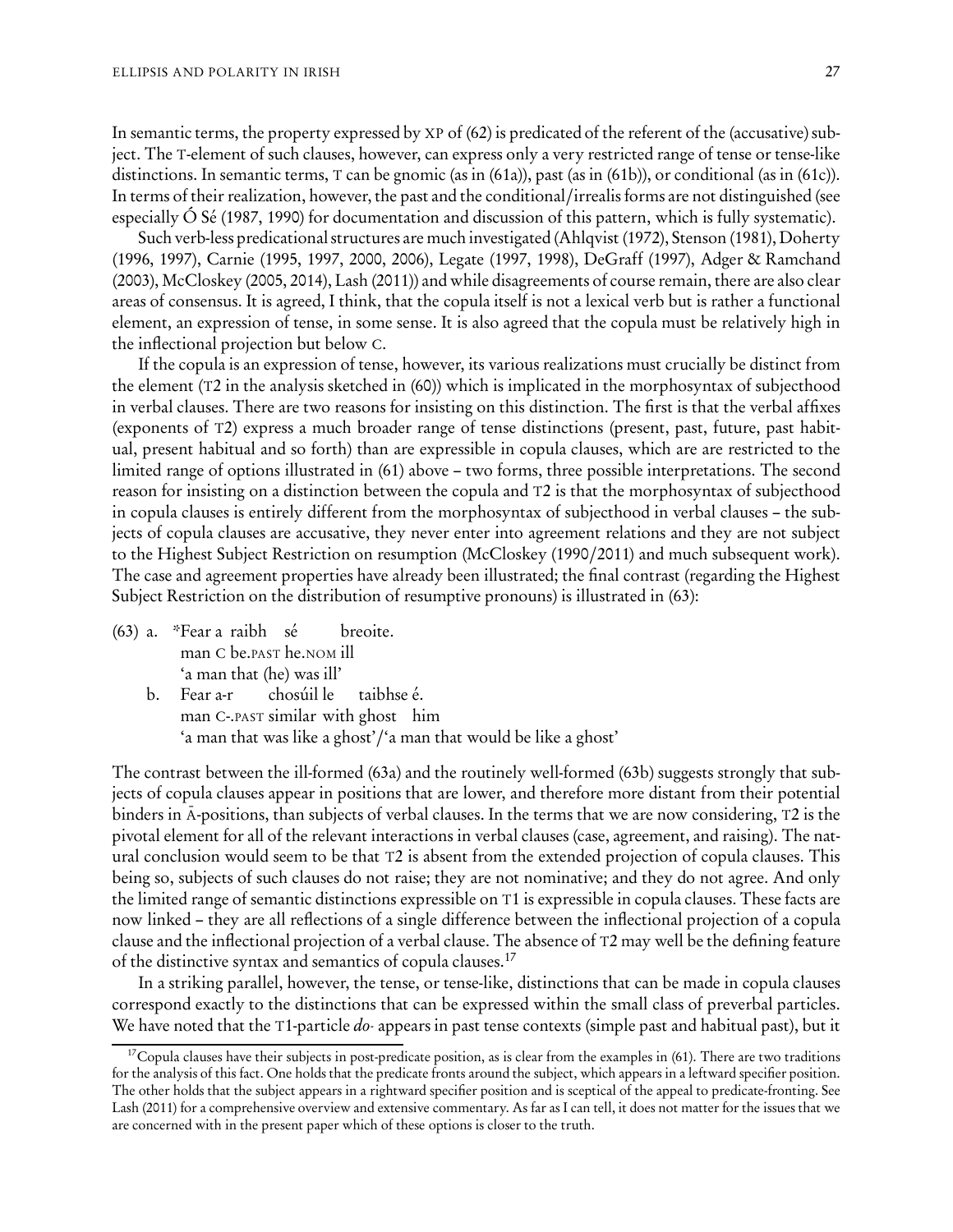is also an obligatory presence in conditionals:

 $(64)$  D' PAST/COND drink.COND.S1 drink water ól-fainn deoch uisce. 'I'd drink a drink of water.'

This mirrors closely the pattern that we see all through the many forms of the copula in different dialects: there is an under-specified form and alongside the under-specified form there is a form which can in different contexts be either past or conditional in interpretation (see [\(61\)](#page-25-0) above). Diarmaid Ó Sé [\(1987\)](#page-36-26) makes this point and also documents a series of intricate and pervasive morphological parallels between forms of the copula and forms of the preverbal particles. In certain Munster varieties, for example, the past/conditional form of the copula may be realized as do – exactly like the past/conditional preverb in the same dialect and overt in exactly the same circumstances as that preverb (in conservative registers and as a mark of emphasis):

|    | (65) a. do bhreá leat bheith ag éisteacht leis |     |                                                         |                            |
|----|------------------------------------------------|-----|---------------------------------------------------------|----------------------------|
|    |                                                |     | PAST/COND fine with-you be.NON-FIN PROG listen with-him |                            |
|    | 'You'd love to be listening to him.'           |     |                                                         |                            |
| b. | do mhaith liom dul                             | ann |                                                         |                            |
|    | PAST/COND good with-me go.NON-FIN there        |     |                                                         |                            |
|    | 'I'd like to go there.'                        |     |                                                         | $\acute{O}$ Sé (1987: 103) |

The -r enclitic form which appears as one of the markers of past tense in verbal clauses (see [\(58\)](#page-24-1) above) also appears in copula clauses and is selected by the same set of complementizers as in verbal clauses:

|  | (66) a. rud a-r chosúil le míorúilt é                          |  |  |
|--|----------------------------------------------------------------|--|--|
|  | thing c-PAST/COND like with miracle it.ACC                     |  |  |
|  | 'a thing that would be/was like a miracle'                     |  |  |
|  | b. A-r mhaith leat a bheith ag éisteacht leis?                 |  |  |
|  | INTERR-PAST/COND good with-you be.NON-FIN PROG listen with-him |  |  |
|  | 'Would you like to be listening to him?'                       |  |  |

In this use, -r permits both a past and a conditional interpretation, as seen in (66). There is clear evidence that this parallelism is not an instance of accidental homophony but rather that both the copula form and the preverb form reflect the same morpheme. In a very recent diachronic shift affecting many of the dialects of West Kerry, the enclitic  $\cdot r$  preverb is disappearing (being replaced by a zero-realization). This is illustrated in the examples of (67), in which other dialects (and indeed the same West Kerry dialects 60 years ago) would have had  $gu-r$  and *nior* respectively:

| (67) a. go dteastaigh uaidh cúpla punt a thuilleamh |         |
|-----------------------------------------------------|---------|
| C want. PAST from-him couple pound earn. NON-FIN    |         |
| 'that he wanted to earn a few pounds'               | MOD 210 |
| b. Ní fhágais id dhiaidh é?                         |         |
| NEG-FIN leave.PAST.S2 after-you it                  |         |
| 'You didn't leave it behind you?'                   | MOD 38  |

As stressed in the detailed discussion in [Ó Sé \(1987\)](#page-36-26), this ongoing shift applies equally not just to the preverbs (as in (67)), but also to the relevant forms of the copula, as seen in the examples of (68), where again other dialects would have  $n\ell$ –r (in (68a)) and cá–r (in (68b)).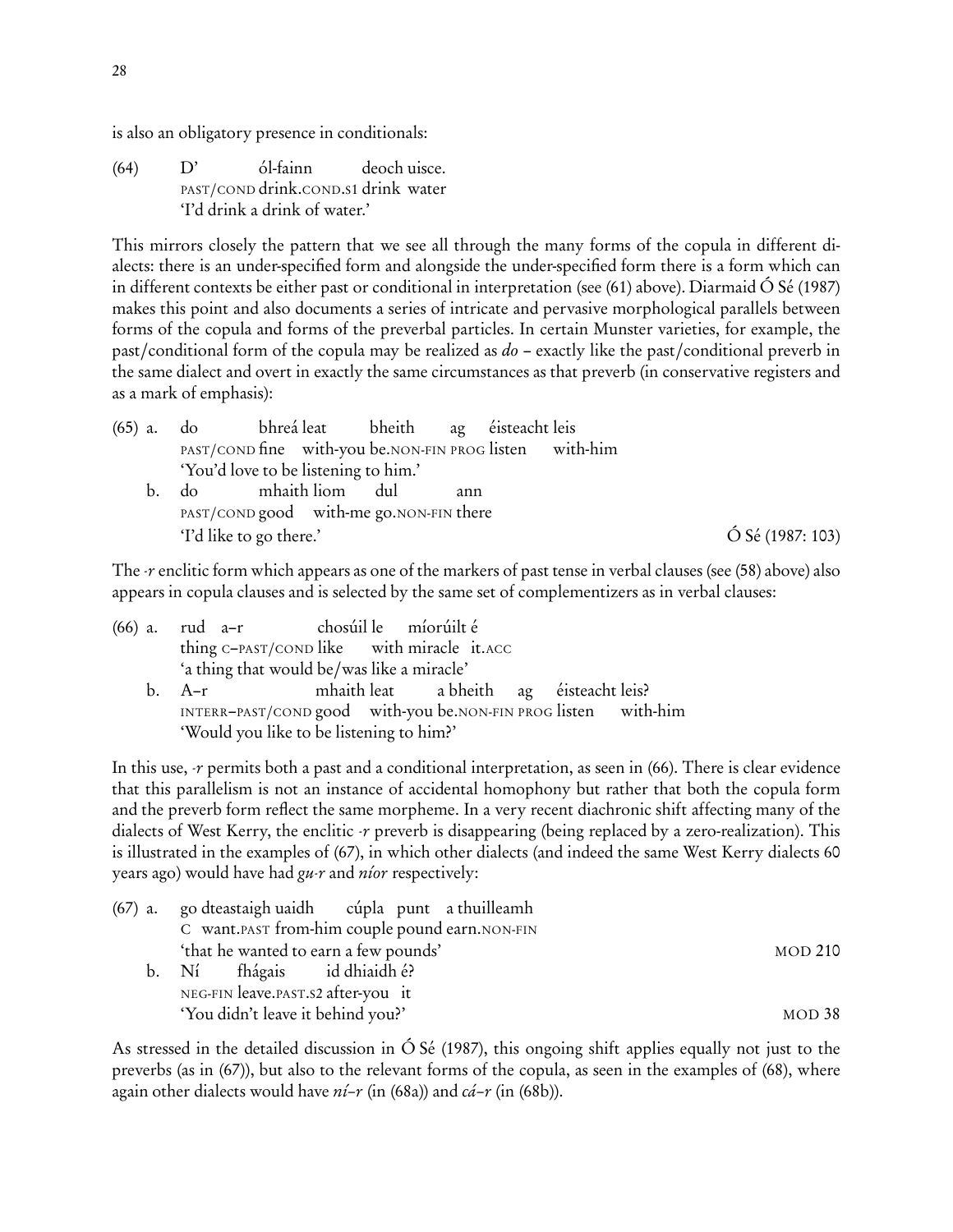|  | (68) a. Ní mhaith liom mo mhéar a chur eatarthu         |                |
|--|---------------------------------------------------------|----------------|
|  | NEG-FIN good with-me my finger put.NON-FIN between-them |                |
|  | 'I didn't want to put my finger between them.'          | MOD33          |
|  | b. cá gceart dúinn a bheith?                            |                |
|  | where proper to-us be.NON-FIN                           |                |
|  | 'Where should we be?'                                   | <b>MOD 186</b> |

These and the many other parallels and parallel shifts documented by Ó Sé [\(1987\)](#page-36-26) suggest that the past preverbs do- and -r are not simply alternative, or additional, morphological exponents of past tense, but rather belong to the same grammatical category as the various forms of the copula. But if the extensive literature on copula constructions is correct in concluding that the copula is a functional head in the extended clausal projection, it follows that we should reach a similar conclusion about the preverbal particles which appear in past and conditional contexts.

More specifically, the various patterns we have considered begin to fall into place once it is assumed (i) that there is a functional category T1 (ii) that all forms of the 'copula' belong to that category, (iii) that the preverbal particles do- and -r belong to that category and (iv) that there is a distinct category T2 which expresses a broader range of distinctions than are expressible on T1 alone. The higher head T1 is present in all finite clauses (verbal and copular); the lower tense head T2 is present only in verbal clauses. We are left, then, with the syntax of [\(60\)](#page-24-3) for verb-initial clauses.<sup>[18](#page-28-0)</sup> And for the more particular purposes of the present discussion, what is most crucial is that, given the more elaborated structure in [\(60\),](#page-24-3) only T2 is 'trapped' within the ellipsis site when Responsive Ellipsis applies. T1 is outside the elided constituent (which is now taken to be T2P).

#### 7.1 IDENTITY REDUX

In a series of papers over many years, but most comprehensively in [Stowell \(2007\)](#page-37-23), Tim Stowell has argued for a view of the syntax of tense which closely parallels the claims made here on the basis of the very particular facts of Irish. Specifically, he argues, on grounds that are entirely independent of our concerns here, for a syntactic decomposition of each tense into two interacting but independent functional heads, one high in the inflectional projection and one low, very close to the verbal domain. In semantic terms, the high tense head introduces a Reference Time (RT) argument and the low tense head, in a way that is related to its appearance just above the verbal domain, introduces an Eventuality Time (ET) argument. In a root clause, Reference Time is (usually) the Utterance Time. The semantics of the higher head imposes an ordering relation on the value of the RT variable and the value of the ET variable (so for instance, past tense orders RT after ET). Crucially for our concerns here, the relation between the higher head and the lower is taken to be a binding relation, analogous in important ways to the relation of Control. The parallels between Stowell's general findings and the findings of the present paper, based as they are on very particular syntactic and morphological facts of Irish, seem striking.

If we adopt something like Stowell's proposals, we would identify our T1 with his higher tense head and we would identify our T2 with his lower tense head, the head which introduces a temporal variable corresponding to the time of the eventuality of which its  $v_{\text{P}}$  complement provides a description.

An important claim of the discussion just completed is that copula clauses in Irish lack that lower tense head (T2 for us). The evidence presented for that conclusion was fundamentally morphosyntactic. But if we take from Stowell's framework the idea that the lower tense head is the element which introduces a tem-

<span id="page-28-0"></span> $18$ One might consider an alternative – close to the system tentatively advocated by [Acquaviva \(2014\)](#page-32-4) – in which there is no independent polarity head below T1, but in which polarity, positive or negative, is a sub-feature of what we are calling here T1. Such a system would capture most of the results that are of concern to us here, as far as I can tell, and distinguishing it empirically from the proposal in [\(60\)](#page-24-3) will be, I think, a delicate matter.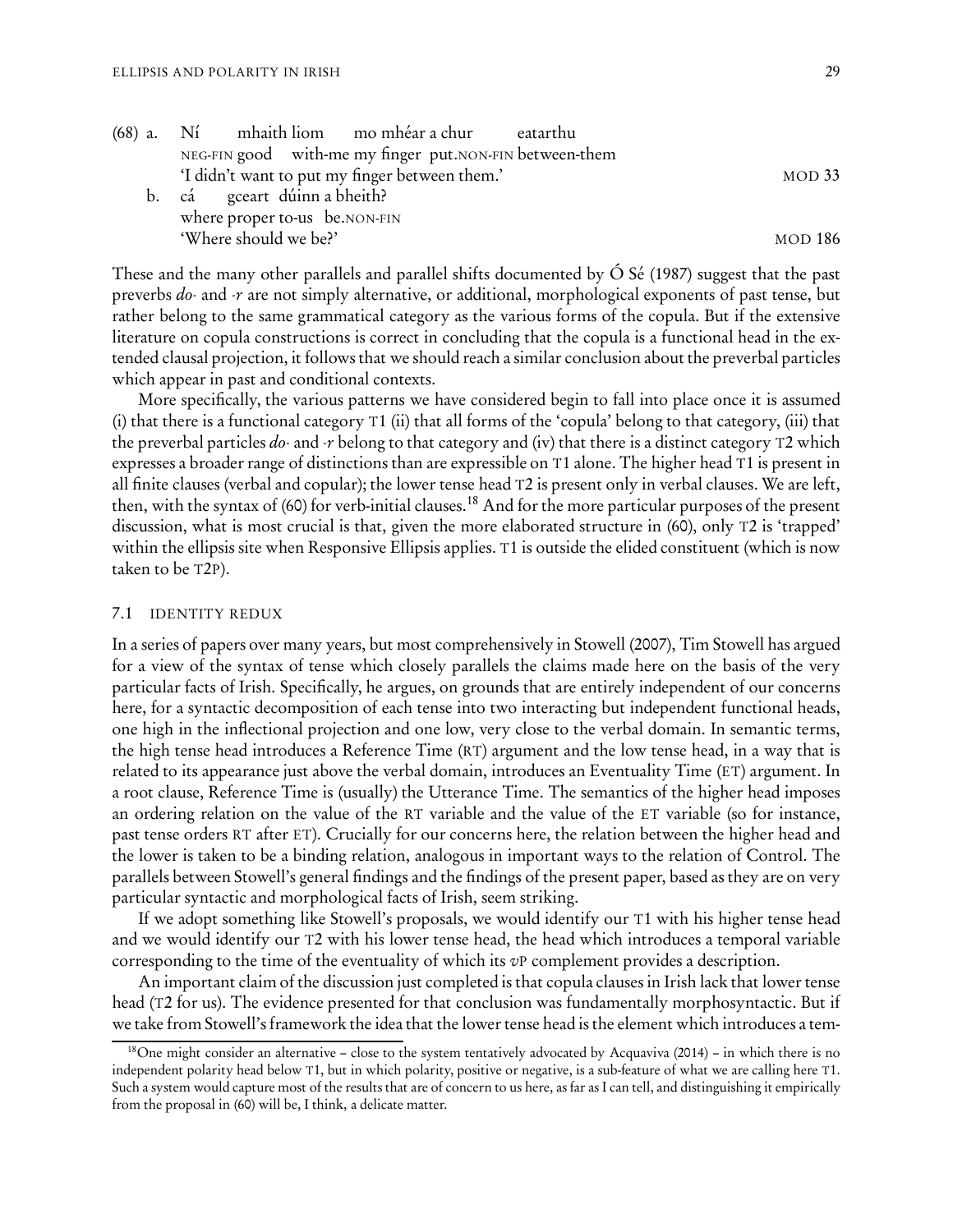poral variable (the event time), it must follow that copula clauses allow no such temporal variable and that they express no event time. It is a well-established property of the predications that are expressed by copula clauses that (as [Ó Sé \(1990:](#page-36-27)65) puts it) they express 'inherent qualities' as opposed to 'transient states' and he describes such predications as 'timeless' [\(1990](#page-36-27): 66). [Doherty \(1996,](#page-33-9) [1997](#page-33-24)) interprets such 'timelessness' in terms of individual-level predication, in the sense of [Carlson \(1977\)](#page-32-21). His claim is that copula clauses express only individual-level and never stage-level predications. But if individual-level predicates are understood in the way proposed by Angelika Kratzer [\(1995](#page-34-21)) and developed in much subsequent work, their central semantic property is that they have no spatio-temporal event argument. If this proposal proves tenable, we will have established a link between the very distinctive morphosyntactic profile of copular clauses (which have their source in the absence of T2) and one of their most striking semantic properties (which also has its source in the absence of T2). We have not previously had such a link.

But we were led into this elaborate investigation originally by way of a very particular puzzle – why there should be mismatches in tense and finiteness between antecedent and elided clause under Responsive Ellipsis (see the examples of [\(54\)](#page-21-3) above). Returning now to that puzzle, we have a possible resolution. A central element in Stowell's proposals, as we have seen, is that the semantic material introduced by T1 enters into a binding relation with the semantic content of T2. As a consequence, the lower temporal variable would be as open to rebinding as any bound anaphoric element inside an ellipsis site – a reflexive as in (69a), controlled PRO as in (69b), or an A-bound trace as in (69c):

- (69) a. Fred criticized himself and Jack did as well.
	- b. Sally decided to apply for the position and Greta did as well.
	- c. The protesters were arrested and the photographers were as well.

In the context of the theory of ellipsis resolution developed in [Heim \(1997\)](#page-34-11), (see also [Rooth \(1992a](#page-37-7)), [Takahashi & Fox \(2005\)](#page-38-2)) the temporal variable introduced by the lower expression of tense (T2) would be ripe for re-binding because it would be un-bound within the ellipsis-site, but bound within the larger parallelism domain forced by its presence. This should yield the effects of [\(54\)](#page-21-3) if the higher head, T1, is focused.

#### 7.2 INTERIM CONCLUSION

These tentative remarks amount to little more than a promissory note. The actual work of designing and testing a system along the lines suggested here remains to be done.<sup>[19](#page-29-0)</sup> The prospects, though, do not seem unreasonable, especially if one could manage to incorporate into it the insights of [Ó Sé \(1990\)](#page-36-27) concerning the semantics of what we have called here T1, the head which hosts both the preverbal particles and the copula. Ó Sé argues that the core semantic distinction encoded there is the distinction between realis and irrealis mood (past tense must be taken to be at least possibly irrealis in this system, as he discusses). Melding this insight with a system like that proposed by Stowell would make for a challenging and interesting project. But for our narrower present purposes what matters is that there seems to be a way of understanding the coexistence of the Verbal Identity Condition with the tense-related mismatches seen in  $(54)$ .  $^{20}$  $^{20}$  $^{20}$ 

<span id="page-29-0"></span> $19$ In particular, to capture the kinds of mismatches documented in  $(54)$  the variable which is free in the ellipsis site would have to be a variable over relations between reference time and event time. This does not seem unthinkable, but the hard work remains to be done.

<span id="page-29-1"></span> $^{20}$ There is an alternative path which one might follow in thinking about the problem posed by the legal mismatches illustrated in [\(54\).](#page-21-3) In some very recent work on sluicing, [Rudin \(2016\)](#page-37-19) and [Kroll & Rudin \(2016](#page-34-18)) discuss some fairly dramatic possible mismatches between antecedent and ellipsis-site with respect to sluicing in English and German and from that starting point argue for a syntactic licensing condition on sluicing which inspects only elements appearing within the 'eventive core' of the clause (in syntactic terms the vP-phase), a domain much smaller than the constituent targeted for elision. If extended to the case of Responsive Ellipsis in Irish, the approach would lead us to expect identity of heads within  $v$ P, but possible mismatches in the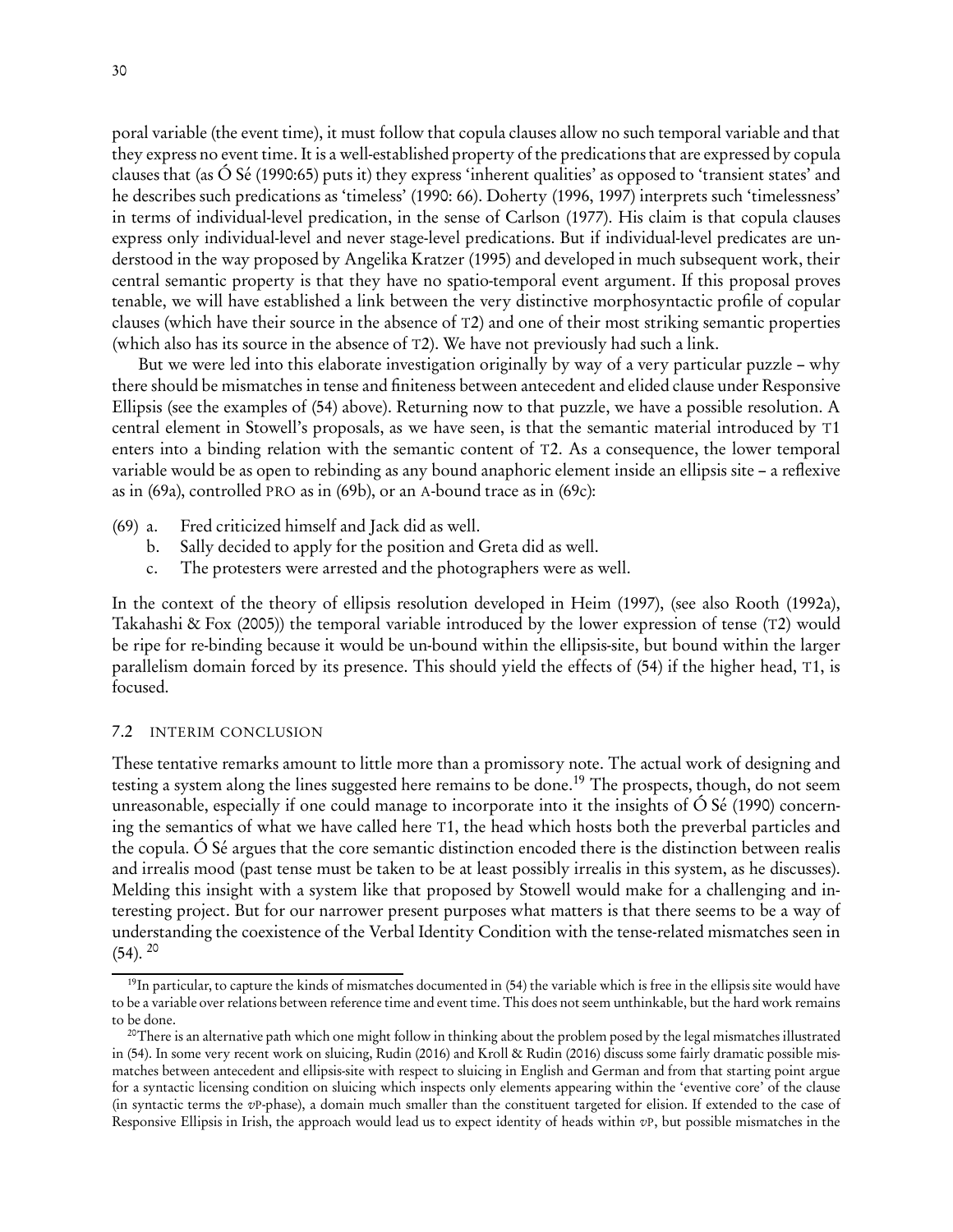#### 8 IDENTITY AND HEAD MOVEMENT

We return finally to our original puzzle – why the Verbal Identity Condition should hold in the relation between an instance of Responsive Ellipsis and its antecedent clause. It is of course as true of the more articulated structure proposed in [\(60\)](#page-24-3) as it is of its ancestor proposals, that inside every phrase elided by Responsive Ellipsis there is a bare verb – a verb dissociated from the inflectional bric-à-brac that it comes to have in virtue of its clause-initial position. It seems unlikely that it is an accident that this is exactly the unit of identity that the Verbal Identity Condition cares about (compare [\(53\)](#page-21-0) above with [\(54\)\)](#page-21-3).

If the discussion of the previous section survives scrutiny, then the simple and intuitive proposal entertained in section [6.1](#page-21-4) above is viable: the Verbal Identity Condition holds because for all relevant purposes (syntactic and semantic) the bare verb is within the ellipsis-site and representations such as [\(60\)](#page-24-3) are the only representations that the ellipsis-licensing mechanisms are ever exposed to. This result is delivered immediately if the operations which build inflected verbs are post-syntactic, part of the process by which morphological exponents are found for the atomic elements of syntax. There have been a number of influential proposals along these lines, especially since Chomsky [\(2000\)](#page-32-7) argued that head-movement, as classically conceived, was not easily integrated into otherwise plausible and attractive minimalist ar-chitectures (Boeckx & Stjepanović (2001), [Harley \(2004\)](#page-34-22), [Platzack \(2013](#page-36-28)), [Merchant \(2013\)](#page-36-29) and, in a very different theoretical context [Wescoat \(2002\)](#page-38-8)). The identity condition on VSE has already played a role in these discussions [\(McCloskey \(2011b\)](#page-35-1), [Schoorlemmer & Temmerman \(2011](#page-37-14))).

The post-syntactic view of head-movement yields the Irish facts (and probably also the relevant Hebrew facts) immediately and correctly, and as far as the principal goals of the present paper are concerned, the discussion could end here. It would be wrong to end, however, without recognizing that the theoretical and typological landscape is both more varied and more interesting than this over-brief discussion would suggest. As work on Verb-Stranding Ellipsis has proceeded, it has become clear that two types at least must be distinguished, determined in part by the form that the Verbal Identity Condition takes. There is a subtype (which includes Irish and Hebrew) in which the requirement seems to be strict and invariant (as we have seen here) and a second group (which includes at least Russian, Hungarian, varieties of Portuguese and Ndendeule) in which the facts are more complex. In these languages verbal identity largely holds, but verbal mismatches are possible under a particular circumstance – if the verbs are themselves focus-marked [\(Ngonyani \(1996](#page-36-16)), [Santos \(2009\)](#page-37-13), [Liptak \(2013\)](#page-35-16), [Cyrino & Lopes \(2016](#page-33-14)), [Gribanova \(2016a](#page-33-6))).

As part of an ongoing program to re-map the theoretical landscape for head-movement, Boris Harizanov and Vera Gribanova [\(2017\)](#page-34-23) have argued that when cases of successful empirical appeal to the device of headmovement are examined carefully, two rather different classes of phenomenon emerge. There are cases of true head-movement, in which already fully-formed morphological words displace to higher positions – often to positions associated with the expression of focus or with the expression of clausal force. But there are also cases in which head movement seems to be principally driven by the needs of morphological composition – the building of morphologically complex words. The two classes exhibit very different clusters of properties and the contrasts, they argue, fall into place if one assumes that the first type reflects syntactic movement of a more or less familiar kind, while the second reflects the work of a set of postsyntactic word-building operations. The typology they thus elaborate marks, in an important sense, the restoration of an earlier typology for head-movement proposed by Luigi Rizzi and Ian Roberts [\(1989\)](#page-37-24)<sup>[21](#page-30-0)</sup> and the framework developed by Gribanova and Harizanov seems very promising as a way of resolving the many difficulties that have marked the attempt to integrate head movement into the architecture of

syntactic space above vP. In this way we would derive the Verbal Identity Condition but allow the mis-matches of [\(54\).](#page-21-3) In the context of such proposals, of course, our conclusions about the syntactic expression of tense in Irish stand.

<span id="page-30-0"></span> $^{21}$ The typology proposed by Rizzi and Roberts turned on the difference between substitution and adjunction; their results were lost sight of when it came to be widely believed in the 1990's that head movement always proceeds by adjunction. See also van Riemsdijk [\(1998\)](#page-36-30).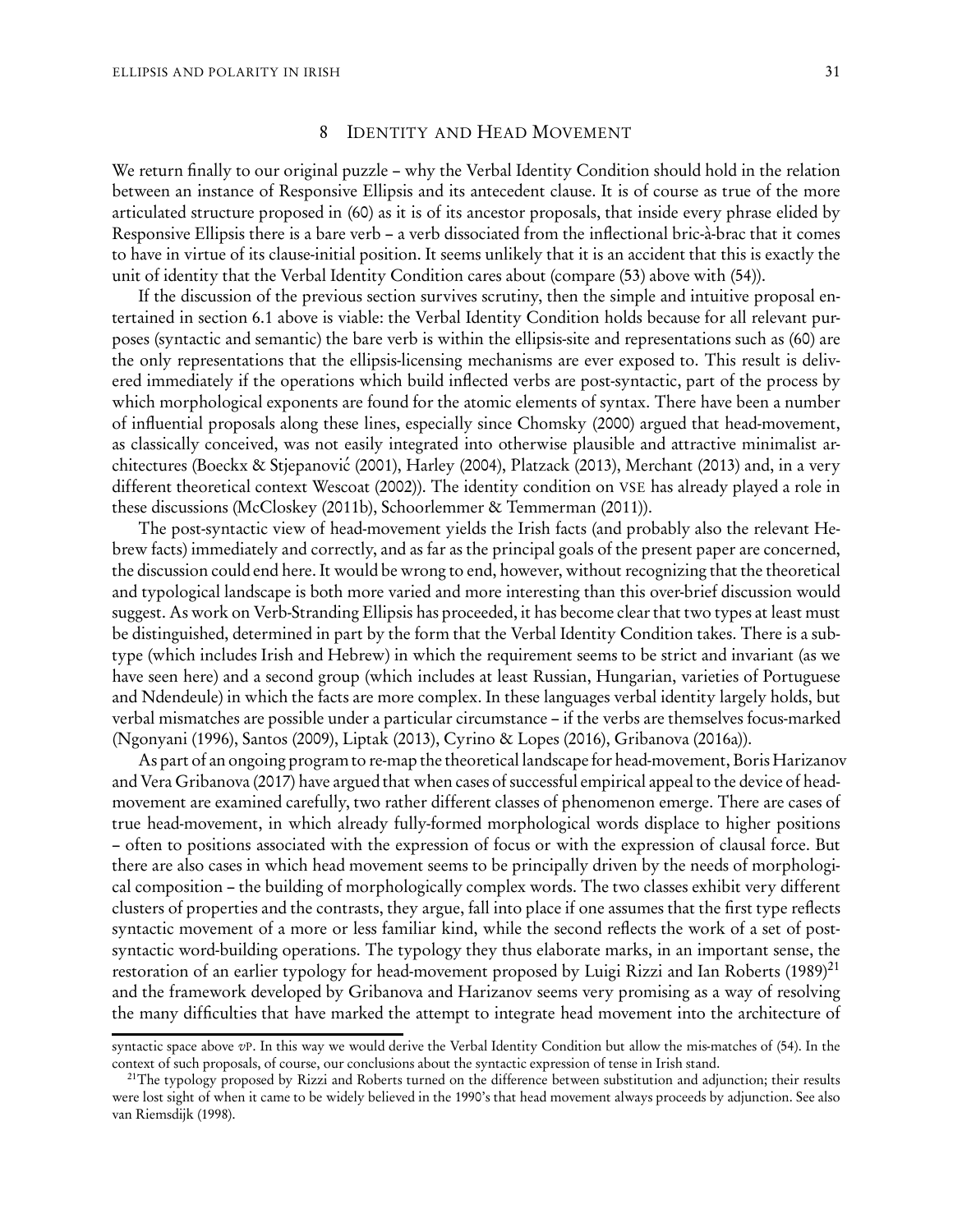mature minimalist theory.

These proposals also have implications for the question of how we should understand the Verbal Identity Condition, since it seems more than possible that when we see the Verbal Identity Condition in its strong form (as in Irish and Hebrew) we are dealing with the post-syntactic word-building type of head movement, but that when focus-related exceptions to the Verbal Identity Condition are tolerated, the headmovement in question is of the second type – true syntactic movement to a focus-position. The Irish head movements we have been concerned with in this paper – which result in the construction of morphologically complex verbs in a relatively high region of the extended projection – are clearly of the post-syntactic type and it is therefore expected, within the framework under development, that Irish should show a strong form of the identity condition.

Much empirical and theoretical work remains to be done to flesh out and explore these possibilities (see [Gribanova \(2016b\)](#page-34-14) for an initial laying out of the territory) but the prospects seem promising.

# 9 CONCLUSION

We have seen that the proposals of [\(60\)](#page-24-3) provide a basis for understanding a broad range of observations about Irish clause-structure – some of them very basic (verbs come first ...), some of them more esoteric. The final part of the discussion provides both an independent piece of evidence for the basic thrust of the proposal (there is evidence for the presence of a bare verb inside the postverbal constituent of [\(7\)\)](#page-3-1) and an argument for the postsyntactic status of at least some instances of what has been called 'head movement'.

Achieving some new understanding in this area will have important consequences for the larger goal of understanding in crosslinguistic perspective how clauses are built. With respect to that question, I think it is fair to say that the general program of focusing on combinatorial properties of functional heads has yielded both a better understanding of the various clause-types in Irish and a better understanding of their inter-relatedness, than has previously been available. More fundamental questions – where those atomic elements come from, what the combinatorial possibilities are, what the limits of variation are in how they express themselves in particular languages (the cartographic questions in effect) – remain mysterious.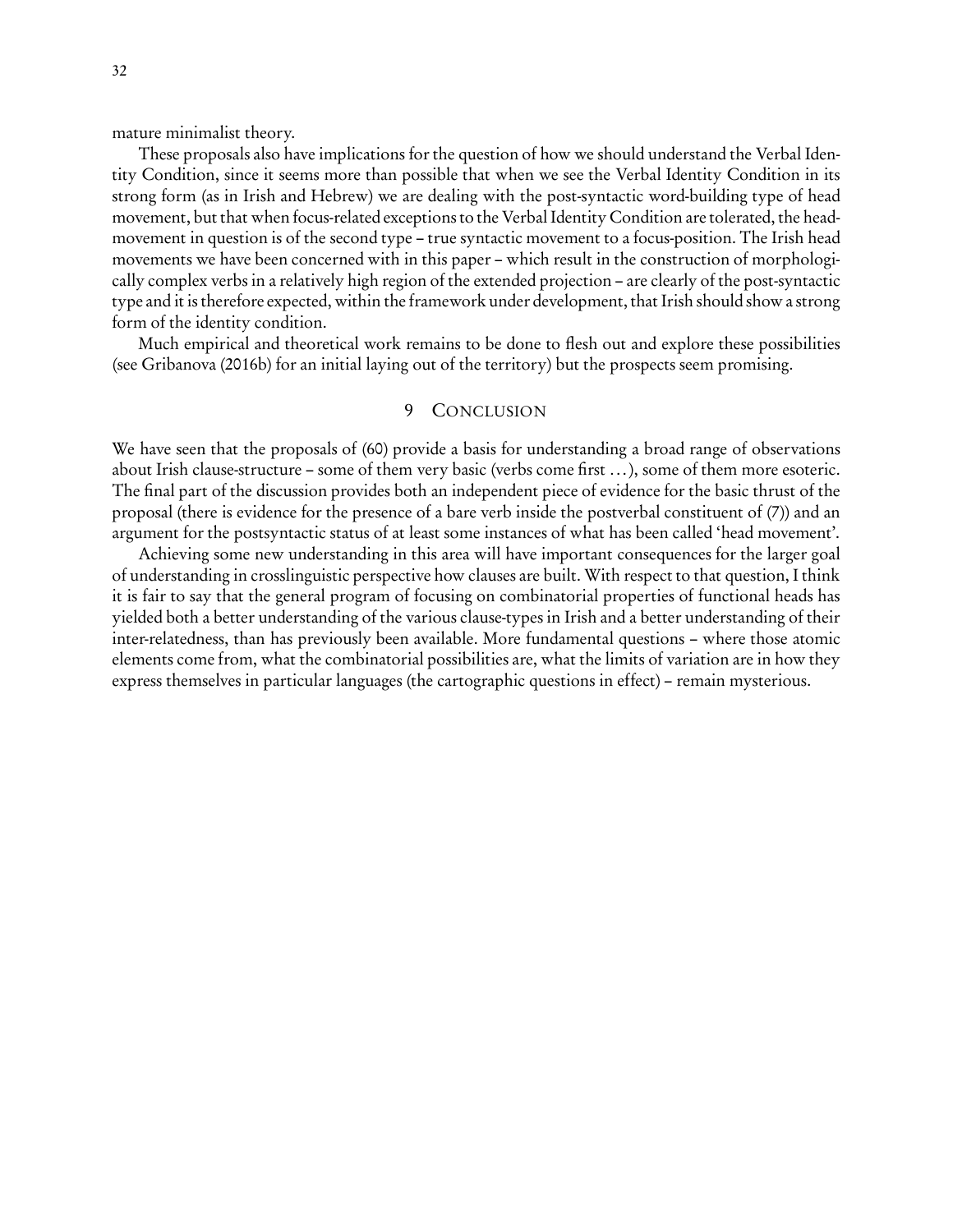#### **REFERENCES**

- <span id="page-32-10"></span>Ackema, Peter & Ad Neeleman. 2003. Context-sensitive spell-out. Natural Language and Linguistic Thoery 21. 681–735.
- <span id="page-32-4"></span>Acquaviva, Paolo. 2014. The categories of Modern Irish verbal inflection. Journal of Linguistics 50. 537– 586.
- <span id="page-32-20"></span>Adger, David & Gillian Ramchand. 2003. Predication and equation. *Linguistic Inquiry* 34. 325-359.
- <span id="page-32-16"></span>Ahlqvist, Anders. 1972. Some aspects of the copula in Irish. Éigse XIV. 269–274.
- <span id="page-32-14"></span>Anderson, Stephen. 2008. English reduced auxiliaries really are simple clitics. Lingue e Linguaggio VII. 1–18.
- <span id="page-32-9"></span>Andrews, Avery. 1990. Unification and morphological blocking. Natural Language and Linguistic Theory 8. 507–557.
- <span id="page-32-12"></span>Bántréti, Zoltán. 2001. Multiple lexical selection and parallelism in Hungarian VP Ellipsis. Acta Linguistica Hungarica 48. 25–58.
- <span id="page-32-0"></span>Bennett, Ryan, Emily Elfer & James McCloskey. 2013. Lightest to the right: An apparently anomalous displacement in Irish. *Linguistic Inquiry* 47(2). To appear.
- <span id="page-32-11"></span>Bennett, Ryan, Emily Elfer & James McCloskey. 2015. Prosody, focus, and ellipsis in Irish. Manuscript, Yale University, University of British Columbia and University of California Santa Cruz. Available at http://[ohlone.ucsc.edu](http://ohlone.ucsc.edu/~jim/Papers/)/ ~ jim/Papers/.
- <span id="page-32-13"></span>de Bhaldraithe, Tomás. 1966. The Irish of Cois Fhairrge, County Galway. Dublin: Dublin Institute for Advanced Studies.
- <span id="page-32-22"></span>Boeckx, Cedric & Sandra Stjepanović. 2001. Headings towards PF. Linguistic Inquiry 32. 345–355.
- <span id="page-32-2"></span>Cardinaletti, Anna. 1997. Subjects and clause structure. In Liliane Haegeman (ed.), The new comparative syntax, 33–63. London: Longman.
- <span id="page-32-21"></span>Carlson, Gregory. 1977. Reference to kinds in English. Doctoral dissertation, University of Massachusetts Amherst.
- <span id="page-32-1"></span>Carnie, Andrew. 1995. Non-verbal predication and head-movement. Doctoral dissertation, MIT, Cambridge, Massachusetts.
- <span id="page-32-17"></span>Carnie, Andrew. 1997. Two types of non-verbal predication in Modern Irish. Canadian Journal of Linguistics*/*Revue Canadienne de Linguistique 42. 57–73.
- <span id="page-32-18"></span>Carnie, Andrew. 2000. On the notions XP and  $X^0$ . Syntax 3.59-106.
- <span id="page-32-19"></span>Carnie, Andrew. 2006. Flat structure, phrasal variability and non-verbal predication in Irish. Journal of Celtic Linguistics 9. 13–31.
- <span id="page-32-3"></span>Carnie, Andrew & Heidi Harley. 1998. Clausal architecture: the licensing of major constituents in a verb initial language.
- <span id="page-32-5"></span>Cheng, Lisa, James Huang & Jane Tang. 1996. Negative particle questions: A dialectal comparison. In J. R. Black & Virginia Motapanyane (eds.), Microparametric syntax: Dialectal variation in syntax, Amsterdam and Philadelphia: John Benjamins.
- <span id="page-32-7"></span>Chomsky, Noam. 2000. Minimalist inquiries, the framework. In Roger Martin, David Michaels & Juan Uriagereka (eds.), Step by step: Essays on minimalist syntax in honor of Howard Lasnik, 89–156. Cambridge, Massachusetts: MIT Press.
- <span id="page-32-8"></span>Chomsky, Noam. 2001. Derivation by phase. In Michael Kenstowicz (ed.), Ken Hale: A life in language, 1–52. Cambridge, Massachusetts: MIT Press.
- Chomsky, Noam. 2008. On phases. In Robert Freidin, Carlos Otero & Maria Luisa Zubizaretta (eds.), Foundational issues in linguistic theory: Essays in honor of Jean-Roger Vergnaud, 133–166. Cambridge, Mass.: MIT Press.
- <span id="page-32-6"></span>Chomsky, Noam. 2013. Problems of projection. Lingua 130. 33–49.
- <span id="page-32-15"></span>Chung, Sandra. 2013. Syntactic identity in sluicing: How much and why? Linguistic Inquiry 44. 1–44.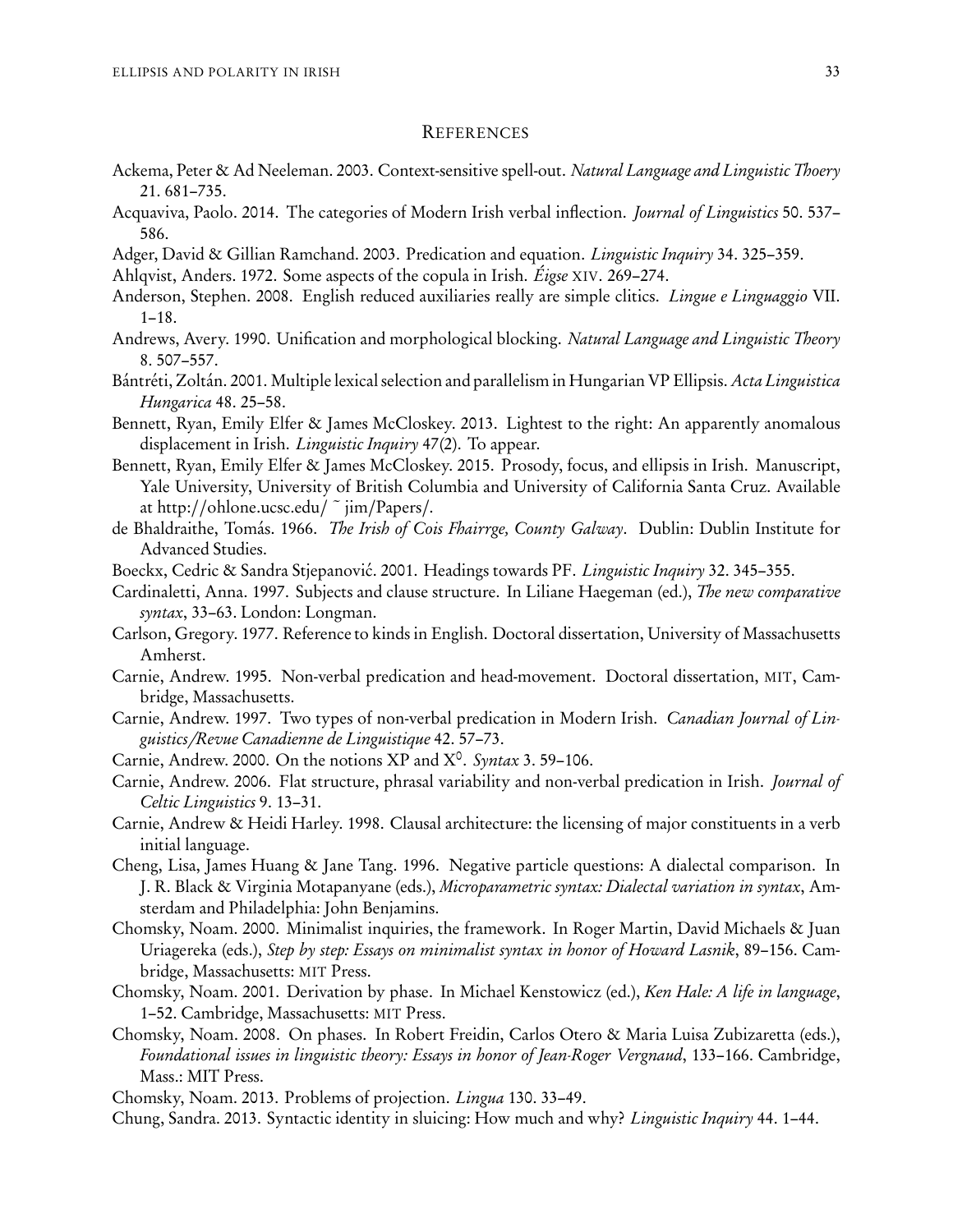- <span id="page-33-4"></span>Chung, Sandra & James McCloskey. 1987. Government, barriers and small clauses in modern Irish. Linguistic Inquiry 18. 173–237.
- <span id="page-33-23"></span>Cottell, Siobhan. 1995. The representation of tense in Modern Irish. GenGenP 3. 105–124.
- <span id="page-33-22"></span>Craenenbroeck, Jeroen van & Jason Merchant. 2013. Ellipsis phenomena. In Marcel den Dikken (ed.), The Cambridge handbook of generative syntax, 701–745. Cambridge, United Kingdom: Cambridge University Press.
- <span id="page-33-14"></span>Cyrino, Sonia & Ruth Lopes. 2016. Null objects are ellipsis in Brazilian Portuguese. The Linguistic Review 33. 483–502.
- <span id="page-33-17"></span>Cyrino, Sonia & Gabriela Matos. 2002. VP ellipsis in European and Brazilian Portuguese: A comparative analysis. Journal of Portuguese Linguistics 1. 177–214.
- <span id="page-33-18"></span>Cyrino, Sonia & Gabriela Matos. 2005. Local licensers and recovering in VP Ellipsis in European and Brazilian Portuguese. Journal of Portuguese Linguistics 4. 79–112.
- <span id="page-33-25"></span>DeGraff, Michel. 1997. Nominal predication in Haitian and Irish. In Emily Curtis, James Lyle & Gabe Webster (eds.), WCCFL 16: Proceedings of the sixteenth west coast conference on formal linguistics, 113– 128. Stanford, California: CSLI Publications.
- <span id="page-33-9"></span>Doherty, Cathal. 1996. Clausal structure and the Modern Irish copula. Natural Language and Linguistic Theory 14. 1–48.
- <span id="page-33-24"></span>Doherty, Cathal. 1997. Predicate initial constructions in Irish. In Brian Agbayani & Sze-Wing Tang (eds.), WCCFL 15: Proceedings of the fifteenth west coast conference on formal linguistics, 81–95. Stanford, California: CSLI Publications.
- <span id="page-33-15"></span>Doron, Edit. 1991. V-movement and VP-ellipsis. Manuscript, The Hebrew University of Jerusalem.
- <span id="page-33-16"></span>Doron, Edit. 1999. V-movement and VP ellipsis. In Shalom Lappin & Elabbas Benmamoun (eds.), Fragments: Studies in ellipsis and gapping, 124–140. New York and Oxford: Oxford University Press.
- <span id="page-33-7"></span>Doyle, Aidan. 2002. Covert and overt pronominals in Irish. Lublin, Poland: Wydawnictwo Folium.
- <span id="page-33-5"></span>Doyle, Aidan. 2012. The flying subject:Dative case-marking in Irish. Presented to the Conference on Non-Canonically Case-Marked Subjects, University of Iceland.
- <span id="page-33-3"></span>Duffield, Nigel. 1995. Particles and projections in Irish syntax. Boston, MA: Kluwer.
- <span id="page-33-0"></span>Elfner, Emily. 2012. Syntax-prosody interactions in Irish. Doctoral dissertation, University of Massachusetts, Amherst.
- <span id="page-33-1"></span>Elfner, Emily. 2015. Recursion in prosodic phrasing: Evidence from Connemara Irish. Natural Language and Linguistic Theory 33. 1169–1208.
- <span id="page-33-21"></span>Fiengo, Robert & Robert May. 1994. Indices and identity. Cambridge, Massachusetts: MIT Press.
- <span id="page-33-2"></span>Filppula, Markku. 1999. The grammar of Irish English:Language in Hibernian style. London and New York: Routledge. Routledge Studies in Germanic Linguistics 5.
- <span id="page-33-10"></span>Goldberg, Lotus. 2002. An elucidation of null direct object structures in Modern Hebrew. In Line Mikkelsen & Christopher Potts (eds.), WCCFL 21, 99–112. Cascadilla Press.
- <span id="page-33-11"></span>Goldberg, Lotus. 2005. *Verb-stranding VP ellipsis: A cross-linguistic study*: McGill University, Montreal, Canada dissertation.
- <span id="page-33-8"></span>Greene, David. 1973. Synthetic and analytic: A reconsideration. Ériu 24. 121–133.
- <span id="page-33-12"></span>Gribanova, Vera. 2010. Composition and locality: The morphosyntax and phonoloy of the Russian verbal complex. Doctoral dissertation, University of California, Santa Cruz.
- <span id="page-33-13"></span>Gribanova, Vera. 2013a. A new argument for verb-stranding verb phrase ellipsis. Linguistic Inquiry 44. 145–157.
- <span id="page-33-19"></span>Gribanova, Vera. 2013b. Verb stranding verb phrase ellipsis and the structure of the Russian verbal complex. Natural Language and Linguistic Theory 31. 91–136.
- <span id="page-33-20"></span>Gribanova, Vera. 2015. Roots in ellipsis and multidominance. Paper presented to the Roots IV Conference, NYU, June 30th 2015.
- <span id="page-33-6"></span>Gribanova, Vera. 2016a. Head movement and ellipsis in the expression of Russian polarity focus.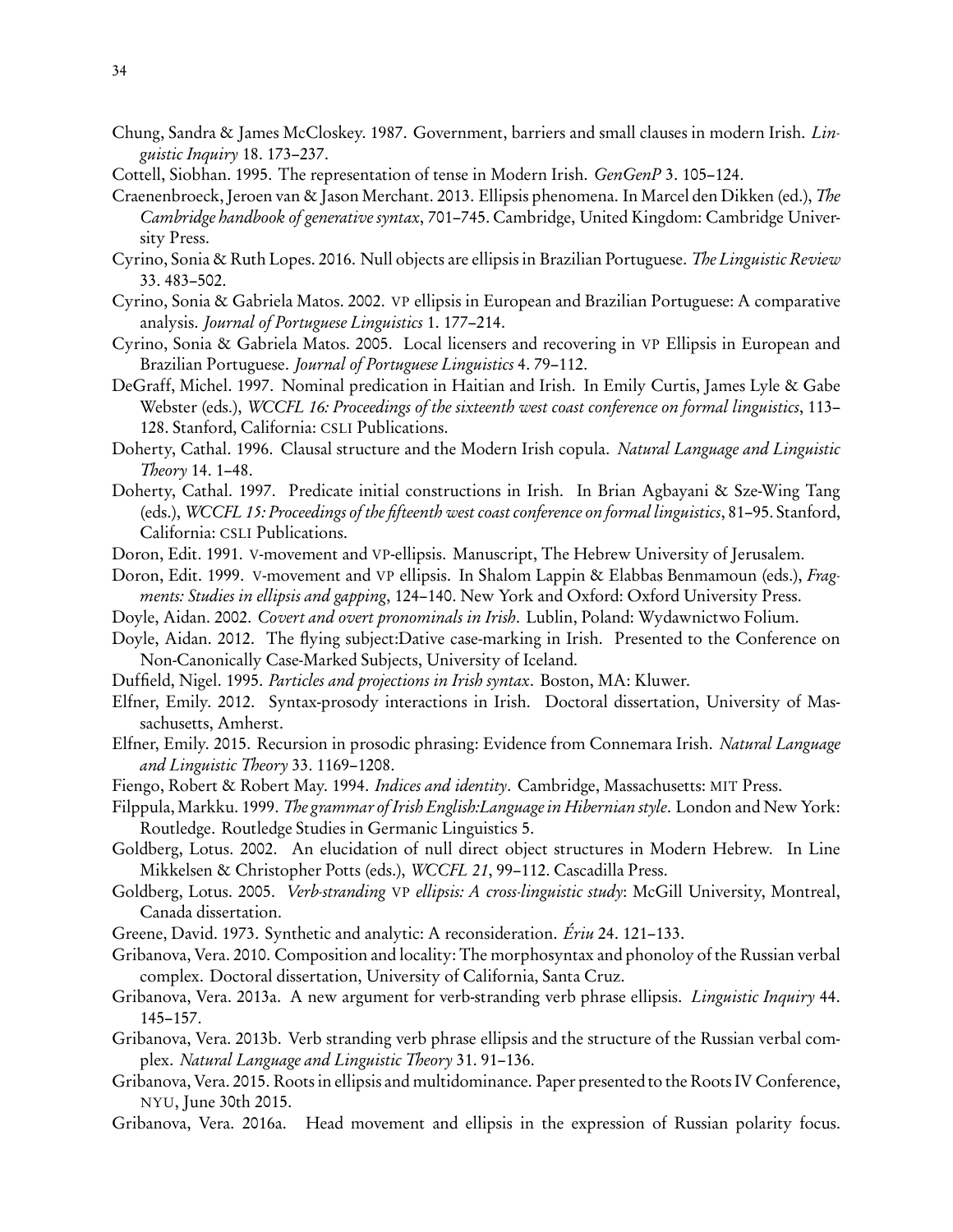Manuscript, Stanford University. To appear in Natural Language and Linguistic Theory.

- <span id="page-34-14"></span>Gribanova, Vera. 2016b. On head movement and the verbal identity condition in ellipsis. Presented to the Comparative Syntax Meeting, Universiteit Leiden, December 14th 2016.
- <span id="page-34-1"></span>Guilfoyle, Eithne. 1990. Functional categories and phrase structure parameters. Montreal, Canada: McGill University dissertation.
- <span id="page-34-2"></span>Guilfoyle, Eithne. 1994. VNP's, finiteness and external arguments. In M. Gonzalez (ed.), NELS 24, Proceedings of the Twenty-fourth Annual Meeting of the North East Linguistic Society, 141–155. Amherst, Massachusetts: GLSA, Graduate Linguistics Student Association, University of Massachusetts, Amherst.
- <span id="page-34-23"></span>Harizanov, Boris & Vera Gribanova. 2017. Whither head movement? Manuscript, Stanford University. Presented at the Workshop on the Status of Head Movement in Linguistic Theory, Stanford University, September 17, 2016.
- <span id="page-34-22"></span>Harley, Heidi. 2004. Merge, conflation, and head movement. In Keir Moulton & Matthew Wolf (eds.), NELS 34, Proceedings of the thirty-fourth annual meeting of the North East Linguistic Society, 239– 254. Amherst, Massachusetts: GLSA, Graduate Linguistics Student Association, University of Massachusetts, Amherst.
- <span id="page-34-19"></span>Hartman, Jeremy. 2011. The semantic uniformity of traces: Evidence from ellipsis parallelism. Linguistic Inquiry 42. 367–388.
- <span id="page-34-11"></span>Heim, Irene. 1997. Predicates or formulas? evidence from ellipsis. In Aaron Lawson (ed.), SALT VII, Proceedings from Semantics and Linguistic Theory VII, 197–221. Ithaca, New York: Cornell University, CLC Publications.
- <span id="page-34-8"></span>Höhle, Tilman. 1992. Über Verum-Fokus im Deutschen. In Joachim Jacobs (ed.), Informations-struktur und Grammatik, 112–141. Westdeutcher Verlag.
- <span id="page-34-16"></span>Hoji, Hajime. 1998. Null objects and sloppy identity in Japanese. *Linguistic Inquiry* 28. 127-152.
- <span id="page-34-10"></span>Holmberg, Anders. 2001. The syntax of yes and no in Finnish. Studia Linguistica 55. 141–175.
- <span id="page-34-15"></span>Huang, James. 1987. Remarks on empty categories in Chinese. Linguistic Inquiry 18. 321–337.
- <span id="page-34-13"></span>Ito, Junko & Armin Mester. 2016. Matching light elements. Presented to the workshop on The Effects of Constituency on Sentence Phonology, University of Massachusetts Amherst, July 29–31 2016.
- <span id="page-34-9"></span>Jackendoff, Ray S. 1972. Semantic interpretation in generative grammar, vol. Two Current Studies in Linguistics. Cambridge, Massachusetts: MIT Press.
- <span id="page-34-6"></span>Johannesen, Janne Bondi. 1998. Coordination. Oxford, United Kingdom: Oxford University Press.
- <span id="page-34-7"></span>Johannessen, Janne Bondi. 1993. Coordination: A minimalist approach. Doctoral dissertation, University of Oslo.
- <span id="page-34-12"></span>Kaisse, Ellen. 1983. The syntax of auxiliary reduction in English. *Language* 59.93–122.
- <span id="page-34-0"></span>Kayne, Richard S. 1994. The antisymmetry of syntax. Cambridge, Massachusetts: MIT Press.
- <span id="page-34-17"></span>Kim, Soowon. 1999. Sloppy/strict identity, empty objects, and NP ellipsis. Journal of East Asian Linguistics 8. 255–284.
- <span id="page-34-21"></span>Kratzer, Angelika. 1995. Stage-level and individual level predicates. In Gregory N. Carlson & Francis J. Pelletier (eds.), *The generic book*, 125–175. Chicago, Illinois: University of Chicago Press.
- <span id="page-34-18"></span>Kroll, Margaret & Deniz Rudin. 2016. Licensing and interpretation: A comprehensive theory of sluicing. In NELS 47: Proceedings of the Forty-Seventh Annual Meeting of the North East Linguistic Society, Amherst, Massachusetts: GLSA, Graduate Linguistics Student Association, University of Massachusetts, Amherst. To appear.
- <span id="page-34-4"></span>Ladusaw, William A. 1992. Expressing negation. In Chris Barker & David Dowty (eds.), Proceedings of SALT II, OSU working papers in linguistics, 237–259. Columbus, Ohio: Ohio State University.

<span id="page-34-3"></span>Laka, Itziar. 1990. Negation in syntax: On the nature of functional projections in syntax: MIT dissertation.

<span id="page-34-5"></span>Landau, Idan. 2002. (Un)interpretable Neg in Comp. Linguistic Inquiry 33. 465–492.

<span id="page-34-20"></span>Lash, Elliott. 2011. A synchronic and diachronic analysis of Old Irish copular clauses. Doctoral dissertation, Cambridge Univesity.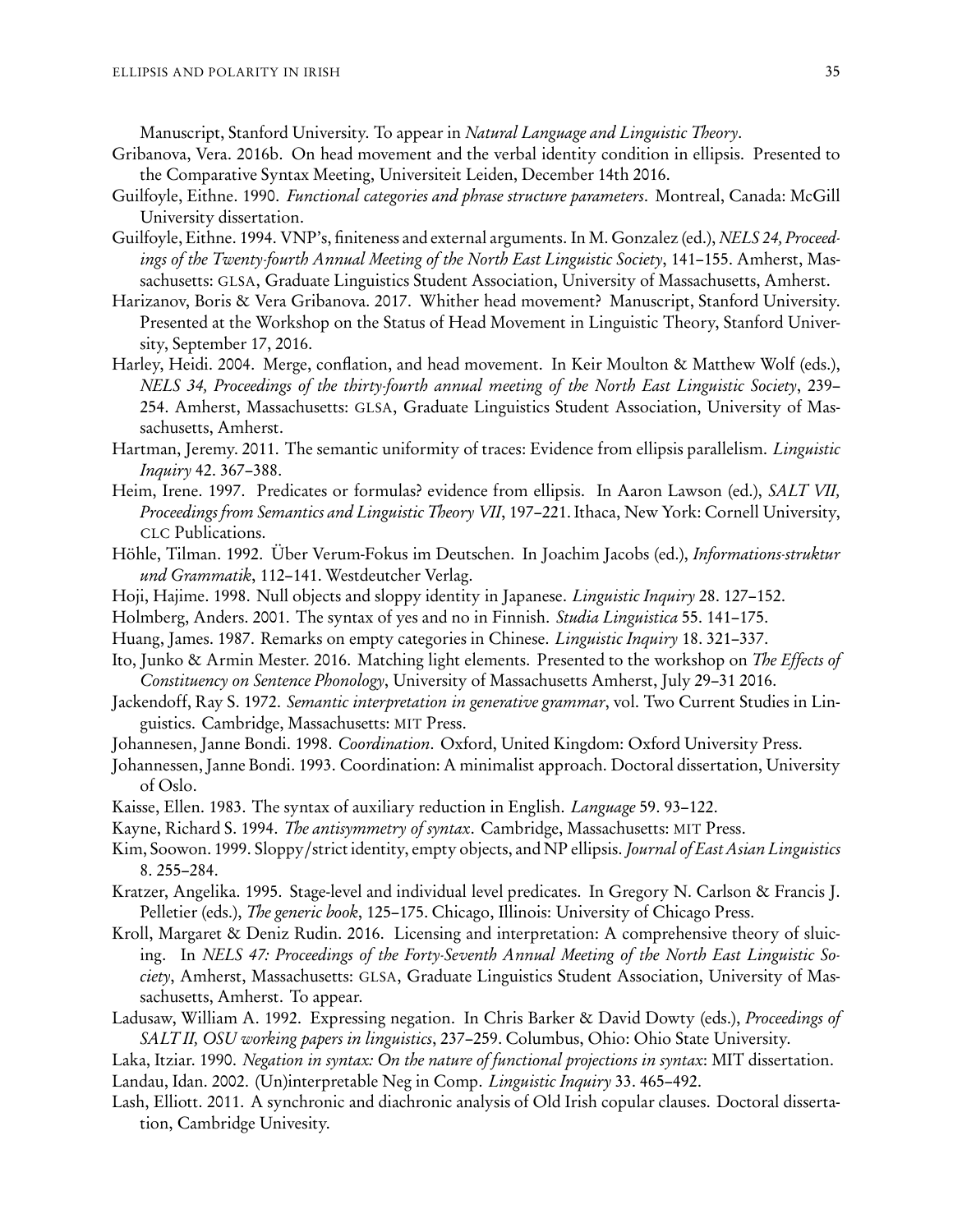<span id="page-35-20"></span>Legate, Julie. 1997. Irish predication: A minimalist analysis. Masters Thesis, University of Toronto.

<span id="page-35-21"></span>Legate, Julie. 1998. Reconstruction and the Irish nonverbal predicate construction. Unpublished MS, MIT.

<span id="page-35-13"></span>Legate, Julie. 1999. The morphosyntax of Irish agreement. In Karlos Arregi, Benjamin Bruening, Cornelia Krause & Vivian Lin (eds.), MITWPL 33: Papers on morphology and syntax, cycle one, 219–240.

- Cambridge, MA: Department of Linguistics, MIT.
- <span id="page-35-16"></span>Liptak, Anikó. 2013. The syntax of emphatic positive polarity in Hungarian: Evidence from ellipsis. Lingua 128. 1247–1271.
- <span id="page-35-15"></span>Lobeck, Anne. 1995. Ellipsis: Functional heads, licensing, and identification. New York and Oxford: Oxford University Press.
- <span id="page-35-14"></span>Lucas, Leslie W. 1979. Grammar of Ros Goill Irish, County Donegal. Queen's University Belfast: Institute of Irish Studies.
- <span id="page-35-10"></span>Martins, Ana-Maria. 1994. Enclisis, VP-deletion and the nature of Sigma. *Probus* 6. 173–205.

<span id="page-35-19"></span>Martins, Ana-Maria. 2000. A minimalist approach to clitic climbing. In Jo ao Costa (ed.), Portuguese syntax, new comparative studies, 169–190. Oxford University Press.

- <span id="page-35-17"></span>Matos, Gabriela. 1992. Construções de elipse do predicado em Português – SV nulo e despojamento. Doctoral dissertation, University of Lisbon.
- <span id="page-35-9"></span>McCloskey, James. 1979. Transformational syntax and model theoretic semantics: A case-study in Modern Irish. Dordrecht: Reidel.
- <span id="page-35-6"></span>McCloskey, James. 1980. Is there raising in Modern Irish? Ériu 31. 59–99.
- <span id="page-35-7"></span>McCloskey, James. 1986a. Case, movement and raising in Modern Irish. In S. MacKaye J. Goldberg & M. Wescoat (eds.), WCCFL IV: Proceedings of the fourth west coast conference on formal linguistics, 190–205. Stanford, CA: Stanford Linguistics Association.
- <span id="page-35-11"></span>McCloskey, James. 1986b. Inflection and conjunction in Modern Irish. Natural Language and Linguistic Theory 4. 245–281.
- <span id="page-35-22"></span>McCloskey, James. 1990/2011. Resumptive pronouns, A-binding and levels of representation in Irish. In ¯ Randall Hendrick (ed.), Syntax of the modern Celtic languages, vol. 23 Syntax and Semantics, 199–248. New York and San Diego: Academic Press. Republished in Rouveret (2011), pp 65–119.
- <span id="page-35-0"></span>McCloskey, James. 1991. Clause structure, ellipsis and proper government in Irish. Lingua 85. 259–302.
- <span id="page-35-2"></span>McCloskey, James. 1996a. On the scope of verb raising in Irish. Natural Language and Linguistic Theory 14. 47–104.
- <span id="page-35-3"></span>McCloskey, James. 1996b. Subjects and subject-positions in Irish. In Robert Borsley & Ian Roberts (eds.), The syntax of the Celtic languages: A comparative perspective, 241–283. Cambridge, England: Cambridge University Press.
- <span id="page-35-4"></span>McCloskey, James. 2001a. The distribution of subject properties in Irish. In William Davies & Stanley Dubinsky (eds.), Objects and other subjects: Grammatical functions, functional categories, and configurationality, 1–39. Dordrecht: Kluwer Academic Publishers.
- <span id="page-35-8"></span>McCloskey, James. 2001b. The morphosyntax of Wh-extraction in Irish. Journal of Linguistics 37. 67–100.
- <span id="page-35-18"></span>McCloskey, James. 2005. A note on predicates and heads in Irish clausal syntax. In Andrew Carnie, Heidi Harley & Sheila Ann Dooley (eds.), Verb first: On the syntax of verb-initial languages, 155–174. Amsterdam and Philadelhphia: John Benjamins.
- <span id="page-35-12"></span>McCloskey, James. 2011a. Inflection and silent arguments in Irish. Handout for a talk at CASTL, University of Tromso, September 2011. Available at:

http://[ohlone.ucsc.edu](http://ohlone.ucsc.edu/~jim/papers.html)/ $\tilde{\text{}}$  jim/papers.html.

- <span id="page-35-1"></span>McCloskey, James. 2011b. The shape of Irish clauses. In Andrew Carnie (ed.), Formal approaches to Celtic linguistics, 143–178. Cambridge Scholars Publishing. Available at http://[ohlone.ucsc.edu](http://ohlone.ucsc.edu/~jim/papers.html)/~jim/papers.html.
- <span id="page-35-5"></span>McCloskey, James. 2014. Irish existentials in context. Syntax 17. 343–384.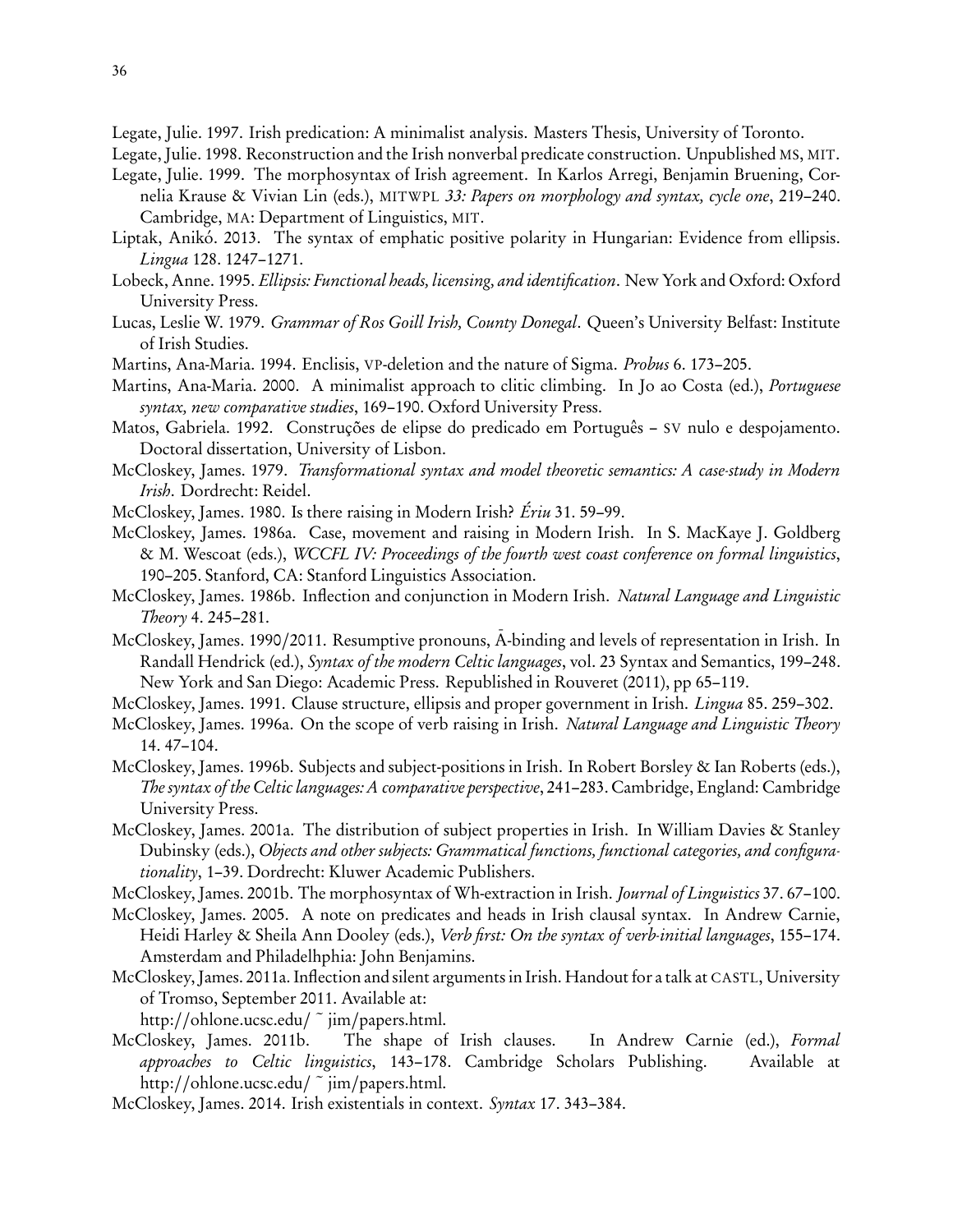- <span id="page-36-7"></span>McCloskey, James & Kenneth Hale. 1984. On the syntax of person number marking in Modern Irish. Natural Language and Linguistic Theory 1. 487–533.
- <span id="page-36-1"></span>McCloskey, James & Peter Sells. 1988. Control and A-chains in Modern Irish. Natural Language and Linguistic Theory 6. 143–189.
- <span id="page-36-15"></span>Merchant, Jason. 2001. The syntax of silence: sluicing, islands, and the theory of ellipsis. Oxford: Oxford University Press.
- <span id="page-36-20"></span>Merchant, Jason. 2005. Sluicing. In Martin Everaert & Henk van Riemsdijk (eds.), The Blackwell companion to syntax, Oxford: Blackwell.
- <span id="page-36-29"></span>Merchant, Jason. 2013. How much context is enough? Two cases of span-conditioned stem allomorphy. Linguistic Inquiry. 46. 273–303.
- <span id="page-36-19"></span>Merchant, Jason. 2015. Voice and ellipsis. *Linguistic Inquiry* 44.77-108.
- <span id="page-36-21"></span>Merchant, Jason. 2016. Ellipsis: A survey of analytical approaches. Manuscript, University of Chicago.
- <span id="page-36-9"></span>Munn, Alan. 1993. Topics in the syntax and semantics of coordinate structures. Doctoral dissertation, University of Maryland, College Park.
- <span id="page-36-8"></span>Munn, Alan. 1999. First conjunct agreement: against a clausal analysis. *Linguistic Inquiry* 30. 643–668.
- <span id="page-36-16"></span>Ngonyani, Deo. 1996. VP ellipsis in Ndendeule and Swahili applicatives. In Edward Garrett & Felicia Lee (eds.), Syntax at Sunset, UCLA working papers in syntax and semantics, Number 1, 109–128. Department of Linguistics, UCLA.
- <span id="page-36-10"></span>Nichols, Johanna. 1986. Head-marking and dependent-marking grammar. Language 62. 56–119.
- <span id="page-36-2"></span>Noonan, Máire. 1992. Case and syntactic geometry. Montreal, Canada: McGill University dissertation.
- <span id="page-36-3"></span>Noonan, Máire. 1994. VP internal and VP external AGROP: evidence from Irish. In WCCFL 13, Proceedings of the Thirteenth Annual Meeting of the West Coast Conference on Formal Linguistics, Stanford, CA: Stanford Linguistics Association.
- <span id="page-36-13"></span>Ó Baoill, Dónall P. 1996. An Teanga Bheo: Gaeilge Uladh. Dublin: Institiúid Teangeolaíochta Éireann.
- <span id="page-36-22"></span>Ó Buachalla, Breandán. 1962. Phonetic texts from Oileán Cléire. Lochlann II. 103–121.
- <span id="page-36-23"></span>Ó Buachalla, Breandán. 1964. The relative particle do. Zeitschrift für Celtische Philologie 29. 106–113.
- <span id="page-36-24"></span>Ó Buachalla, Breandán. 2003. An Teanga Bheo: Gaeilge Chléire. Dublin: Institiúid Teangeolaíochta Éireann.
- <span id="page-36-25"></span>Ó Buachalla, Breandán. 2016. Cnuasach Chléire. To appear. Edited by James McCloskey and Cathal Goan.
- <span id="page-36-5"></span>Oda, Kenji. 2012. Issues in the left periphery of Modern Irish. Doctoral Dissertation, University of Toronto.
- <span id="page-36-18"></span>Oku, Satoshi. 1998. A theory of selection and reconstruction in the minimalist perspective. Doctoral dissertation, University of Connecticut.
- <span id="page-36-26"></span>Ó Sé, Diarmaid. 1987. The copula and preverbal particles in West Kerry Irish. Celtica XIX. 98–110.
- <span id="page-36-27"></span>Ó Sé, Diarmaid. 1990. Tense and mood in Irish copula sentences. Ériu XL1. 61–75.
- <span id="page-36-11"></span>Ó Sé, Diarmuid. 1991. Verbal inflection in Modern Irish. Ériu 42. 61–81.
- <span id="page-36-0"></span>Ostrove, Jason. 2016. On the role of linear order in portmanteaux. Manuscript, University of California Santa Cruz. Available at http://[people.ucsc.edu](http://people.ucsc.edu/~jostrove)/ <sup>~</sup> jostrove.
- <span id="page-36-17"></span>Otani, Kazuto & John Whitman. 1991. V-raising and VP elllipsis. Linguistic Inquiry 22. 345–358.
- <span id="page-36-28"></span>Platzack, Christer. 2013. Head movement as a phonological operation. In Lisa Lai-Shen Cheng & Norbert Corver (eds.), Diagnosing syntax, 21–43. Oxford and New York: Oxford University Press.
- <span id="page-36-14"></span>Potsdam, Eric. 1997. NegP and subjunctive complements in English. *Linguistic Inquiry* 28. 533–541.
- <span id="page-36-6"></span>Potts, Christopher. 2002. The syntax and some of the semantics of as-parentheticals. Natural Language and Linguistic Theory 20. 623–689.
- <span id="page-36-12"></span>Quiggin, E. C. 1906. A dialect of Donegal. Cambridge and London: Cambridge University Press.
- <span id="page-36-30"></span>Riemsdijk, Henk van. 1998. Head movement and adjacency. Natural Language and Linguistic Theory 16. 633–678.
- <span id="page-36-4"></span>Rizzi, Luigi. 1997. The fine structure of the left periphery. In Liliane Haegeman (ed.), Elements of grammar, 281–337. Dordrecht: Kluwer Academic Publishers.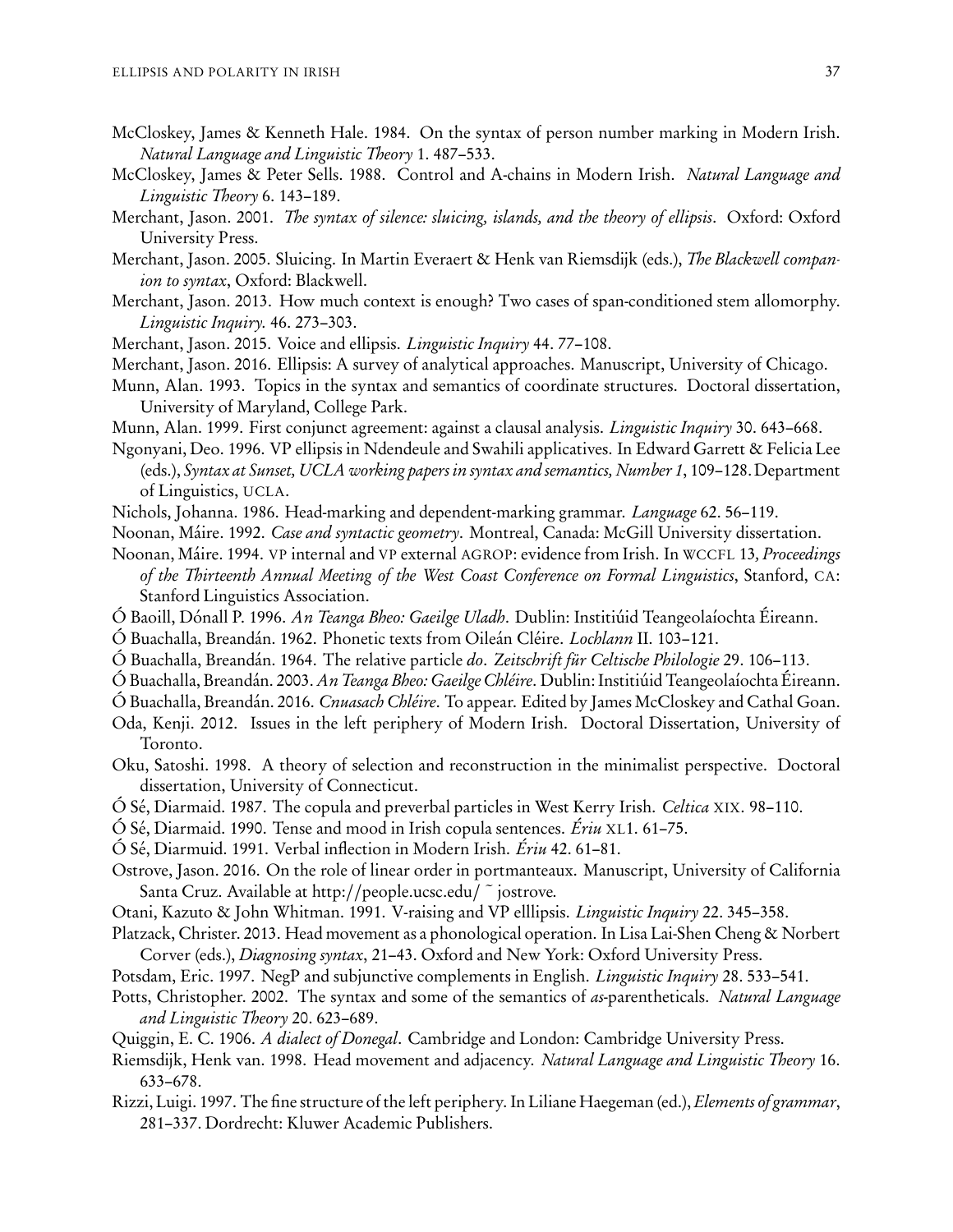<span id="page-37-24"></span>Rizzi, Luigi & Ian Roberts. 1989. Complex inversion in French. Probus 1. 1–30.

- <span id="page-37-3"></span>Rochemont, Michael. 1986. Focus in generative grammar. Amsterdam and Philadelphi: John Benjamins Publishing Company.
- <span id="page-37-10"></span>Romero, Maribel. 1988. Focus and reconstruction effects in wh-phrases. Doctoral dissertation, University of Massachusetts Amherst.

<span id="page-37-6"></span>Rooth, Mats. 1985. Association with focus. Doctoral dissertation, University of Massachusetts Amherst.

- <span id="page-37-7"></span>Rooth, Mats. 1992a. Ellipsis redundancy and reduction redundancy. In Steve Berman & Arild Hestvik (eds.), Proceedings from the stuttgart ellipsis workshop, vol. 340 (Arbeitspapiere des Sonderforschungsbereichs 9), 1–26. Heidelberg: Universität Stuttgart.
- <span id="page-37-8"></span>Rooth, Mats. 1992b. A theory of focus interpretation. Natural Language Semantics 1. 75–116.
- <span id="page-37-15"></span>Rouveret, Alain. 2011. VP ellipsis, phases, and the syntax of morphology. Natural Language and Linguistic Theory 30. 897–963.
- <span id="page-37-19"></span>Rudin, Deniz. 2016. Head-based syntactic identity in sluicing. Manuscript, University of California Santa Cruz.
- <span id="page-37-16"></span>Saito, Mamoru. 2004. Ellipsis and pronominal reference in Japanese clefts. Studies in Modern Grammar 36. 1–44.
- <span id="page-37-17"></span>Saito, Mamoru. 2007. Notes on East Asian argument ellipsis. Language Research 43. 203–227.
- <span id="page-37-1"></span>Samko, Bern. 2014. Verum focus in alternative semantics. Paper presented at CUSP 7: California Universities Semantics and Pragmatics, UCLA November 7th 2014.
- <span id="page-37-2"></span>Samko, Bern. 2016. Syntax and information structure: The grammar of English inversions. Doctoral dissertation, University of California Santa Cruz.
- <span id="page-37-13"></span>Santos, Ana Lucía. 2009. Minimal answers: Ellipsis, syntax and discourse in the acquisition of European Portuguese. Amsterdam and Philadelphia: John Benjamins.
- <span id="page-37-14"></span>Schoorlemmer, Erik & Tanja Temmerman. 2011. Head movement as a PF-phenomenon: evidence from identity under ellipsis. Presented at WCCFL 29, University of Arizona, Tucson, April 23rd 2010.
- <span id="page-37-20"></span>Schuyler, Tamara. 2001. Wh-movement out of the site of VP ellipsis. In Séamas Mac Bhloscaidh (ed.), Syntax and semantics at santa cruz, vol. 3, 1–20. Santa Cruz, California: Linguistics Research Center, University of California Santa Cruz.
- <span id="page-37-9"></span>Schwarzschild, Roger. 1999. GIVENness, AVOIDF and other constraints on the placement of accent. Natural Language Semantics 7. 141–177.
- <span id="page-37-11"></span>Selkirk, Elisabeth. 1984. Phonology and syntax: The relation between sound and structure. Cambridge, Massachusetts: MIT Press.
- <span id="page-37-4"></span>Selkirk, Elisabeth. 1996. Sentence-prosody: intonation, stress, and phrasing. In John A. Goldsmith (ed.), The handbook of phonological theory, 550–569. London and Cambridge, Massachusetts: Basil Blackwell Publishers.
- <span id="page-37-5"></span>Selkirk, Elisabeth. 2008. Contrastive focus, givenness and the unmarked status of "discourse-new". Acta Linguistica Hungarica 55. 1–16.
- <span id="page-37-21"></span>Sells, Peter. 1984. Syntax and semantics of resumptive pronouns. Doctoral dissertation, University of Massachusetts, Amherst.
- <span id="page-37-12"></span>Sherman (Ussishkin), Adam. 1998. VP ellipsis and subject positions in Modern Hebrew. In Adam Zachary Wyne (ed.), Proceedings of the 13th annual meeting of the Israel Association of Theoretical Linguistics, Bar-Ilan University, Tel-Aviv, Israel, 211–229. Jerusalem: Akademon.
- <span id="page-37-22"></span>Stenson, Nancy. 1981. Studies in Irish syntax. Tübingen: Max Niemeyer Verlag.
- <span id="page-37-23"></span>Stowell, Tim. 2007. The syntactic expression of tense. Lingua 117. 437–463.
- <span id="page-37-0"></span>Stüber, Karin. 2015. Die Verbalabstrakta des Altirischen, vol. 15, Münchner Forschungen zur historischen Sprachwissenschaft. Bremen: Hempen Verlag.
- <span id="page-37-18"></span>Takahashi, Daiko. 2006. Apparent parasitic gaps and null objects in Japanese. Journal of East Asian Linguistics 15. 1–35.